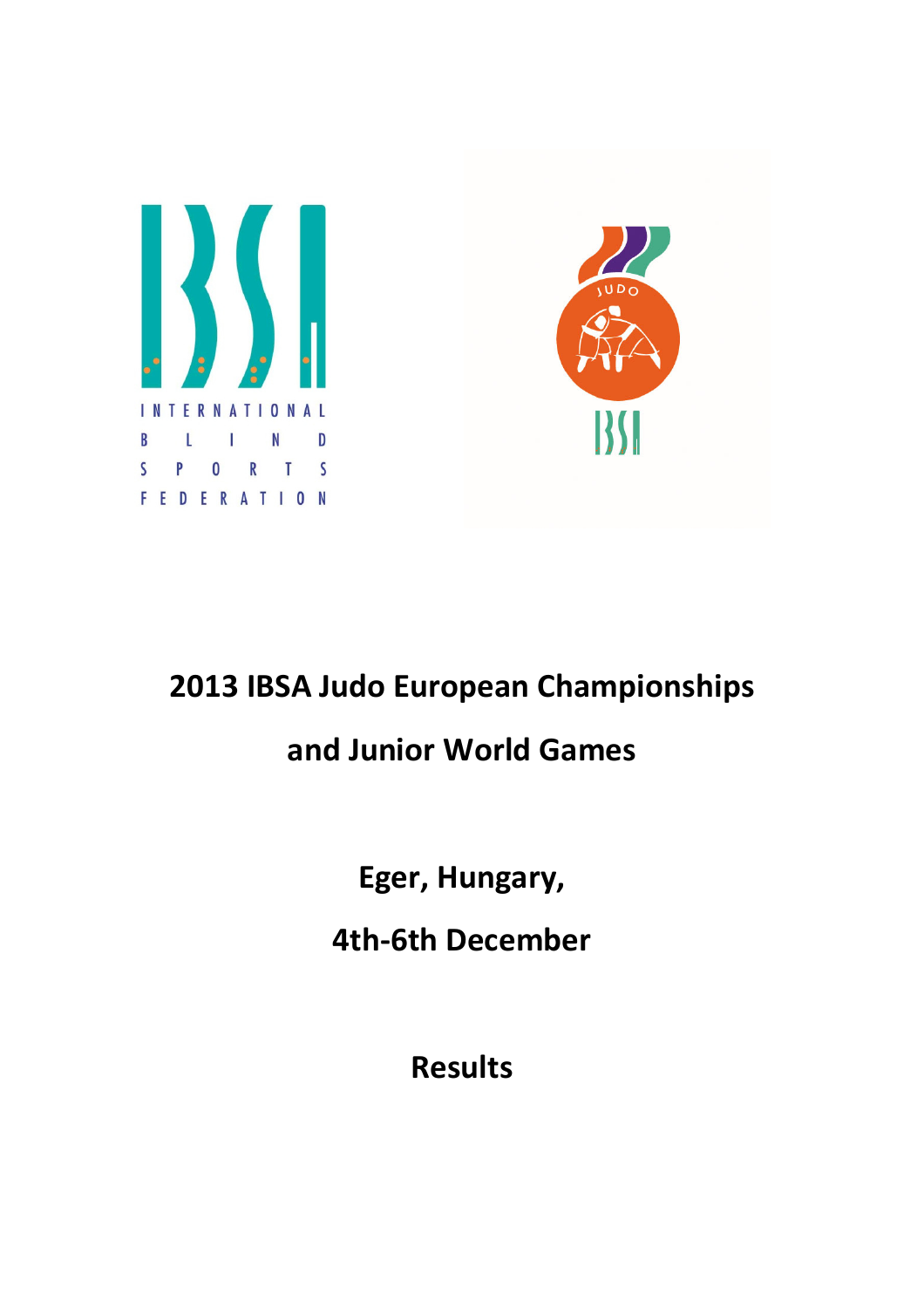## A European Championships Seniors Eger 2013 - MEDAL WINN

#### Men

| $-60$ kg  | 1 MERKULOV, Artem                                 | ippons<br>$\mathbf{2}$ | -66 kg 1 MUSTAFAYEV, Bayram                        | pon<br>3         |
|-----------|---------------------------------------------------|------------------------|----------------------------------------------------|------------------|
|           | <b>Russia</b><br>2 KORYAKIN, Vitaly               | $\boldsymbol{2}$       | Azerbaijan<br>2 KHORAVA, Davyd                     | $\mathbf{2}$     |
|           | Russia<br>3 DAVSAN, Sinan                         | 1                      | <b>Ukraine</b><br>3 GAVILAN, Daniel                | $\mathbf{3}$     |
|           | <b>Turkey</b><br>3 TALIBOV, Elchin                | 3                      | <b>Spain</b><br>3 KALLUNKI, Jani<br><b>Finland</b> | 1                |
|           | Azerbaijan<br>5 TEOULE, Benjamin<br><b>France</b> | 1                      | 5 SALIKHOV, Nukh<br><b>Russia</b>                  | 3                |
|           | 5 ONEL, Yasin Altan<br><b>Turkey</b>              | 1                      | 5 KORKMAZ, Yunus<br><b>Turkey</b>                  | $\mathbf{2}$     |
|           | 7 BOLOGA, Alexandru<br>Romania                    |                        | 7 RUDENKO, Victor<br><b>Russia</b>                 | 1                |
|           | 7 REVENKA, Uladzislau<br><b>Belarus</b>           |                        | 7 GUNDUZ, Sergen<br><b>Turkey</b>                  | $\boldsymbol{2}$ |
| $-73$ kg  | 1 GASIMOV, Ramil<br>Azerbaijan                    | 3                      | -81 kg 1 KOSINOV, Olexandr<br><b>Ukraine</b>       | 4                |
|           | 2 KOTENKO, Serhii<br><b>Ukraine</b>               | $\boldsymbol{2}$       | 2 VAZQUEZ, Abel<br><b>Spain</b>                    | 3                |
|           | 3 SOLOVEY, Dmytro<br><b>Ukraine</b>               | $\mathbf{2}$           | 3 VINCZE, Gabor<br><b>Hungary</b>                  | 3                |
|           | 3 KURBANOV, Shakhban<br><b>Russia</b>             | 3                      | 3 JONARD, Cyril<br><b>France</b>                   | $\mathbf{3}$     |
|           | 5 DRANE, Jonathan<br><b>Great Britain</b>         | 1                      | 5 TALIBOV, Natig<br>Azerbaijan                     | 3                |
|           | 5 SAFAROV, Rovshan<br>Azerbaijan                  | 2                      | 5 MAGOMEDGAZIEV, Supiian<br><b>Russia</b>          | 1                |
|           | 7 ABDURAKHMANOV, Saadu<br><b>Russia</b>           | $\boldsymbol{2}$       | 7 YUR, Sabri<br><b>Turkey</b>                      | 1                |
|           | 7 PUGNET, Ludovic<br><b>France</b>                |                        | 7 TOWERS, Gavin<br><b>Great Britain</b>            | $\boldsymbol{2}$ |
| $-90$ kg  | 1 INGRAM, Samuel<br><b>Great Britain</b>          | $\boldsymbol{2}$       | -100 kg 1 FEDIN, Vladimir<br><b>Russia</b>         | 3                |
|           | 2 TROPINOV, Eduard<br><b>Ukraine</b>              | 1                      | 2 KURAMAGOMEDOV, Abdula<br><b>Russia</b>           | $\mathbf{2}$     |
|           | 3 SHEVCHENKO, Anatoly<br>Russia                   | 1                      | 3 MISLIMOV, Zakir<br>Azerbaijan                    | $\mathbf{3}$     |
|           | 3 NAZARENKO, Oleksandr<br><b>Ukraine</b>          | 3                      | 3 POMINOV, Oleksandr<br><b>Ukraine</b>             | 3                |
|           | 5 MILANO, Marc<br>Germany                         | $\boldsymbol{2}$       | 5 MEDAHOUI, Abderrahim<br><b>France</b>            | 1                |
|           | 5 MAMMADOV, Tofig<br><b>Azerbaijan</b>            |                        | 5 SKELLEY, Christopher<br><b>Great Britain</b>     |                  |
|           | 7 CELIK, Harun<br><b>Turkey</b>                   |                        | 7 CECILIONI, Ubaldo<br><b>Italy</b>                |                  |
|           | 7 GERBOLES, Inigo<br><b>Spain</b>                 | 1                      | 7 UPMANN, Oliver<br>Germany                        |                  |
| $+100$ kg | 1 ZAKIYEV, Ilham<br>Azerbaijan                    | $\boldsymbol{2}$       |                                                    |                  |
|           | 2 PARASIUK, Alexandr<br>Russia                    | 1                      |                                                    |                  |
|           | 3 GAYDAROV, Gaydar<br><b>Russia</b>               | $\boldsymbol{2}$       |                                                    |                  |
|           | 3 TAURINES, Julien<br><b>France</b>               | 1                      |                                                    |                  |
|           | <b>5 HAYRAN, Dursun</b><br><b>Turkey</b>          |                        |                                                    |                  |
|           | 5 PAPACHRISTOS, Theoklitos<br>Greece              |                        |                                                    |                  |
|           | 7                                                 |                        |                                                    |                  |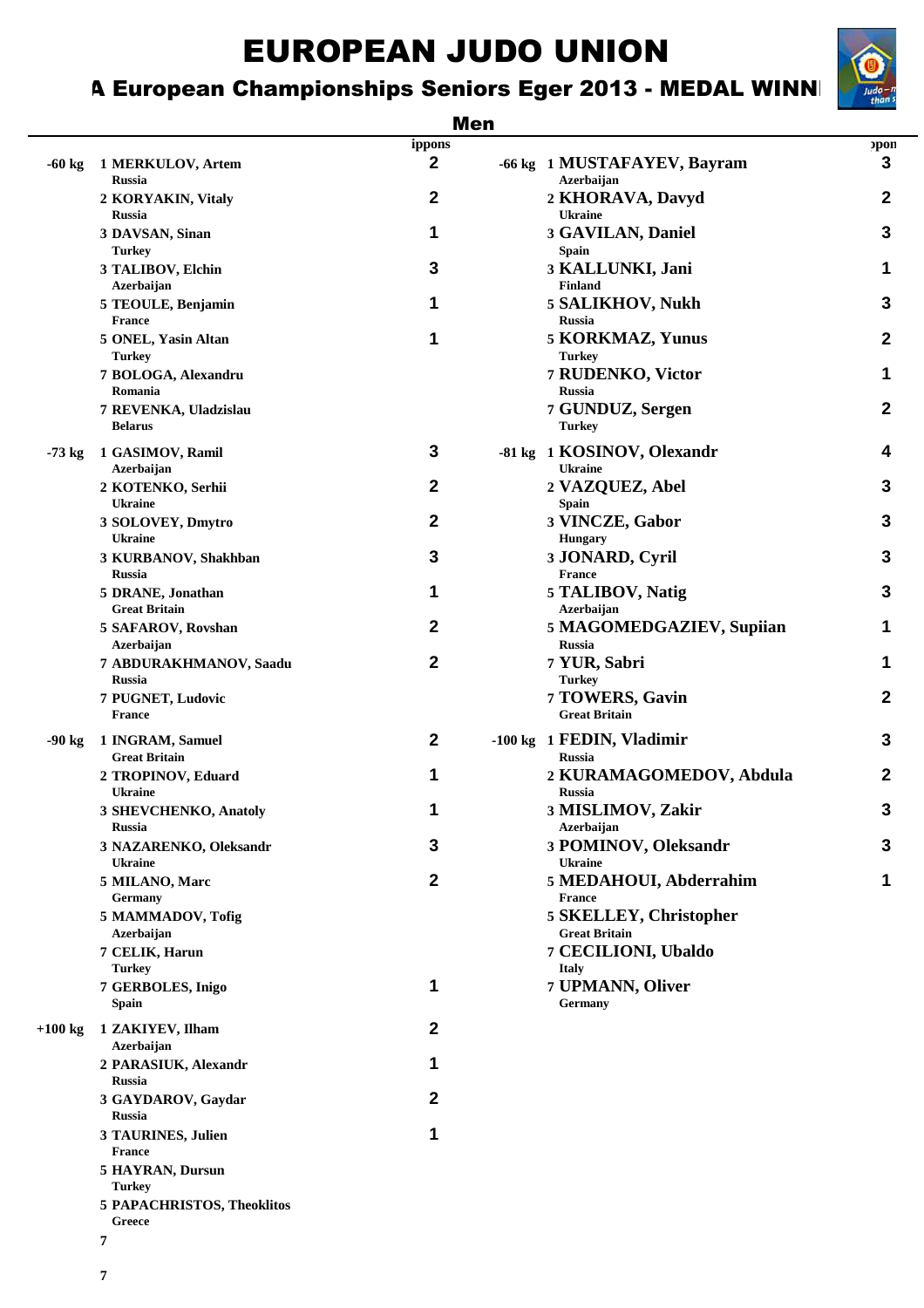## A European Championships Seniors Eger 2013 - MEDAL WINN



|          |                                                                                  | <b>Women</b> |                                                                         |              |
|----------|----------------------------------------------------------------------------------|--------------|-------------------------------------------------------------------------|--------------|
|          |                                                                                  | ippons       |                                                                         | opon         |
| -48 kg   | 1 HALINSKA, Yuliya<br><b>Ukraine</b>                                             | 1            | -52 kg 1 BRUSSIG, Ramona<br>Germany                                     | 3            |
|          | 2 BRUSSIG, Carmen<br><b>Germany</b>                                              | $\mathbf{2}$ | 2 OVCHINNIKOVA, Natalia<br><b>Russia</b>                                | 1            |
|          | 3 STEPANYUK, Alesya<br><b>Russia</b>                                             | $\mathbf{2}$ | 3 LOHATSKA, Liudmyla<br><b>Ukraine</b>                                  | 1            |
|          | 3 TASIN, Ecem<br><b>Turkey</b><br>5 FAYZULLINA, Aygul<br><b>Russia</b>           | 1            | 3 KILIC, Gulhan<br><b>Turkey</b><br>5 GILYAZOVA, Elena<br><b>Russia</b> | $\mathbf{2}$ |
|          | 5 SPAMPINATO, Benedetta<br><b>Italy</b><br>7 GEREYEVA, Gulnar<br>Azerbaijan<br>7 |              | 5 ZAITSEVA, Olena<br><b>Ukraine</b>                                     |              |
| $-57$ kg | 1 CHERNIAK, Inna                                                                 | 3            | -63 kg 1 PERNHEIM, Nicolina                                             | 4            |
|          | <b>Ukraine</b><br>2 ABDULLAYEVA, Sabina<br>Azerbaijan                            | 1            | <b>Sweden</b><br>2 BOGDANOVA, Elena<br><b>Russia</b>                    | $\mathbf{2}$ |
|          | 3 BURANYI, Flora<br><b>Hungary</b>                                               | 1            | 3 TOLPPANEN, Paivi<br><b>Finland</b>                                    | $\mathbf{2}$ |
|          | 3 MERENCIANO, Monica<br>Spain                                                    | $\mathbf{2}$ | 4 YUR, Caglar<br><b>Turkey</b>                                          | 1            |
|          | 5 FROLOVA, Irina<br><b>Russia</b><br>5 BUZMAKOVA, Ekaterina<br><b>Russia</b>     |              | 5 CHESNICHENKO, Svetlana<br><b>Russia</b>                               |              |
|          | 7 KOSEOGLU, Serife<br><b>Turkey</b><br>$\overline{7}$                            |              |                                                                         |              |
| $-70$ kg | 1 POZDNYSHEVA, Olga<br><b>Russia</b>                                             | $\mathbf{2}$ | +70 kg 1 SAVOSTYANOVA, Tatiana<br><b>Russia</b>                         | 3            |
|          | 2 ZABRODSKAYA, Olga<br><b>Russia</b>                                             | 2            | 2 KACHAN, Arina<br><b>Belarus</b>                                       | 3            |
|          | 3 SZABO, Nikolett<br><b>Hungary</b>                                              | 2            | 3 GANIEVA, Svetlana<br><b>Russia</b>                                    | 1            |
|          |                                                                                  |              | $\sim$ $\sim$ $\sim$ $\sim$                                             |              |

**Spain Turkey**

## **4 HERRERA, Carmen 1 4 TASBAG, Mesme 1 5 YUR, Guler 5 MIHAYLOVA, Ivomira 1 Bulgaria**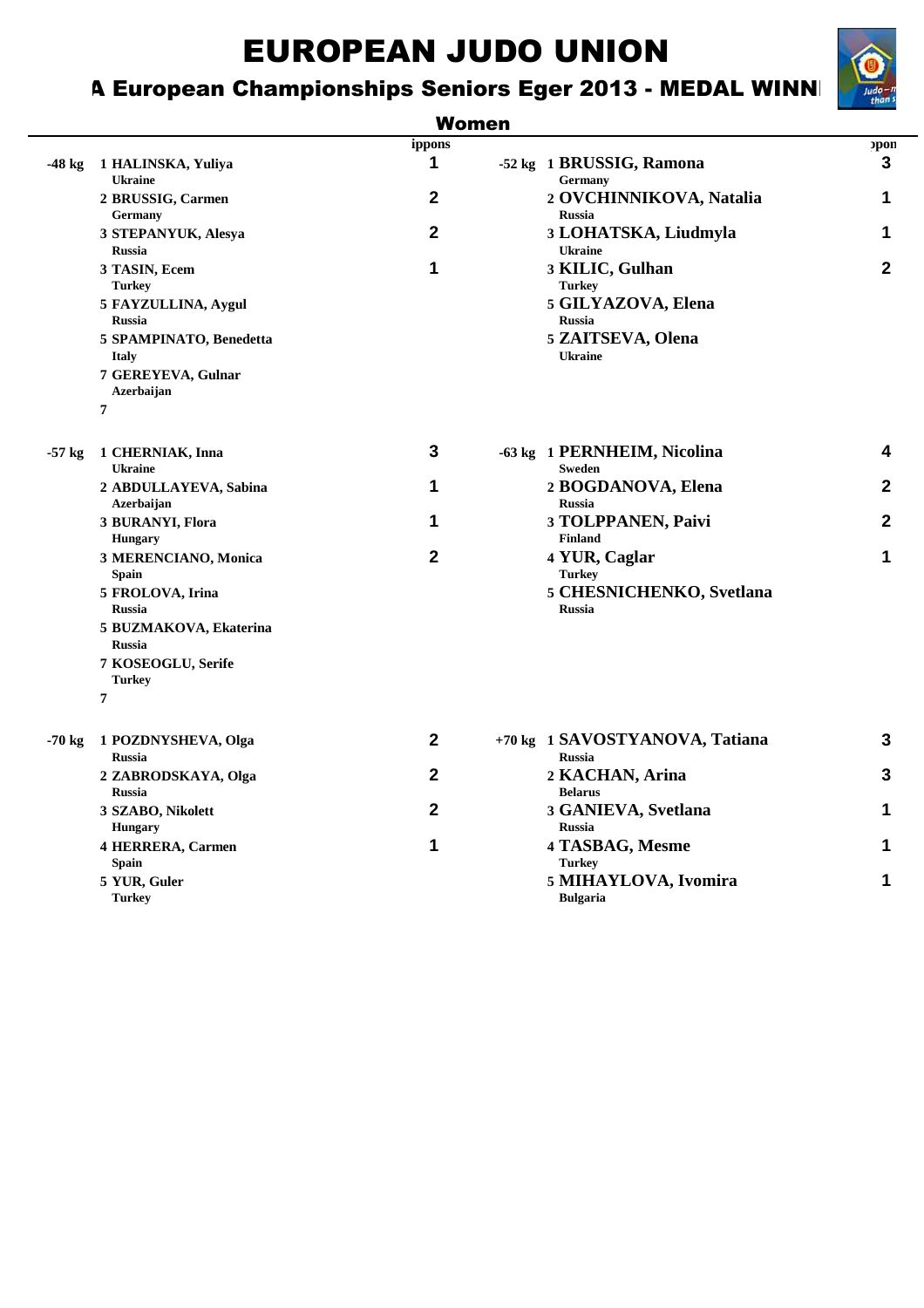## IBSA European Championships Teams Eger 2013 Friday 06 December 2013 LIST OF MEDALS PER COUNTRY



| Country              | Gold                    |              | <b>Silver Bronze</b>    | 5th            | 7th            |
|----------------------|-------------------------|--------------|-------------------------|----------------|----------------|
| <b>Russia</b>        | $\overline{\mathbf{4}}$ | 6            | 5                       | 7              | $\overline{2}$ |
| <b>Ukraine</b>       | 3                       | 3            | $\overline{\mathbf{4}}$ | 1              |                |
| <b>Azerbaijan</b>    | 3                       | 1            | $\overline{2}$          | 3              | 1              |
| <b>Germany</b>       | $\mathbf{1}$            | $\mathbf{1}$ |                         | 1              | 1              |
| <b>Great Britain</b> | 1                       |              |                         | $\overline{2}$ | $\mathbf{1}$   |
| <b>Sweden</b>        | $\mathbf{1}$            |              |                         |                |                |
| <b>Spain</b>         |                         | 1            | 2                       |                | 1              |
| <b>Belarus</b>       |                         | 1            |                         |                | $\mathbf{1}$   |
| <b>Turkey</b>        |                         |              | 3                       | 4              | 4              |
| <b>Hungary</b>       |                         |              | 3                       |                |                |
| <b>France</b>        |                         |              | $\overline{2}$          | $\mathbf{2}$   | 1              |
| <b>Finland</b>       |                         |              | $\overline{2}$          |                |                |
| <b>Italy</b>         |                         |              |                         | 1              | 1              |
| <b>Bulgaria</b>      |                         |              |                         | 1              |                |
| Greece               |                         |              |                         | 1              |                |
| <b>Romania</b>       |                         |              |                         |                | 1              |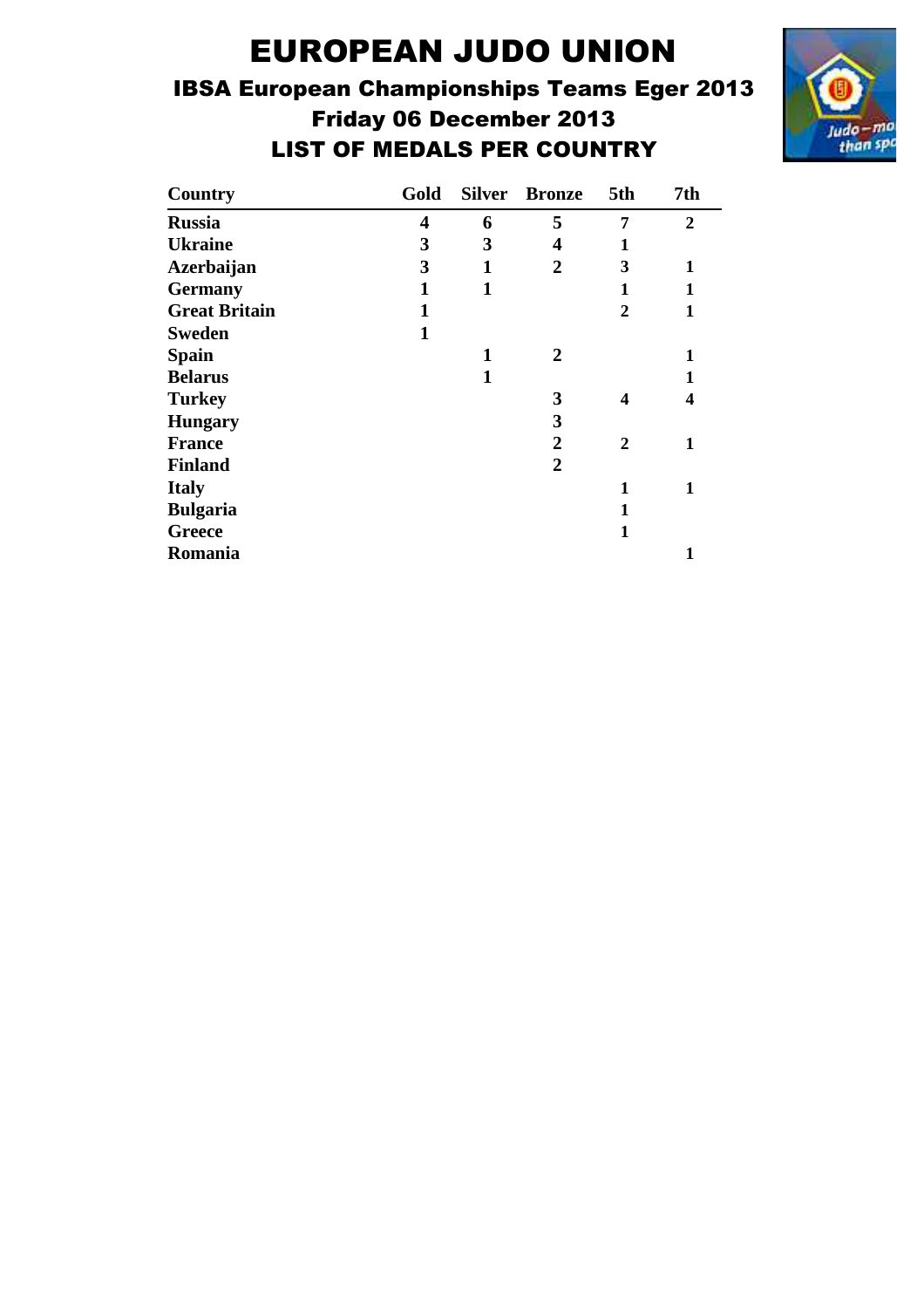

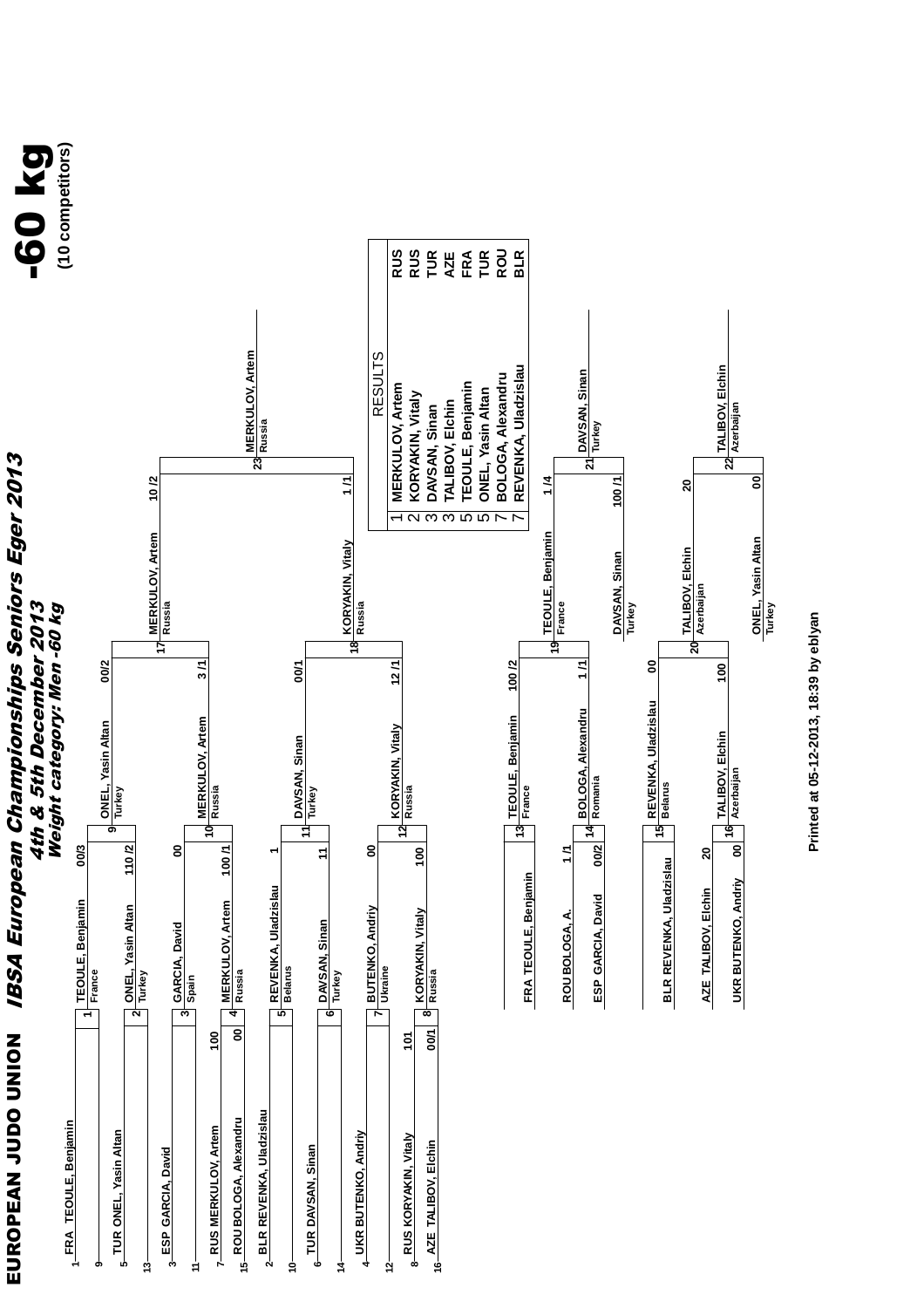



Printed at 05-12-2013, 18:39 by eblyan **Printed at 05-12-2013, 18:39 by eblyan**

**KALLUNKI, Jani KALLUNKI, Jani**<br>Finland

 **10 /3**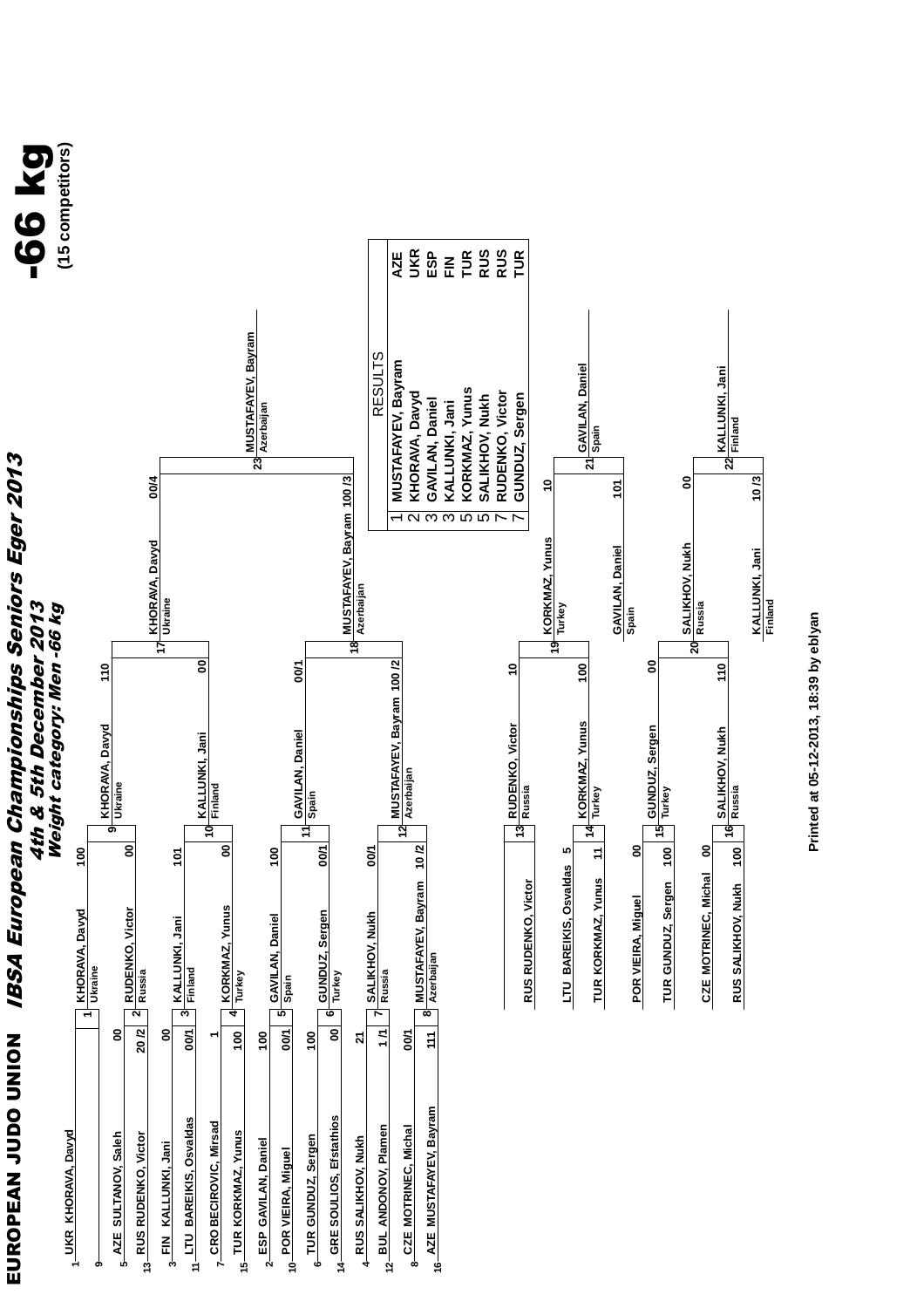

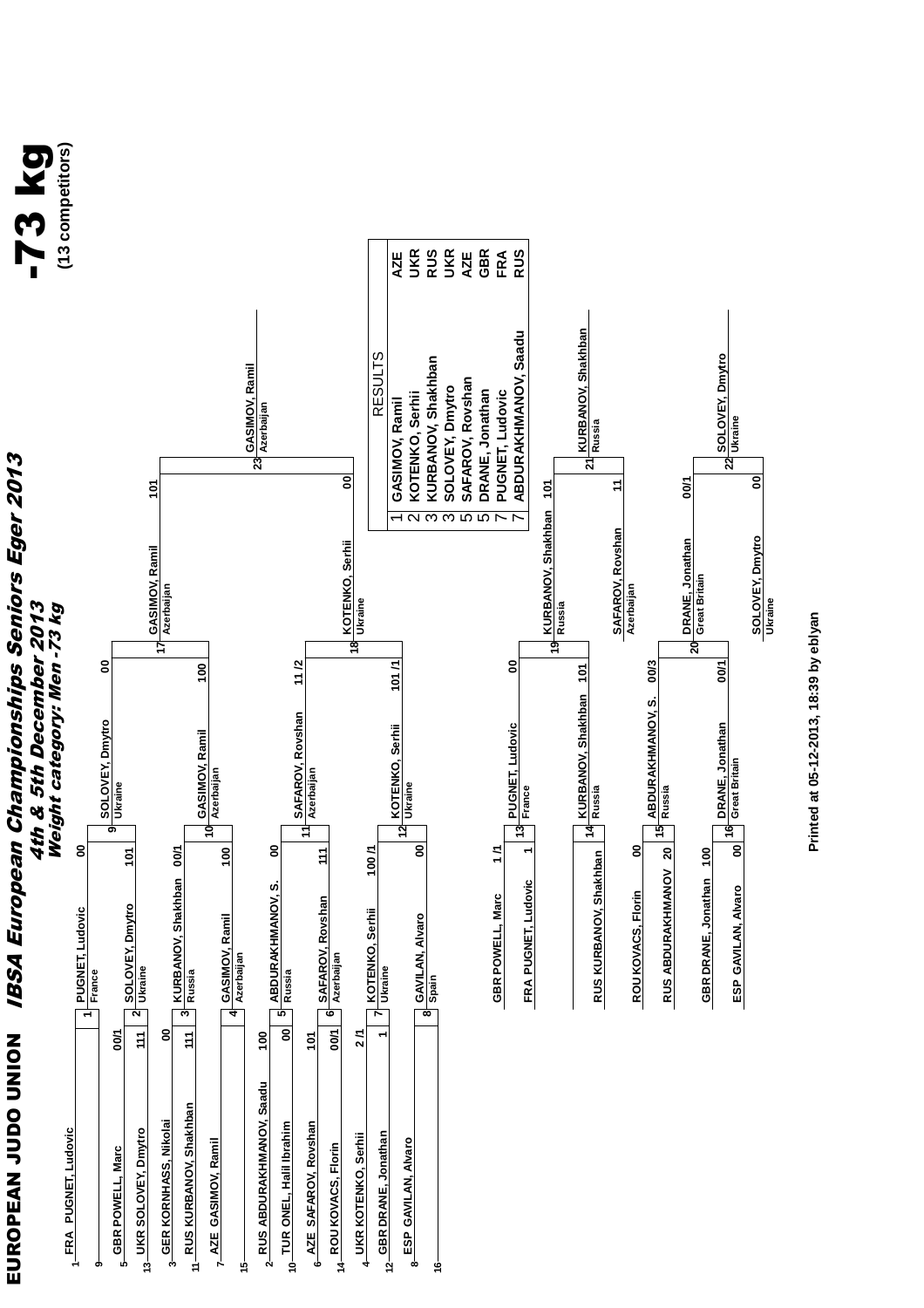

Printed at 05-12-2013, 18:39 by eblyan **Printed at 05-12-2013, 18:39 by eblyan**

**AZE ALIYEV, Ramin 30**

AZE ALIYEV, Ramin

**AZE ALIYEV, Ramin**

30 AZE ALIYEV, Ramin FRA JONARD, Cyril  $\sqrt{31}$  TUR YUR, Sabri

 **00/3 00**

**JONARD, Cyril France**

**39**

**JONARD, Cyril France**

 $\boldsymbol{\xi}$ 

 **20** 

**FRA JONARD, Cyril 34**

**TUR YUR, Sabri**

**100 00**

**YUR, Sabri Turkey**

 **00**

**Russia**

**MAGOMEDGAZIEV, Supiian**

 **00**

**41**

**JONARD, Cyril** JONARD, Cyril<br>France

**GRE MICHOS, Ioannis 35**

GRE MICHOS, Ioannis

**ITA BENVENUTI, A.**

 $32$   $\overline{BA}$  BENVENUTI, A

 **00/2 100 /1**

**40**

**TALIBOV, Natig Azerbaijan**

 **00/3**

 **20** 

**VINCZE, Gabor Hungary**

**42**

**VINCZE, Gabor Hungary**

**100** 

**TALIBOV, Natig Azerbaijan**

**AZE TALIBOV, Natig 36**

AZE TALIBOV, Natig

**TUR YUR, Sabri 31**

TUR YUR, Sabri

**ITA BENVENUTI, Alessio 32**

ITA BENVENUTI, Alessio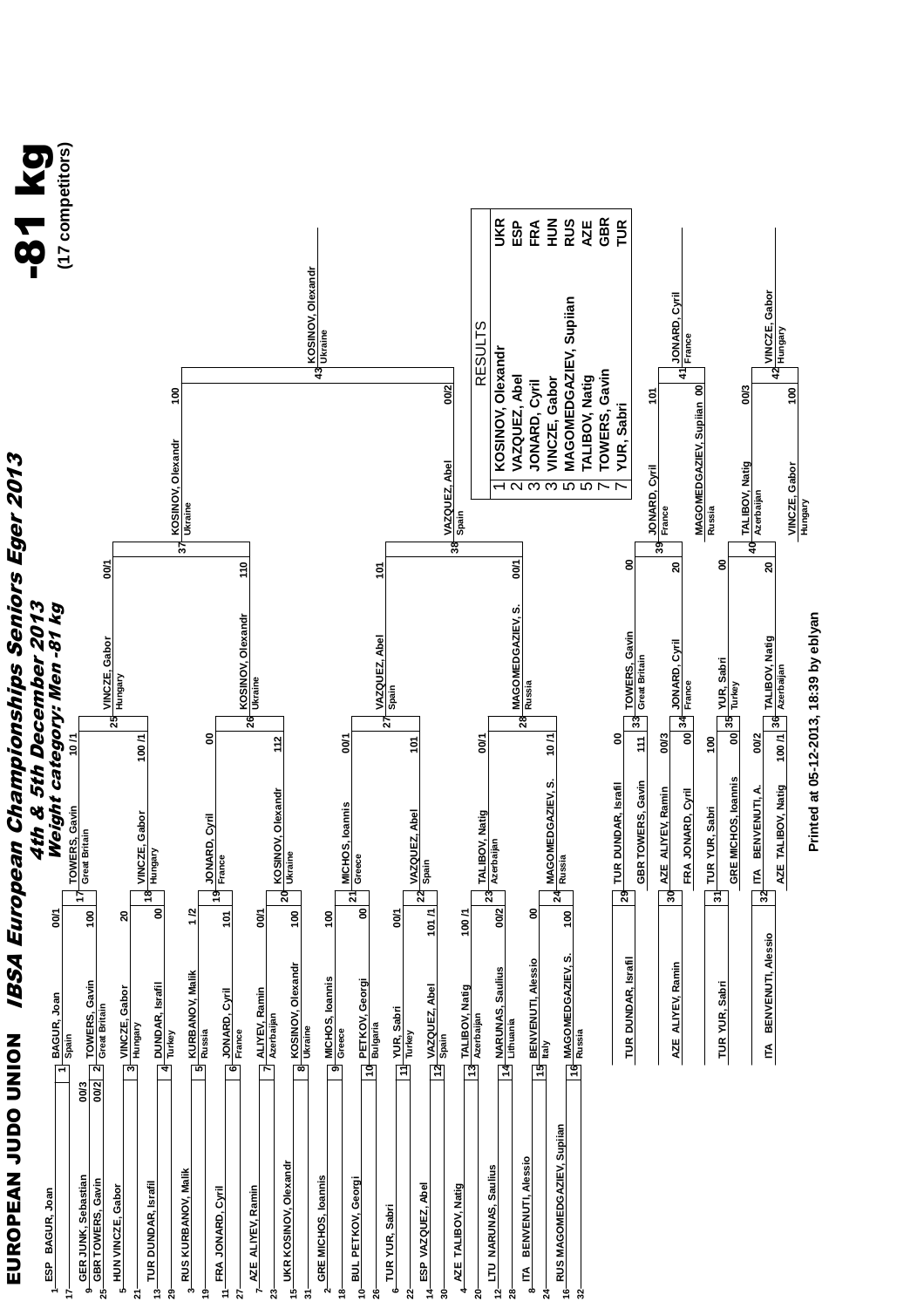

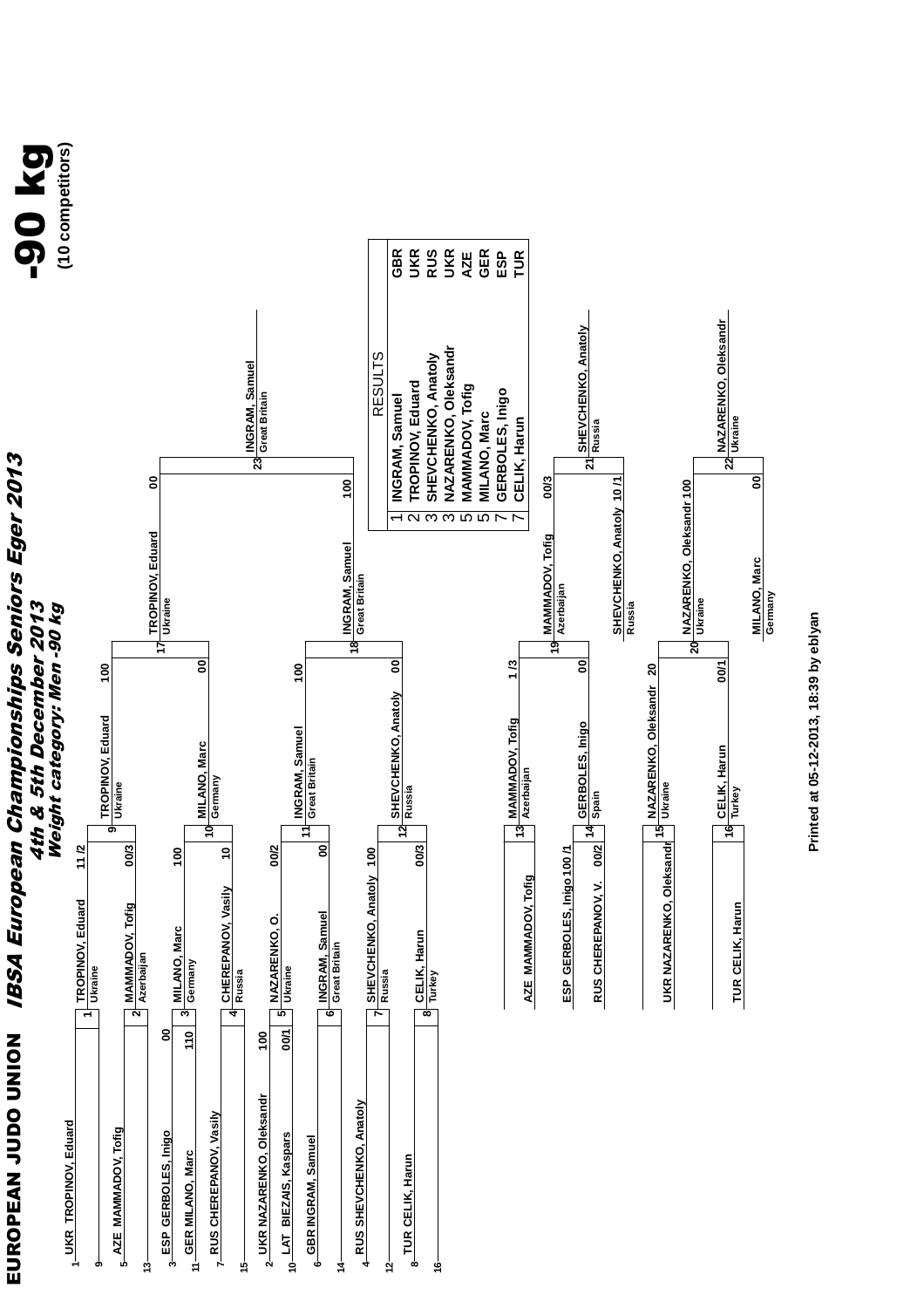**SSSER**<br>SSSER GBR<br>FRA<br>GER **SKELLEY, Christopher GBR FEDIN, Vladimir RUS KURAMAGOMEDOV, Abdula RUS POMINOV, Oleksandr UKR MEDAHOUI, Abderrahim FRA UPMANN, Oliver GER MISLIMOV, Zakir AZE CECILIONI, Ubaldo ITA** KURAMAGOMEDOV, Abdula **POMINOV, Oleksandr** MEDAHOUI, Abderrahim<br>CECILIONI, Ubaldo RESULTS<br>FEDIN. Vladimir SKELLEY, Christopher POMINOV, Oleksandr **MISLIMOV, Zakir FEDIN, Vladimir** MISLIMOV, Zakir **UPMANN, Oliver Azerbaijan Ukraine Russia IBSA European Championships Seniors Eger 2013** EUROPEAN JUDO UNION IBSA European Championships Seniors Eger 2013 **23** ี<br>2 ম  **00 10 100 100 10 101 /1 MEDAHOUI, Abderrahim** KURAMAGOMEDOV, A.<br>Russia **SKELLEY, Christopher**<br>Great Britain **KURAMAGOMEDOV, A. SKELLEY, Christopher**  $\alpha$   $\alpha$   $\alpha$   $\alpha$   $\alpha$  $\check{ }$  $\overline{\phantom{0}}$ **POMINOV, Oleksandr Azerbaijan MISLIMOV, Zakir FEDIN, Vladimir** 4th & 5th December 2013<br>Weight category: Men -100 kg Weight category: Men -100 kg **Ukraine** 4th & 5th December 2013 **Russia France** <u>হ্ন</u> <u>ক</u> **17 20 00/1 00 100 /1 101 /2 20 100 00/1 00/1 KURAMAGOMEDOV, A. SKELLEY, Christopher** POMINOV, Oleksandr<br>Ukraine **POMINOV, Oleksandr CECILIONI**, Ubaldo<br>Italy **CECILIONI, Ubaldo MISLIMOV, Zakir UPMANN, Oliver**<br>Germany **UPMANN, Oliver FEDIN, Vladimir FRA MEDAHOUI, Abderrahim 16 France**<br>FRA MEDAHOUI, Abderrahim 16 France **MEDAHOUI, A. Great Britain Azerbaijan Russia Russia 12**  $\frac{1}{2}$  $\frac{1}{2}$ **9** ុ្ត 11 **ITA CECILIONI, Ubaldo 13 AZE MISLIMOV, Zakir 14 GER UPMANN, Oliver 15 FRA MEDAHOUI, Abderrahim 16** <u>ទ</u> **POMINOV, Oleksandr** 100/1  **00 00/1 00 20 100 00/2 00 103 /1 MEDAHOUI, Abderrahim** ITA CECILIONI, Ubaldo **MEDAHOUI, Abderrahim KURAMAGOMEDOV, A. SKELLEY, Christopher** TUR AYDIN, Gokmen **GER UPMANN, Oliver POMINOV, Oleksandr TUR AYDIN, Gokmen CECILIONI, Ubaldo**<br>Italy **CECILIONI, Ubaldo MISLIMOV, Zakir**<br><sup>3</sup> Azerbaijan **MISLIMOV, Zakir UPMANN, Oliver FEDIN, Vladimir<br>Russia FEDIN, Vladimir Great Britain Germany Ukraine France Russia 3245 6 8 1 20**  8| EUROPEAN JUDO UNION **RUS KURAMAGOMEDOV, Abdula RUS KURAMAGOMEDOV, Abdula FRA MEDAHOUI, Abderrahim FRA MEDAHOUI, Abderrahim 2GBR SKELLEY, Christopher** 7-UKR POMINOV, Oleksandr **UKR POMINOV, Oleksandr ITA CECILIONI, Ubaldo** 1 RUS FEDIN, Vladimir **RUS FEDIN, Vladimir** 3 AZE MISLIMOV, Zakir **6** GER UPMANN, Oliver **AZE MISLIMOV, Zakir GER UPMANN, Oliver TUR AYDIN, Gokmen 14 13 10 12 16 9 5 15 11**

Printed at 05-12-2013, 18:39 by eblyan **Printed at 05-12-2013, 18:39 by eblyan**

-100 kg **(9 competitors)**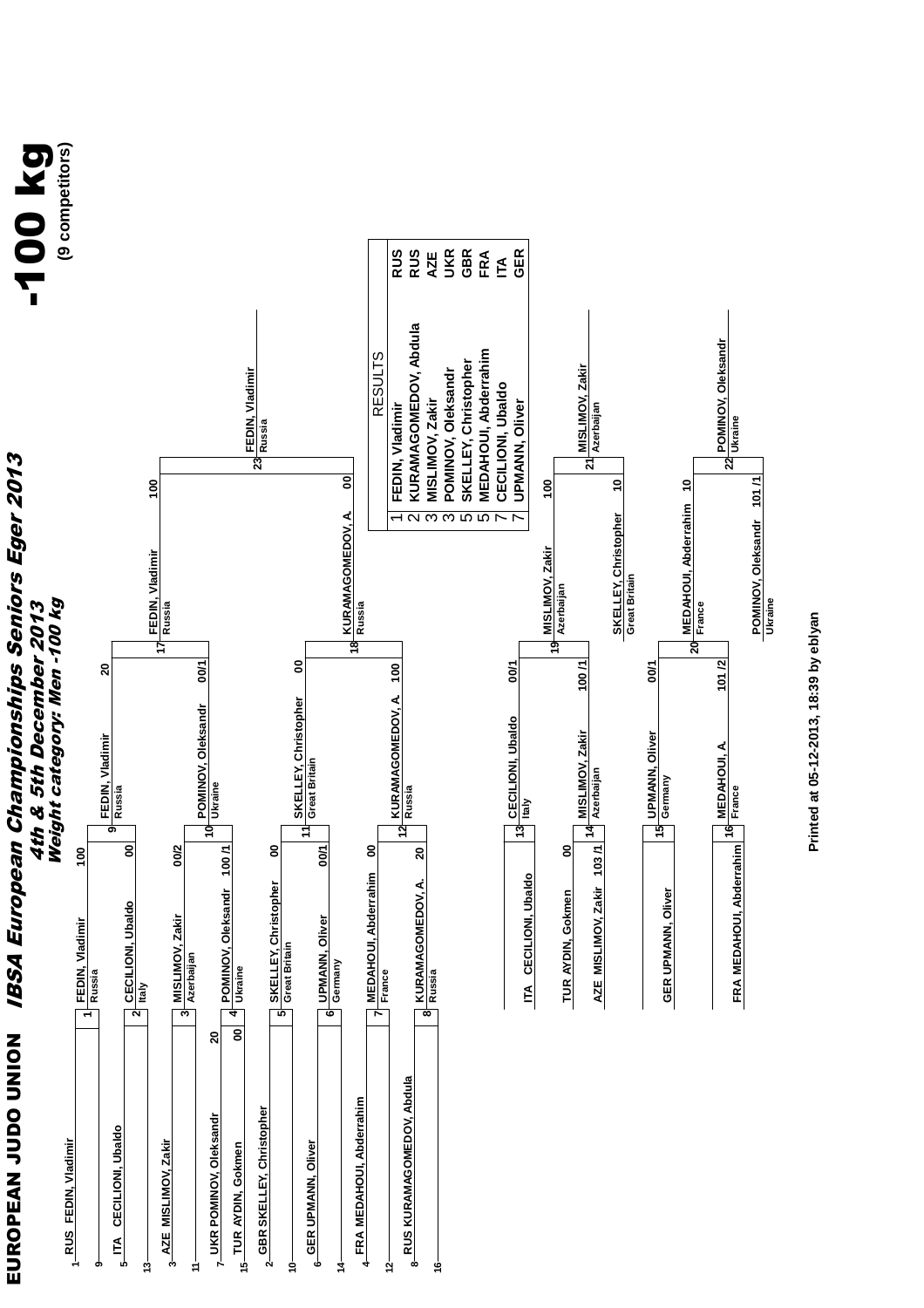**EUROPEAN JUDO UNIOM** *IBSA European Championships Seniors Eger 2013* EUROPEAN JUDO UNION IBSA European Championships Seniors Eger 2013 4th & 5th December 2013 4th & 5th December 2013



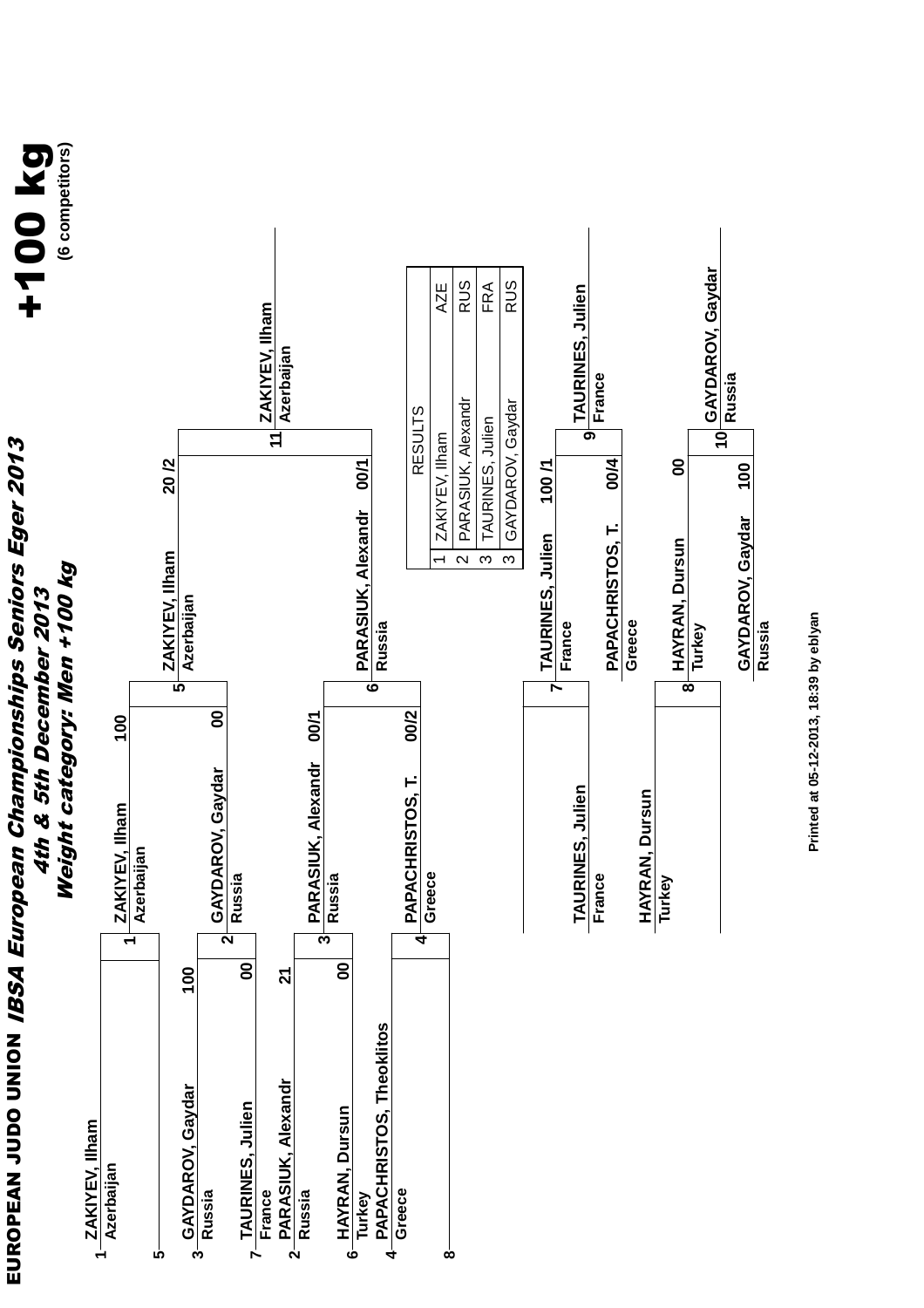**EUROPEAN JUDO UNIOM** *IBSA European Championships Seniors Eger 2013* EUROPEAN JUDO UNION IBSA European Championships Seniors Eger 2013 4th & 5th December 2013



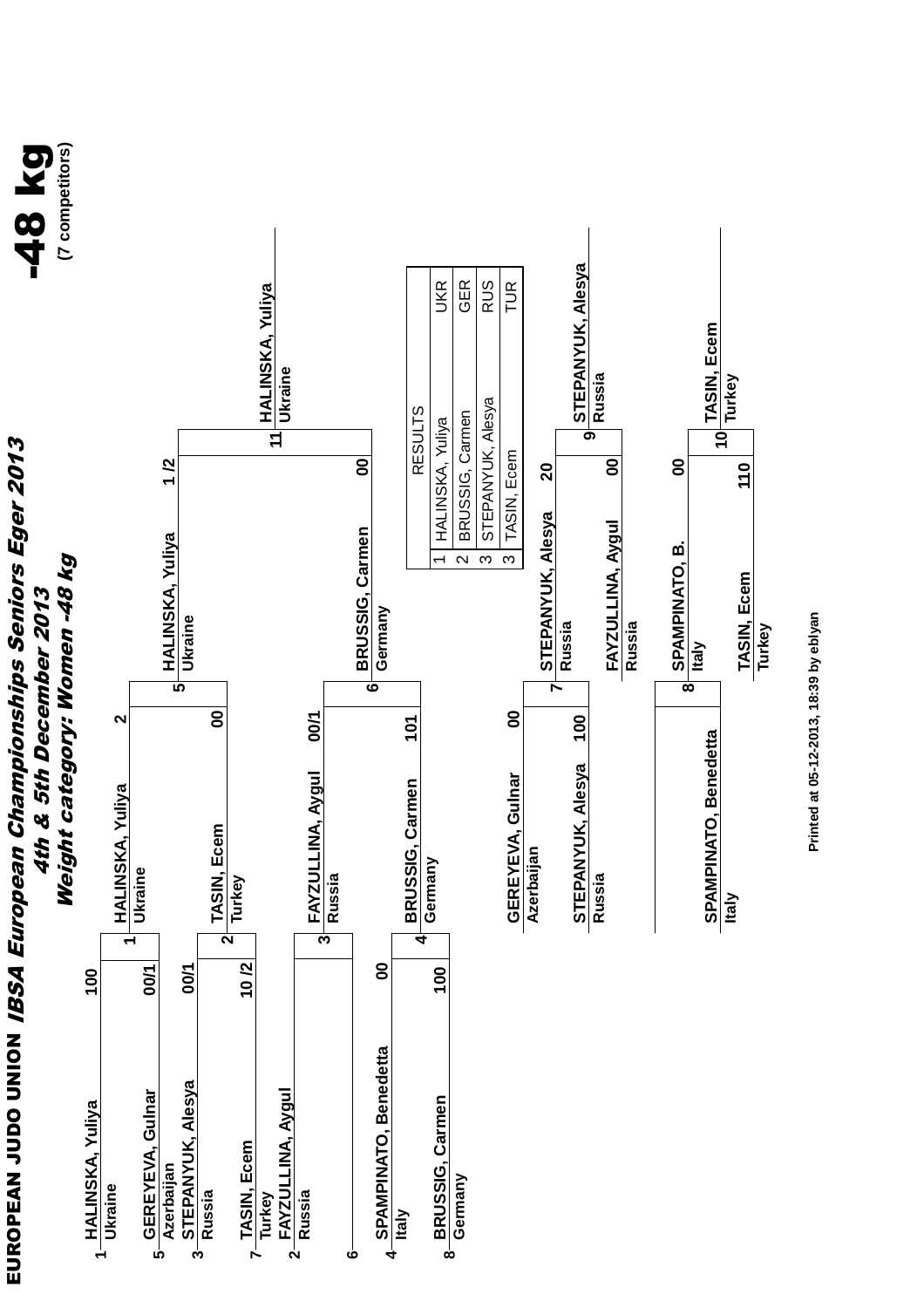**EUROPEAN JUDO UNIOM** *IBSA European Championships Seniors Eger 2013* EUROPEAN JUDO UNION IBSA European Championships Seniors Eger 2013 4th & 5th December 2013 4th & 5th December 2013



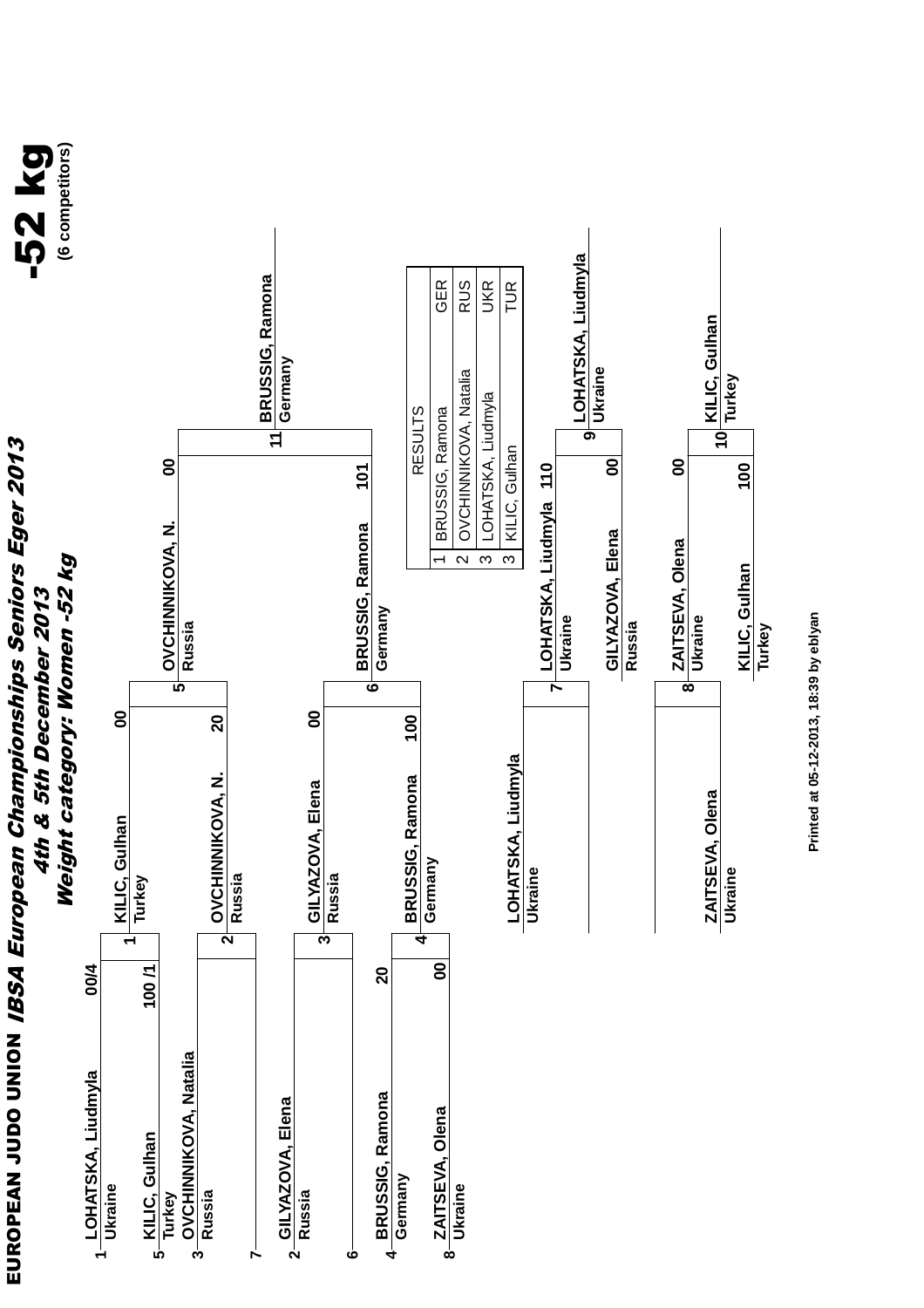**EUROPEAN JUDO UNIOM** *IBSA European Championships Seniors Eger 2013* EUROPEAN JUDO UNION IBSA European Championships Seniors Eger 2013 4th & 5th December 2013

![](_page_13_Picture_1.jpeg)

![](_page_13_Figure_2.jpeg)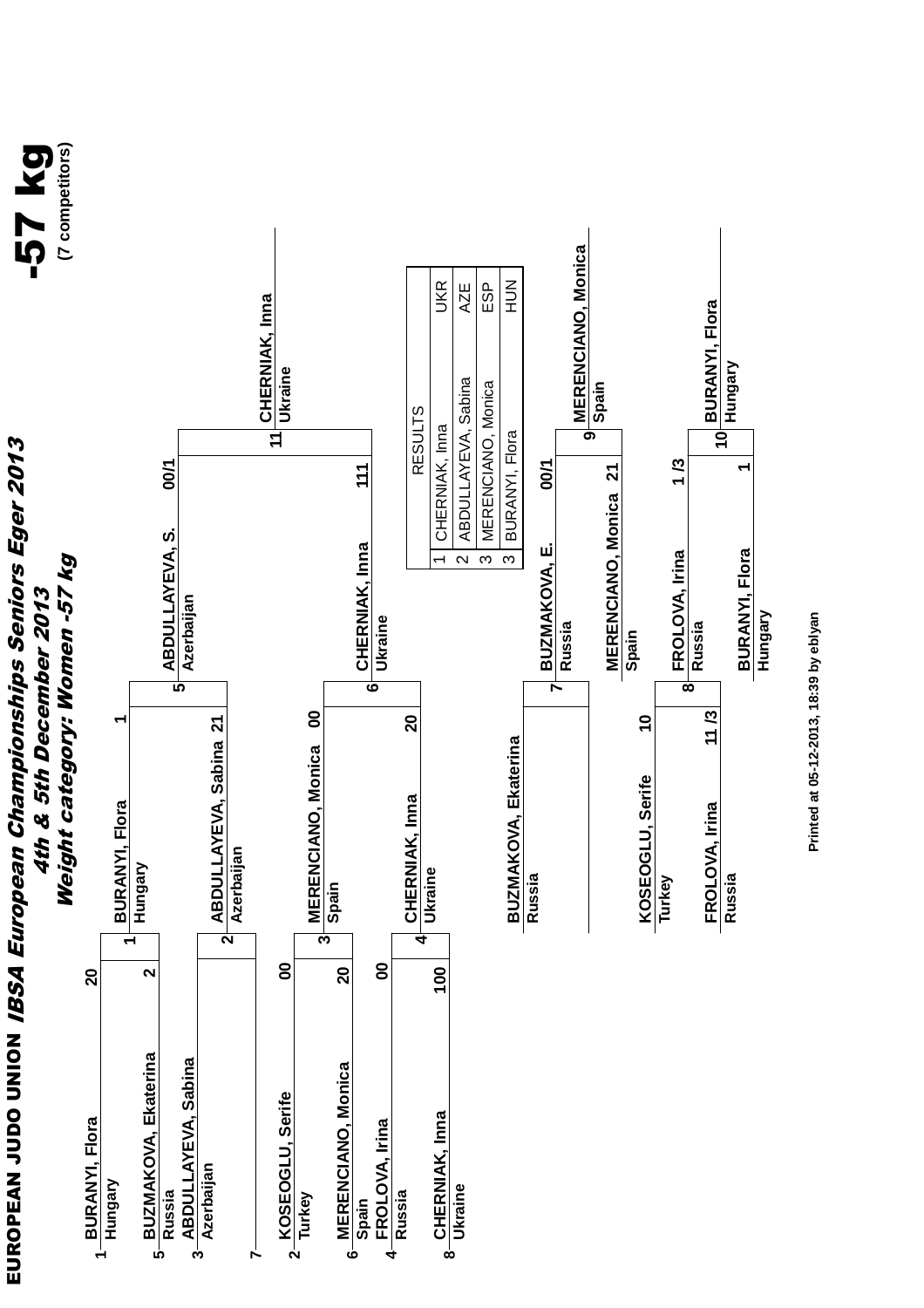#### EUROPEAN JUDO UNION **IBSA European Championships Seniors Eger 2013** 4th & 5th December 2013

Weight category: Women -63 kg

|                         |                           |               |             |              | Fill in winning score |   |             |              |               |              |
|-------------------------|---------------------------|---------------|-------------|--------------|-----------------------|---|-------------|--------------|---------------|--------------|
|                         | <b>Name</b>               | <b>Nation</b> | 1           | $\mathbf{2}$ | 3                     | 4 | 5           | <b>Wins</b>  | <b>Points</b> | <b>Place</b> |
| $\mathbf{1}$            | <b>TOLPPANEN, Paivi</b>   | <b>FIN</b>    |             | $\bf{0}$     | 100                   | 0 | 100         | $\mathbf{2}$ | 200           | 3            |
| $\overline{2}$          | <b>BOGDANOVA, Elena</b>   | <b>RUS</b>    | 1           |              | 100                   | 0 | 100         | 3            | 201           | $\mathbf{2}$ |
| 3                       | <b>CHESNICHENKO, Svet</b> | <b>RUS</b>    | $\mathbf 0$ | $\mathbf 0$  |                       | 0 | $\mathbf 0$ | $\mathbf 0$  | $\bf{0}$      | 5            |
| $\overline{\mathbf{4}}$ | <b>PERNHEIM, Nicolina</b> | <b>SWE</b>    | 100         | 100          | 100                   |   | 100         | 4            | 400           |              |
| 5                       | YUR, Caglar               | <b>TUR</b>    | $\mathbf 0$ | $\bf{0}$     | 100                   | 0 |             |              | 100           | 4            |

| <b>Contest</b> | Name                          | <b>Score</b> | <b>Score</b> | Name                          | <b>Time</b> |
|----------------|-------------------------------|--------------|--------------|-------------------------------|-------------|
| $1 - 2$        | <b>TOLPPANEN, Paivi</b>       | $\bf{0}$     | 1            | <b>BOGDANOVA, Elena</b>       | 5:00        |
| $3 - 4$        | <b>CHESNICHENKO, Svetlana</b> | $\bf{0}$     | 100          | <b>PERNHEIM, Nicolina</b>     | 0:24        |
| $1 - 5$        | <b>TOLPPANEN, Paivi</b>       | 100          | $\mathbf{0}$ | <b>YUR, Caglar</b>            | 3:02        |
| $2 - 3$        | <b>BOGDANOVA, Elena</b>       | 100          | $\mathbf{0}$ | <b>CHESNICHENKO, Svetlana</b> | 1:16        |
| $4 - 5$        | <b>PERNHEIM, Nicolina</b>     | 100          | $\mathbf{0}$ | <b>YUR, Caglar</b>            | 0:37        |
| $1 - 3$        | <b>TOLPPANEN, Paivi</b>       | 100          | $\mathbf{0}$ | <b>CHESNICHENKO, Svetlana</b> | 0:46        |
| $2 - 4$        | <b>BOGDANOVA, Elena</b>       | $\bf{0}$     | 100          | <b>PERNHEIM, Nicolina</b>     | 0:23        |
| $3 - 5$        | <b>CHESNICHENKO, Svetlana</b> | 0            | 100          | <b>YUR, Caglar</b>            | 0:11        |
| $1 - 4$        | <b>TOLPPANEN, Paivi</b>       | $\bf{0}$     | 100          | <b>PERNHEIM, Nicolina</b>     | 0:53        |
| $2 - 5$        | <b>BOGDANOVA, Elena</b>       | 100          | $\mathbf{0}$ | <b>YUR, Caglar</b>            | 2:05        |

|              | <b>RESULTS</b>          |            |  |  |  |  |  |
|--------------|-------------------------|------------|--|--|--|--|--|
|              | 1   PERNHEIM, Nicolina  | <b>SWE</b> |  |  |  |  |  |
|              | 2   BOGDANOVA, Elena    | <b>RUS</b> |  |  |  |  |  |
| $\mathbf{3}$ | <b>TOLPPANEN, Paivi</b> | <b>FIN</b> |  |  |  |  |  |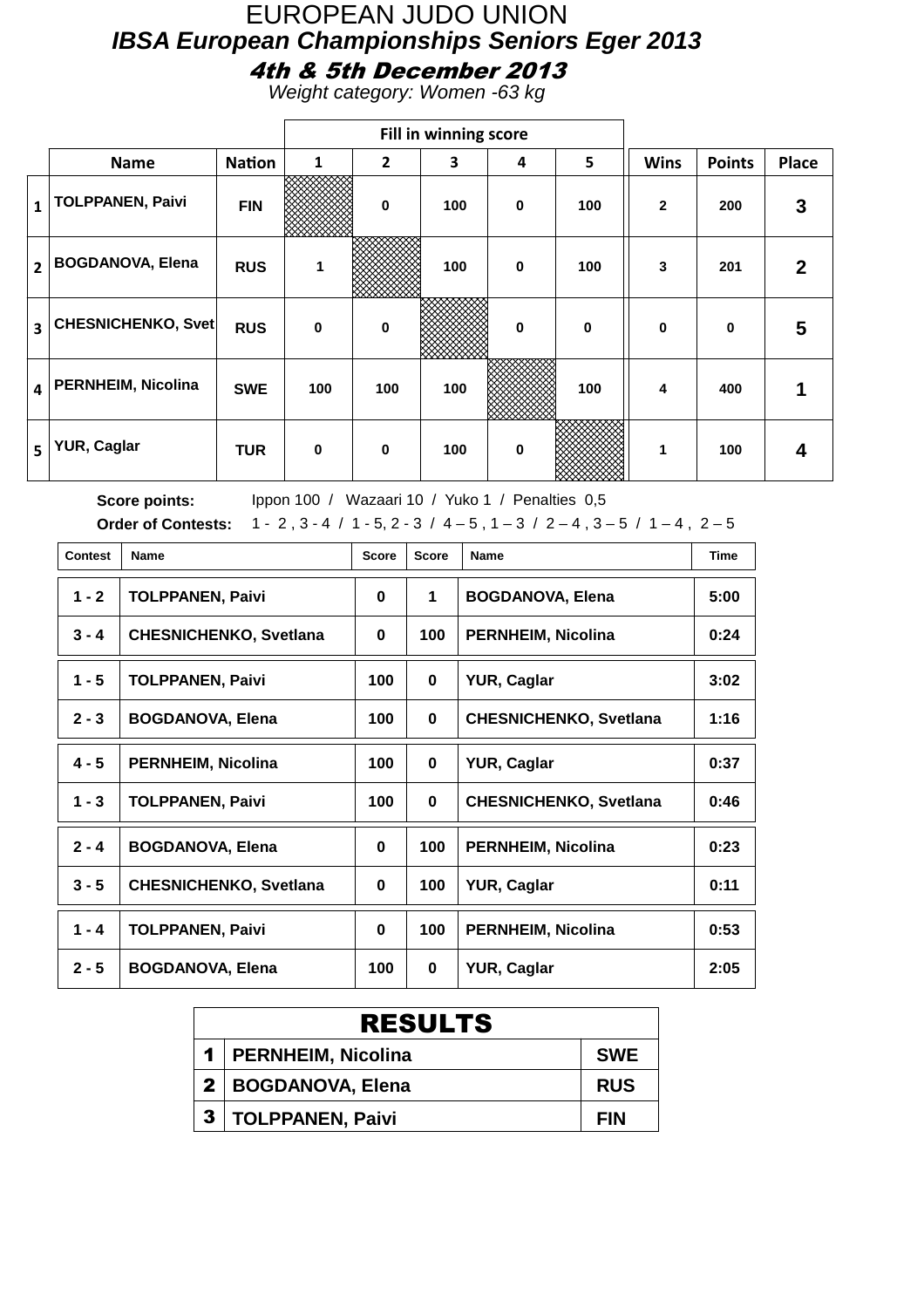#### EUROPEAN JUDO UNION **IBSA European Championships Seniors Eger 2013** 4th & 5th December 2013

Weight category: Women -70 kg

|                         |                        |               |             |                | Fill in winning score |             |             |              |               |              |
|-------------------------|------------------------|---------------|-------------|----------------|-----------------------|-------------|-------------|--------------|---------------|--------------|
|                         | <b>Name</b>            | <b>Nation</b> | 1           | $\overline{2}$ | 3                     | 4           | 5           | <b>Wins</b>  | <b>Points</b> | <b>Place</b> |
| 1                       | <b>SZABO, Nikolett</b> | <b>HUN</b>    |             | 100            | 1                     | 100         | 0           | 3            | 201           | 3            |
| $\overline{2}$          | YUR, Guler             | <b>TUR</b>    | $\mathbf 0$ |                | $\mathbf 0$           | $\mathbf 0$ | $\mathbf 0$ | $\mathbf{0}$ | $\bf{0}$      | 5            |
| 3                       | <b>HERRERA, Carmen</b> | <b>ESP</b>    | $\mathbf 0$ | 100            |                       | 0           | $\mathbf 0$ | 1            | 100           | 4            |
| $\overline{\mathbf{4}}$ | POZDNYSHEVA, Olga      | <b>RUS</b>    | $\mathbf 0$ | 100            | 10                    |             | 100         | 3            | 210           |              |
| 5                       | ZABRODSKAYA, Olga      | <b>RUS</b>    | 10          | 100            | 100                   | 0           |             | 3            | 210           | 2            |

| <b>Contest</b> | <b>Name</b>            | <b>Score</b> | <b>Score</b> | Name                   | <b>Time</b> |
|----------------|------------------------|--------------|--------------|------------------------|-------------|
| $1 - 2$        | <b>SZABO, Nikolett</b> | 100          | 0            | <b>YUR, Guler</b>      | 0:13        |
| $3 - 4$        | <b>HERRERA, Carmen</b> | $\mathbf 0$  | 10           | POZDNYSHEVA, Olga      | 5:00        |
| $1 - 5$        | <b>SZABO, Nikolett</b> | $\bf{0}$     | 10           | ZABRODSKAYA, Olga      | 5:00        |
| $2 - 3$        | <b>YUR, Guler</b>      | $\bf{0}$     | 100          | <b>HERRERA, Carmen</b> | 3:19        |
| $4 - 5$        | POZDNYSHEVA, Olga      | 100          | $\mathbf{0}$ | ZABRODSKAYA, Olga      | 5:00        |
| $1 - 3$        | <b>SZABO, Nikolett</b> | 1            | $\mathbf 0$  | <b>HERRERA, Carmen</b> | 5:00        |
| $2 - 4$        | <b>YUR, Guler</b>      | $\bf{0}$     | 100          | POZDNYSHEVA, Olga      | 0:21        |
| $3 - 5$        | <b>HERRERA, Carmen</b> | $\bf{0}$     | 100          | ZABRODSKAYA, Olga      | 1:09        |
| $1 - 4$        | <b>SZABO, Nikolett</b> | 100          | $\mathbf{0}$ | POZDNYSHEVA, Olga      | 1:35        |
| $2 - 5$        | <b>YUR, Guler</b>      | $\bf{0}$     | 100          | ZABRODSKAYA, Olga      | 1:08        |

|   | <b>RESULTS</b>         |            |  |  |  |  |  |
|---|------------------------|------------|--|--|--|--|--|
|   | 1   POZDNYSHEVA, Olga  | <b>RUS</b> |  |  |  |  |  |
|   | 2 ZABRODSKAYA, Olga    | <b>RUS</b> |  |  |  |  |  |
| 3 | <b>SZABO, Nikolett</b> | <b>HUN</b> |  |  |  |  |  |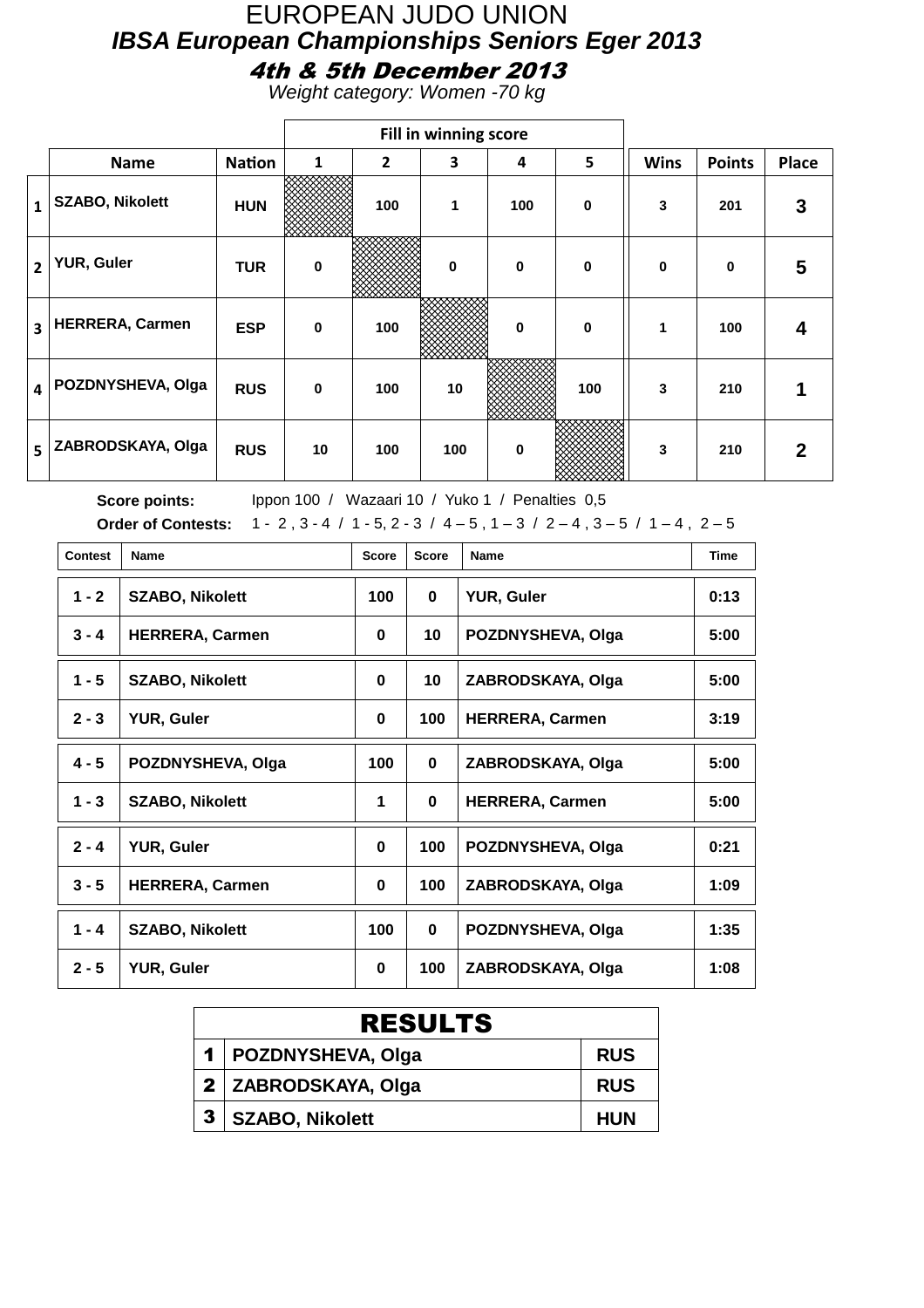#### EUROPEAN JUDO UNION **IBSA European Championships Seniors Eger 2013** 4th & 5th December 2013

Weight category: Women +70 kg

|                         |                           |               |              |              | Fill in winning score |             |          |             |               |              |
|-------------------------|---------------------------|---------------|--------------|--------------|-----------------------|-------------|----------|-------------|---------------|--------------|
|                         | <b>Name</b>               | <b>Nation</b> | $\mathbf{1}$ | $\mathbf{2}$ | 3                     | 4           | 5        | <b>Wins</b> | <b>Points</b> | <b>Place</b> |
| $\mathbf{1}$            | <b>GANIEVA, Svetlana</b>  | <b>RUS</b>    |              | $\bf{0}$     | $\mathbf 0$           | $\mathbf 0$ | 100      | 1           | 100           | 3            |
| $\overline{2}$          | SAVOSTYANOVA, Tatia       | <b>RUS</b>    | 100          |              | 10                    | 100         | 100      | 4           | 310           | 1            |
| $\overline{\mathbf{3}}$ | <b>KACHAN, Arina</b>      | <b>BLR</b>    | 100          | $\bf{0}$     |                       | 100         | 100      | 3           | 300           | $\mathbf{2}$ |
| $\overline{\mathbf{4}}$ | <b>MIHAYLOVA, Ivomira</b> | <b>BUL</b>    | 100          | $\bf{0}$     | $\mathbf 0$           |             | $\bf{0}$ | 1           | 100           | 5            |
| 5                       | <b>TASBAG, Mesme</b>      | <b>TUR</b>    | $\mathbf 0$  | $\bf{0}$     | 0                     | 100         |          | 1           | 100           | 4            |

| <b>Contest</b> | <b>Name</b>                  | <b>Score</b> | <b>Score</b> | Name                         | <b>Time</b> |
|----------------|------------------------------|--------------|--------------|------------------------------|-------------|
| $1 - 2$        | <b>GANIEVA, Svetlana</b>     | 0            | 100          | <b>SAVOSTYANOVA, Tatiana</b> | 2:20        |
| $3 - 4$        | <b>KACHAN, Arina</b>         | 100          | 0            | <b>MIHAYLOVA, Ivomira</b>    | 2:23        |
| $1 - 5$        | <b>GANIEVA, Svetlana</b>     | 100          | 0            | <b>TASBAG, Mesme</b>         | 0:15        |
| $2 - 3$        | SAVOSTYANOVA, Tatiana        | 10           | 0            | <b>KACHAN, Arina</b>         | 5:00        |
| $4 - 5$        | <b>MIHAYLOVA, Ivomira</b>    | 0            | 100          | <b>TASBAG, Mesme</b>         | 1:05        |
| $1 - 3$        | <b>GANIEVA, Svetlana</b>     | 0            | 100          | <b>KACHAN, Arina</b>         | 3:31        |
| $2 - 4$        | SAVOSTYANOVA, Tatiana        | 100          | 0            | <b>MIHAYLOVA, Ivomira</b>    | 0:09        |
| $3 - 5$        | <b>KACHAN, Arina</b>         | 100          | $\mathbf{0}$ | <b>TASBAG, Mesme</b>         | 2:28        |
| $1 - 4$        | <b>GANIEVA, Svetlana</b>     | 0            | 100          | <b>MIHAYLOVA, Ivomira</b>    | 3:22        |
| $2 - 5$        | <b>SAVOSTYANOVA, Tatiana</b> | 100          | $\mathbf{0}$ | <b>TASBAG, Mesme</b>         | 5:00        |

| <b>RESULTS</b>            |            |  |  |  |  |  |  |
|---------------------------|------------|--|--|--|--|--|--|
| 1   SAVOSTYANOVA, Tatiana | <b>RUS</b> |  |  |  |  |  |  |
| 2   KACHAN, Arina         | <b>BLR</b> |  |  |  |  |  |  |
| <b>GANIEVA, Svetlana</b>  | <b>RUS</b> |  |  |  |  |  |  |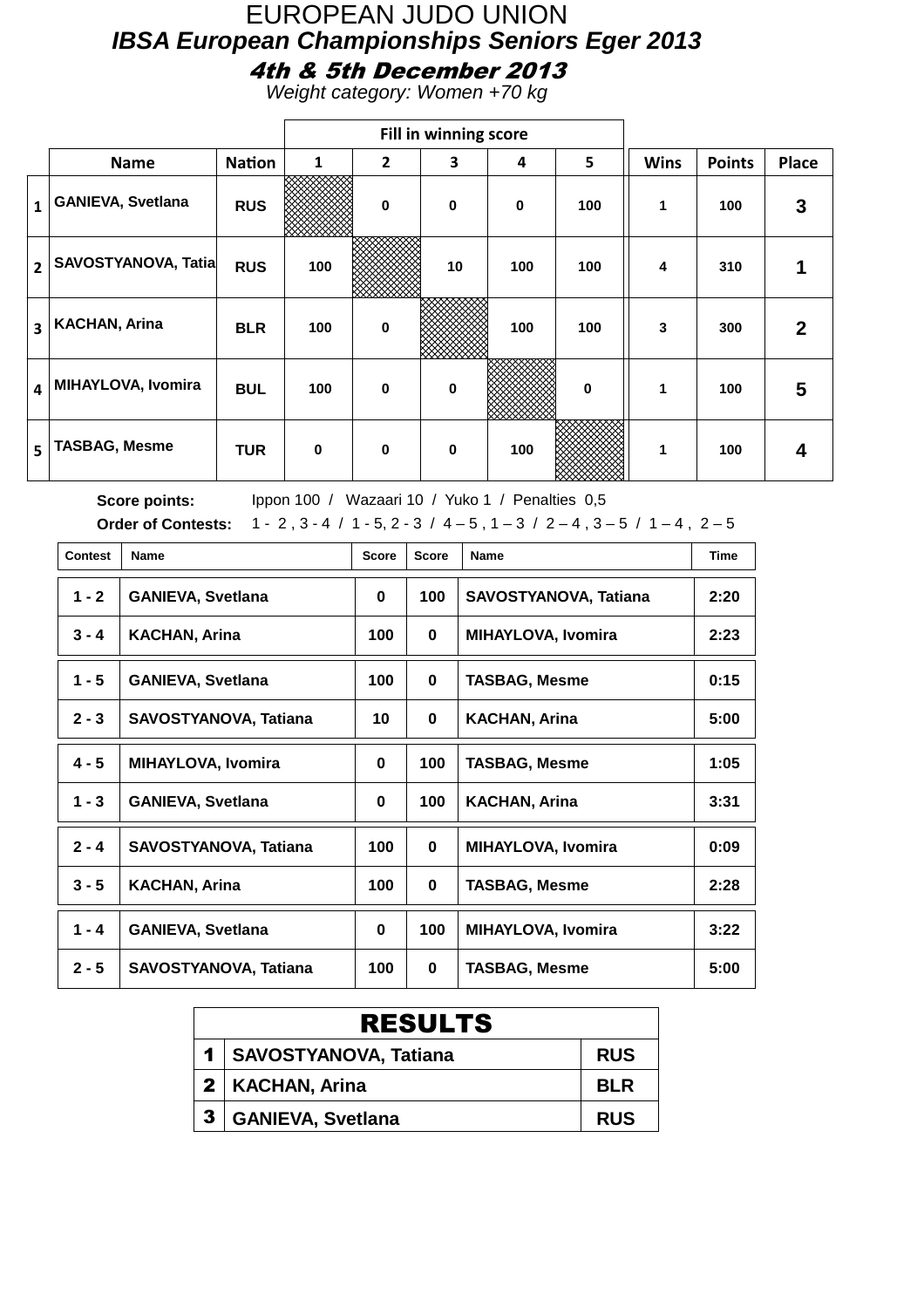#### EUROPEAN JUDO UNION IBSA European Championships Teams Eger 2013Friday, 6 December 2013Category: Men

![](_page_17_Picture_1.jpeg)

![](_page_17_Figure_2.jpeg)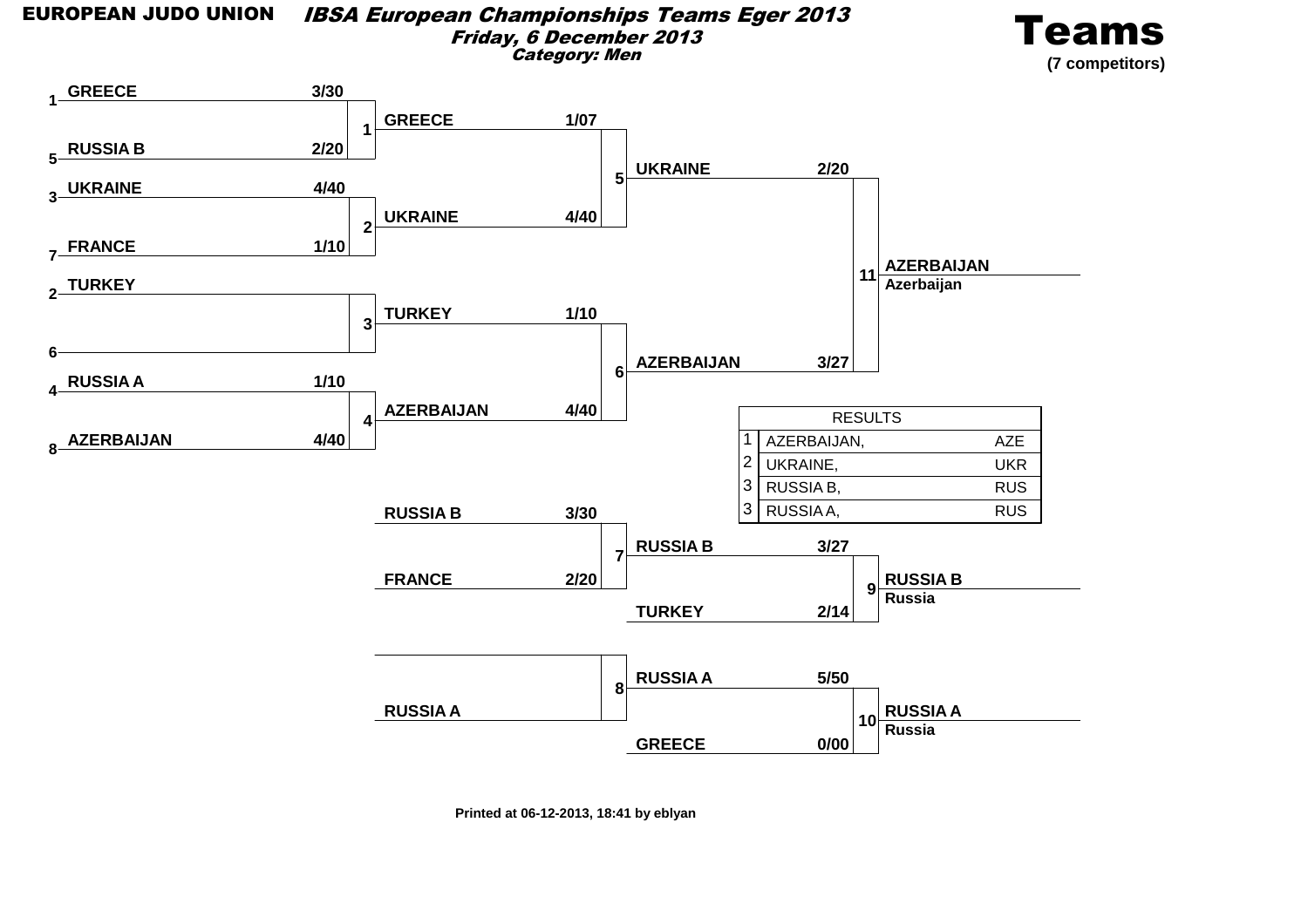# **IBSA European Championships Teams Eger 2013<br>Friday, 6 December 2013<br>Friday, 6 December 2013** IBSA European Championships Teams Eger 2013 **EUROPEAN JUDO CINON** Friday, 6 December 2013 **Category: Women** Category: Women

| 4                                                              | $\omega$                 | N                    |                   |                   |                       |
|----------------------------------------------------------------|--------------------------|----------------------|-------------------|-------------------|-----------------------|
| <b>UKRAINE,</b><br><b>TURKEY,</b>                              |                          | <b>RUSSIA B,</b>     | <b>RUSSIAA</b> ,  | <b>Name</b>       |                       |
|                                                                |                          | <b>RUS</b> 00/00     | <b>RUS</b>        | <b>Nation</b>     |                       |
|                                                                | TUR 01/10 02/20          |                      |                   |                   |                       |
| UKR 01/10 02/20 02/20                                          |                          |                      |                   | $\overline{a}$    | Fill in winning score |
|                                                                |                          |                      |                   | <b>ယ</b>          |                       |
|                                                                | 01/10                    | 01/10 01/10          | 03/30 02/20 02/17 | 4                 |                       |
| $\mathbf{v}$                                                   | $\overline{\phantom{0}}$ | $\ddot{\phantom{0}}$ |                   |                   |                       |
| $\begin{array}{ c c c }\hline 0 & 0 & 0 \\ \hline \end{array}$ | 4/40                     | 2/20                 | 3   7/67          | Mins Points Place |                       |
| N                                                              | <b>ယ</b>                 | 4                    |                   |                   |                       |

**Score points:**Score points: Ippon 100 / Wazaari 10 / Yuko 1 / Penalties 0,5Ippon 100 / Wazaari 10 / Yuko 1 / Penalties 0,5 **Order of Contests:**Order of Contests: 1 - 2 , 3 - 4 / 1 - 3, 2 - 4 / 1 – 4 , 2 – 3 $1 - 2$ ,  $3 - 4$  /  $1 - 3$ ,  $2 - 4$  /  $1 - 4$ ,  $2 - 3$ 

| Contest       | <b>Name</b>    | Score | Score | Name                        | Time |
|---------------|----------------|-------|-------|-----------------------------|------|
| $\frac{1}{2}$ | <b>RUSSIAA</b> |       |       | <b>BNSSURIA 2000 DDSSNB</b> | 4:00 |
| 3 - 4         | TURKEY         |       |       | 01/10 02/20 UKRAINE         | 4:00 |
| ှု<br>ပ       | <b>RUSSIAA</b> |       |       | <b>02/20 DH/10 LDRKEX</b>   | 4:00 |
| 5 - 4         | <b>RUSSIAB</b> |       |       | 01/10 02/20 UKRAINE         | 4:00 |
| $1 - 4$       | <b>RUSSIAA</b> |       |       | 02/17 01/10 UKRAINE         | 4:00 |
| _<br>'ಎ       | <b>RUSSIAB</b> |       |       | <b>01/10 02/20 LURKEY</b>   | 4:00 |

|                       | <b>RESULTS</b>     |            |
|-----------------------|--------------------|------------|
|                       | <b>RUSSIAA,</b>    | <b>RUS</b> |
|                       | <b>2   UKRAINE</b> | <b>NKR</b> |
| $\boldsymbol{\omega}$ | <b>TURKEY,</b>     | <b>TUR</b> |
|                       |                    |            |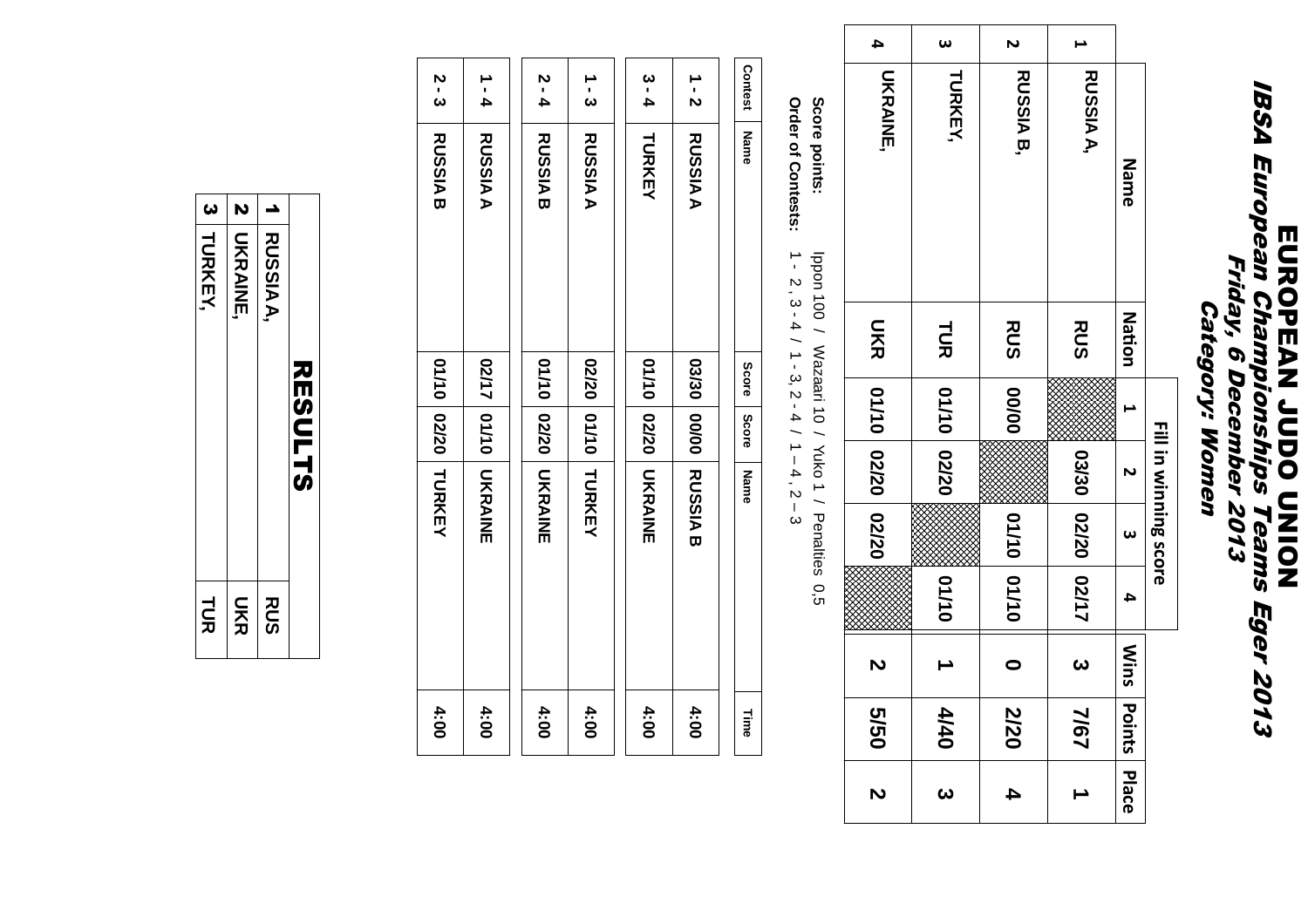## IBSA Junior World Judo Games Eger 2013 - MEDAL WINNERS

#### Men

|          |                                                      | ippons       |                                                       | pon                     |
|----------|------------------------------------------------------|--------------|-------------------------------------------------------|-------------------------|
| $-55$ kg | 1 SHARMA, Kamal<br>India                             | $\mathbf{2}$ | -60 kg 1 NIKOLAEV, Sergey<br><b>Russia</b>            | $\overline{\mathbf{4}}$ |
|          | 2 AL HAMOOMI, Irfan Bin Hamed<br>India               |              | 2 BOLOGA, Alexandru<br>Romania                        | $\mathbf{2}$            |
|          | $\mathbf{3}$                                         |              | 3 REVENKA, Uladzislau<br><b>Belarus</b>               | $\mathbf{2}$            |
|          | 3                                                    |              | 4 ALI-ZADA, Ibish<br>Azerbaijan                       |                         |
|          | 5                                                    |              | 5 PAHISSA, Borja<br><b>Spain</b>                      |                         |
|          | 5                                                    |              |                                                       |                         |
|          | 7                                                    |              |                                                       |                         |
|          | 7                                                    |              |                                                       |                         |
| $-66$ kg | 1 BAREIKIS, Osvaldas<br>Lithuania                    | 3            | -73 kg 1 KORNHASS, Nikolai<br>Germany                 | $\mathbf{3}$            |
|          | 2 MOTRINEC, Michal<br><b>Czech Republic</b>          | $\mathbf{2}$ | 2 GAVILAN, Alvaro<br><b>Spain</b>                     | 1                       |
|          | 3 DAVSAN, Sinan<br><b>Turkey</b>                     | $\mathbf{2}$ | 3 RADJAI, Youcef<br><b>Algeria</b>                    | 1                       |
|          | 3 IBRAHIMOV, Nurlan<br>Azerbaijan                    | $\mathbf{2}$ | 3 YAMALOV, Aynur<br><b>Russia</b>                     | $\overline{2}$          |
|          | 5 TIENSUU, Eetu                                      | 1            | 5 CANNIZZARO, Simone                                  | 1                       |
|          | <b>Finland</b><br>5 GAMZATOV, Ilyas<br><b>Russia</b> | 1            | <b>Italy</b><br>5 OSMANOV, Gadim<br>Azerbaijan        | 1                       |
|          | 7 SHUKLA, Ashish<br>India                            |              | 7 SHABLII, Oleksandr<br><b>Ukraine</b>                |                         |
|          | 7 GUNDUZ, Sergen<br><b>Turkey</b>                    |              | 7 SINGH, Abhay Pratap<br>India                        |                         |
| $-90$ kg | 1 ISAKOV, Vitaly<br><b>Russia</b>                    | $\mathbf{2}$ | +90 kg 1 SKELLEY, Christopher<br><b>Great Britain</b> | $\overline{2}$          |
|          | 2 CHEREPANOV, Vasily<br><b>Russia</b>                | 1            | 2 MEDAHOUI, Abderrahim<br><b>France</b>               |                         |
|          | 3 DUNDAR, Israfil<br><b>Turkey</b>                   |              |                                                       |                         |
|          |                                                      |              |                                                       |                         |

**3**

**5**

**5**

**7**

**7**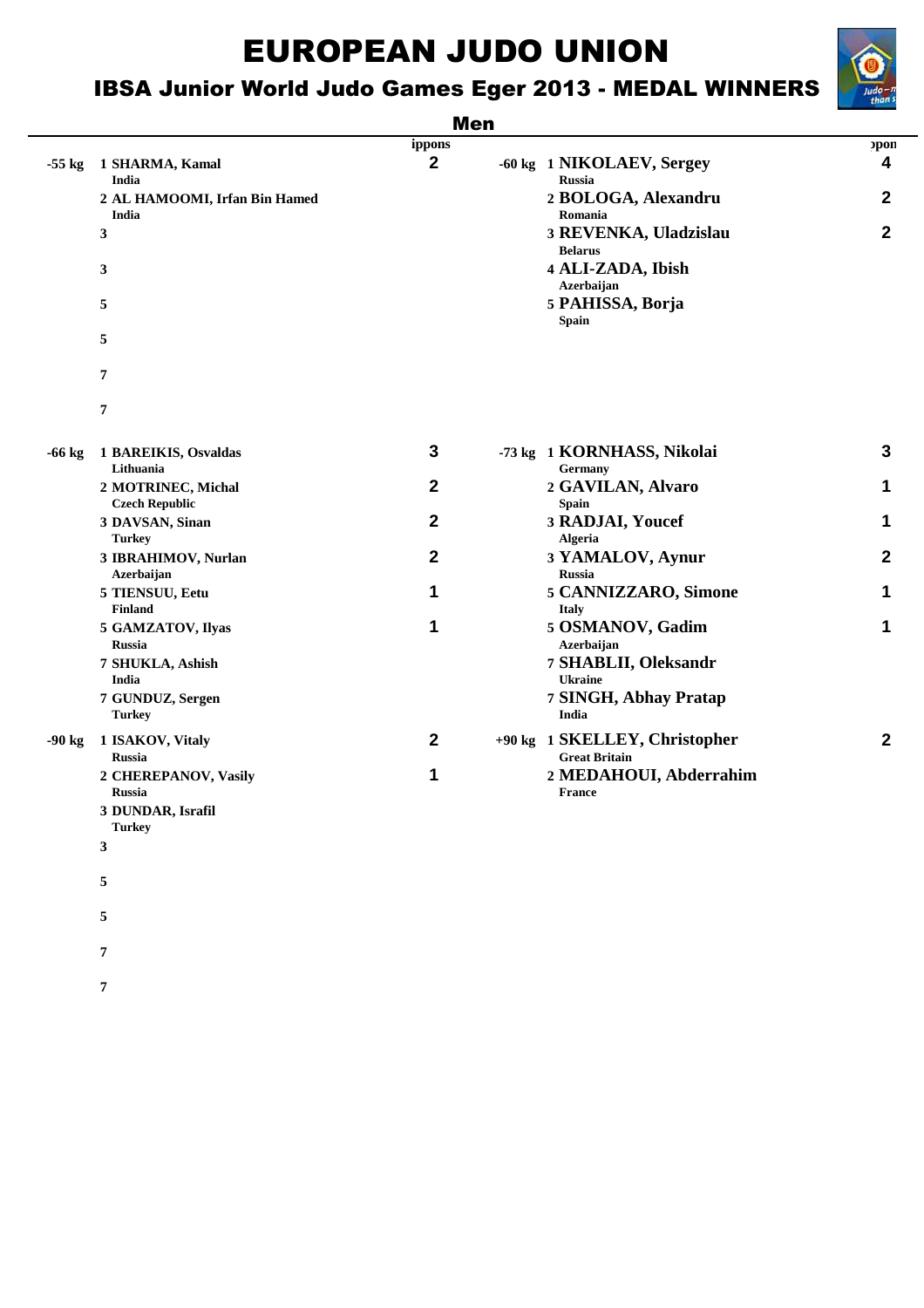## IBSA Junior World Judo Games Eger 2013 - MEDAL WINNERS

![](_page_20_Picture_2.jpeg)

|        |                                             | <b>Women</b> |                                                                                    |      |
|--------|---------------------------------------------|--------------|------------------------------------------------------------------------------------|------|
|        |                                             | ippons       |                                                                                    | opon |
| -48 kg | 1 GEREYEVA, Gulnar<br>Azerbaijan            |              | -52 kg 1 LOHATSKA, Liudmyla<br><b>Ukraine</b>                                      | כי   |
|        | 2 SHMELEVA, Ekaterina<br><b>Russia</b><br>3 |              | 2 ABDELAOUI, Cherine<br><b>Algeria</b><br>3 OVCHINNIKOVA, Natalia<br><b>Russia</b> |      |
|        | 3                                           |              |                                                                                    |      |
|        | 5                                           |              |                                                                                    |      |
|        | 5                                           |              |                                                                                    |      |

|          | -57 kg 1 ABDULLAYEVA, Sabina<br>Azerbaijan<br>2 BIKBAEVA, Irina<br><b>Russia</b><br>3 KUUSELA, Raisa<br><b>Finland</b><br>3 | $\mathbf{2}$<br>1 | -70 kg 1 GREENHOUGH, Natalie<br><b>Great Britain</b><br>2 MAGOMEDOVA, Aminat<br><b>Russia</b><br>3 CHESNICHENKO, Svetlana<br><b>Russia</b> | 1 |
|----------|-----------------------------------------------------------------------------------------------------------------------------|-------------------|--------------------------------------------------------------------------------------------------------------------------------------------|---|
|          | 5                                                                                                                           |                   |                                                                                                                                            |   |
|          | 5                                                                                                                           |                   |                                                                                                                                            |   |
|          | 7                                                                                                                           |                   |                                                                                                                                            |   |
|          | 7                                                                                                                           |                   |                                                                                                                                            |   |
| $+70$ kg | 1 KACHAN, Arina<br><b>Belarus</b>                                                                                           | $\mathbf{2}$      |                                                                                                                                            |   |

**2 POPOVA, Elena Russia**

**7**

**7**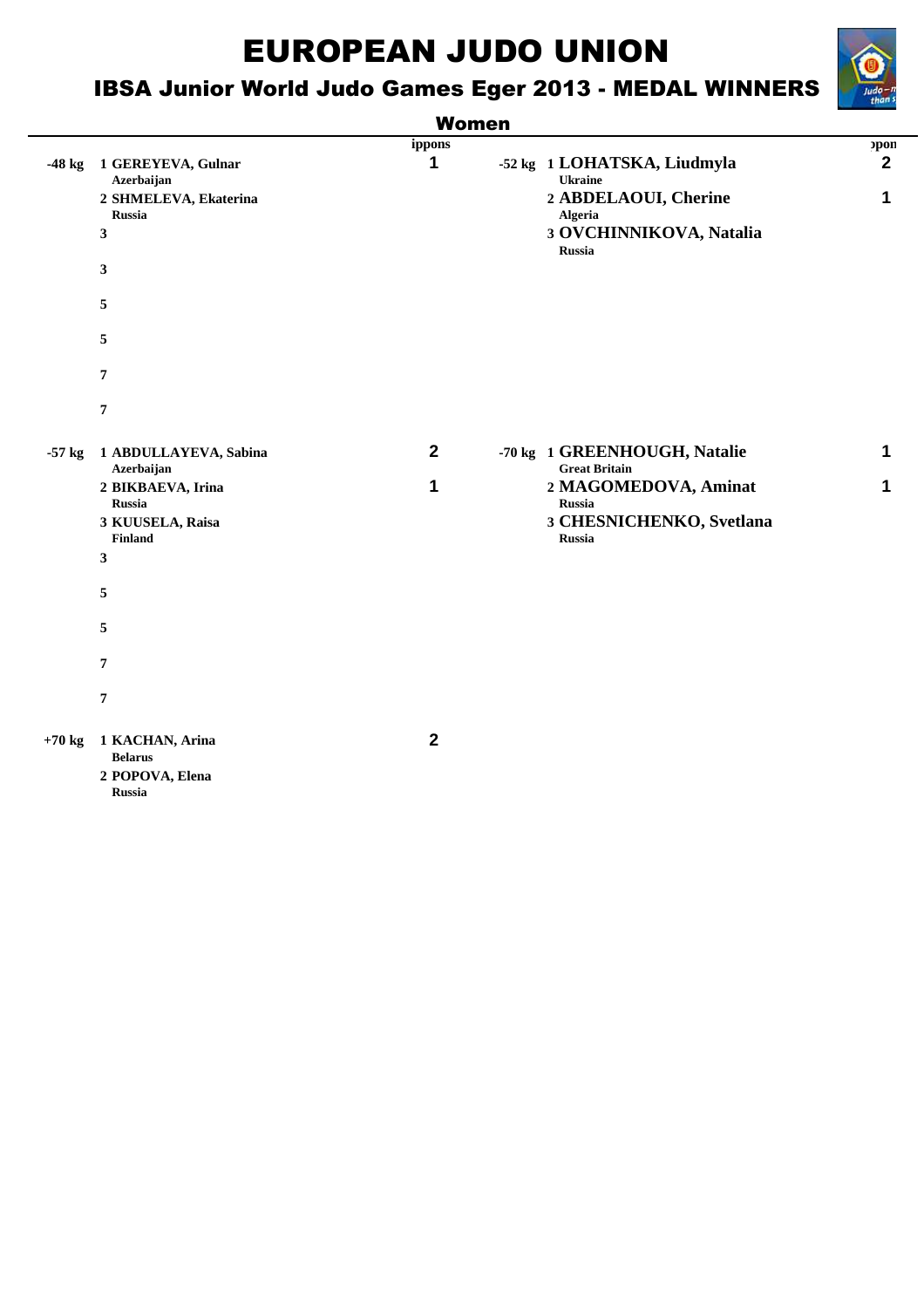## IBSA Junior World Judo Games Eger 2013 Friday 06 December 2013 LIST OF MEDALS PER COUNTRY

![](_page_21_Picture_2.jpeg)

| Country               | Gold           |   | <b>Silver Bronze</b> | 5th          | 7th |
|-----------------------|----------------|---|----------------------|--------------|-----|
| <b>Russia</b>         | $\overline{2}$ | 5 | 3                    | $\mathbf{1}$ |     |
| <b>Azerbaijan</b>     | 2              |   | 1                    | 1            |     |
| <b>Great Britain</b>  | $\overline{2}$ |   |                      |              |     |
| India                 | 1              | 1 |                      |              | 2   |
| <b>Belarus</b>        | 1              |   | 1                    |              |     |
| <b>Ukraine</b>        | 1              |   |                      |              | 1   |
| <b>Germany</b>        | 1              |   |                      |              |     |
| Lithuania             | 1              |   |                      |              |     |
| <b>Algeria</b>        |                | 1 | 1                    |              |     |
| <b>Spain</b>          |                |   |                      | 1            |     |
| <b>Czech Republic</b> |                | 1 |                      |              |     |
| <b>France</b>         |                | 1 |                      |              |     |
| Romania               |                | 1 |                      |              |     |
| <b>Turkey</b>         |                |   | 2                    |              | 1   |
| <b>Finland</b>        |                |   | 1                    | 1            |     |
| <b>Italy</b>          |                |   |                      | 1            |     |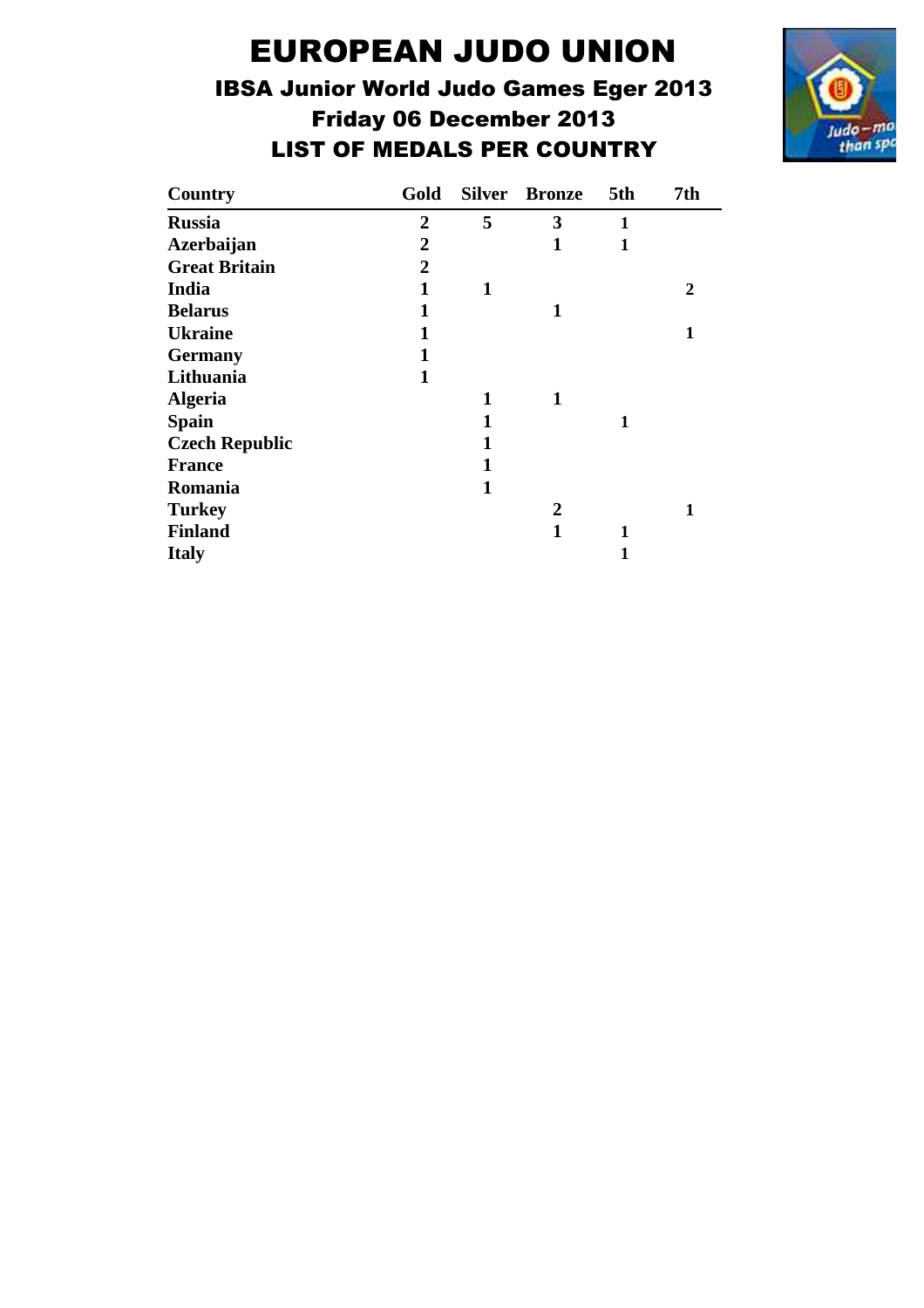### EUROPEAN JUDO UNION IBSA Junior World Judo Games Eger 2013 Friday, 6 December 2013 Weight category: Men -55 kg

| Contest | Name                                |                | Score   Score   Name |                     | Time |
|---------|-------------------------------------|----------------|----------------------|---------------------|------|
|         |                                     |                |                      |                     |      |
|         | 1 - 2   AL HAMOOMI, Irfan Bin Hamed | $\overline{0}$ |                      | 100   SHARMA, Kamal | 1:03 |
|         |                                     |                |                      |                     |      |

|  | AL HAMOOMI, Irfan Bin Hamed |  | 100 | SHARMA, Kamal |  |  |
|--|-----------------------------|--|-----|---------------|--|--|
|--|-----------------------------|--|-----|---------------|--|--|

| - | .∟ ⊓AMOOMI, Irfan Bin Ham <sup>2</sup> |  |  |
|---|----------------------------------------|--|--|
|   |                                        |  |  |

Score points: Ippon 100 / Wazaari 10 / Yuko 1 / Yusei gachi 0,5

**Criteria to define the winner:** better of 2 contests, if 1 - 1 the third match will decide

| <b>RESULTS</b>                  |            |
|---------------------------------|------------|
| 1   SHARMA, Kamal               | <b>IND</b> |
| 2   AL HAMOOMI, Irfan Bin Hamed | <b>IND</b> |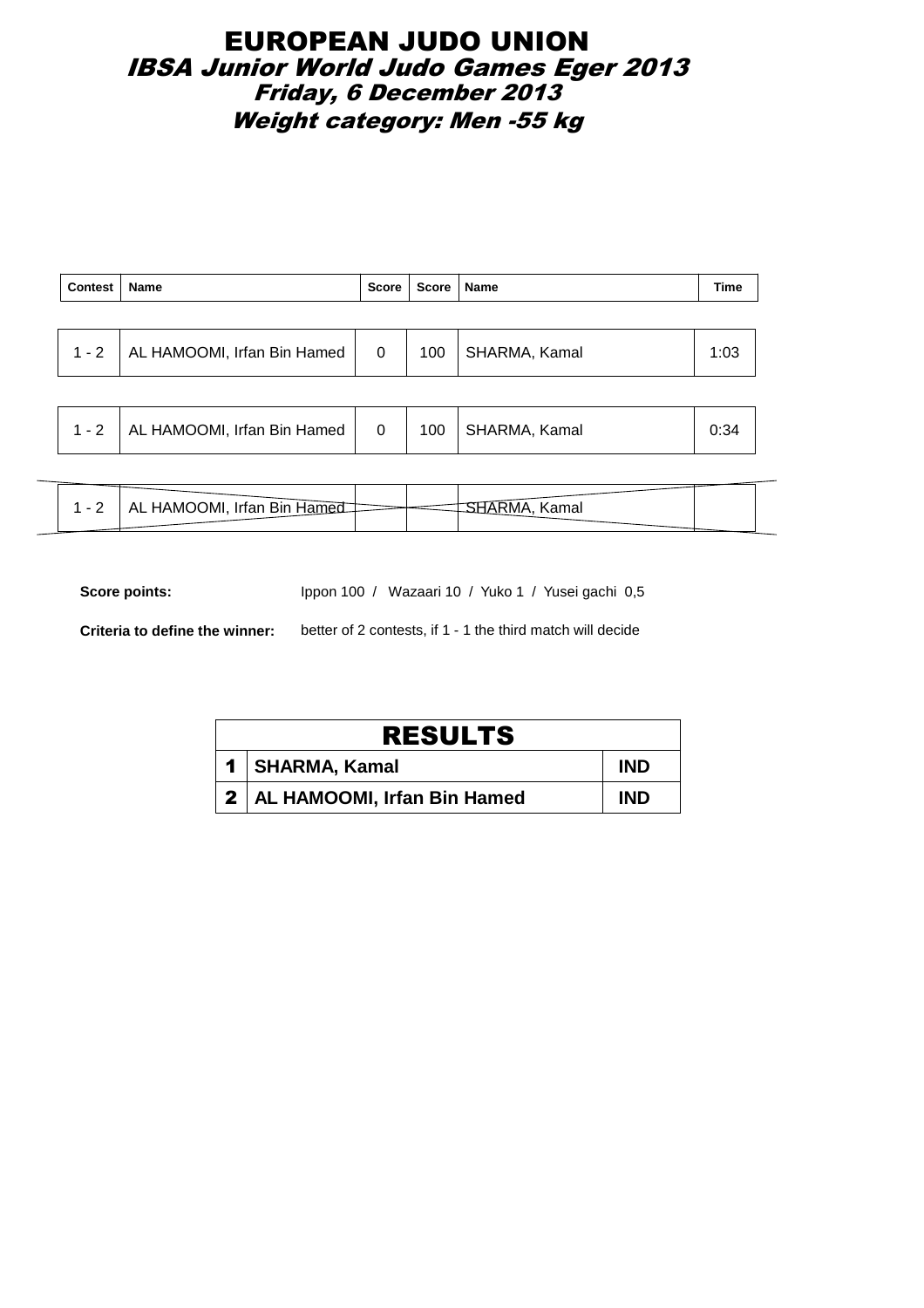Weight category: Men -60 kg

|                         |                          |               |                 |                | Fill in winning score |     |             |                |               |              |
|-------------------------|--------------------------|---------------|-----------------|----------------|-----------------------|-----|-------------|----------------|---------------|--------------|
|                         | <b>Name</b>              | <b>Nation</b> | 1               | $\overline{2}$ | 3                     | 4   | 5           | <b>Wins</b>    | <b>Points</b> | <b>Place</b> |
| $\mathbf{1}$            | ALI-ZADA, Ibish          | <b>AZE</b>    |                 | $\bf{0}$       | $\mathbf 0$           | 10  | $\mathbf 0$ | 1              | 10            | 4            |
| $\overline{2}$          | REVENKA, Uladzislau      | <b>BLR</b>    | 100             |                | $\mathbf 0$           | 100 | $\mathbf 0$ | $\overline{2}$ | 200           | 3            |
| $\overline{\mathbf{3}}$ | <b>BOLOGA, Alexandru</b> | <b>ROU</b>    | $.5\phantom{0}$ | 100            |                       | 100 | $\mathbf 0$ | 3              | 200,5         | $\mathbf{2}$ |
| 4                       | PAHISSA, Borja           | <b>ESP</b>    | $\bf{0}$        | $\bf{0}$       | $\bf{0}$              |     | $\bf{0}$    | $\mathbf{0}$   | $\bf{0}$      | 5            |
| 5                       | <b>NIKOLAEV, Sergey</b>  | <b>RUS</b>    | 100             | 100            | 100                   | 100 |             | 4              | 400           | 1            |

| <b>Contest</b> | <b>Name</b>                | <b>Score</b> | <b>Score</b> | Name                       | <b>Time</b> |
|----------------|----------------------------|--------------|--------------|----------------------------|-------------|
| $1 - 2$        | ALI-ZADA, Ibish            | 0            | 100          | <b>REVENKA, Uladzislau</b> | 2:30        |
| $3 - 4$        | <b>BOLOGA, Alexandru</b>   | 100          | 0            | PAHISSA, Borja             | 2:23        |
| $1 - 5$        | ALI-ZADA, Ibish            | $\mathbf 0$  | 100          | <b>NIKOLAEV, Sergey</b>    | 1:21        |
| $2 - 3$        | <b>REVENKA, Uladzislau</b> | 0            | 100          | <b>BOLOGA, Alexandru</b>   | 3:30        |
| $4 - 5$        | PAHISSA, Borja             | 0            | 100          | <b>NIKOLAEV, Sergey</b>    | 0:09        |
| $1 - 3$        | ALI-ZADA, Ibish            | 0            | .5           | <b>BOLOGA, Alexandru</b>   | 4:00        |
| $2 - 4$        | <b>REVENKA, Uladzislau</b> | 100          | 0            | PAHISSA, Borja             | 0:57        |
| $3 - 5$        | <b>BOLOGA, Alexandru</b>   | 0            | 100          | <b>NIKOLAEV, Sergey</b>    | 0:12        |
| $1 - 4$        | ALI-ZADA, Ibish            | 10           | 0            | PAHISSA, Borja             | 4:00        |
| $2 - 5$        | REVENKA, Uladzislau        | $\bf{0}$     | 100          | <b>NIKOLAEV, Sergey</b>    | 1:05        |

|   | <b>RESULTS</b>        |            |  |  |  |  |  |
|---|-----------------------|------------|--|--|--|--|--|
|   | 1   NIKOLAEV, Sergey  | <b>RUS</b> |  |  |  |  |  |
|   | 2   BOLOGA, Alexandru | <b>ROU</b> |  |  |  |  |  |
| 3 | REVENKA, Uladzislau   | <b>RIR</b> |  |  |  |  |  |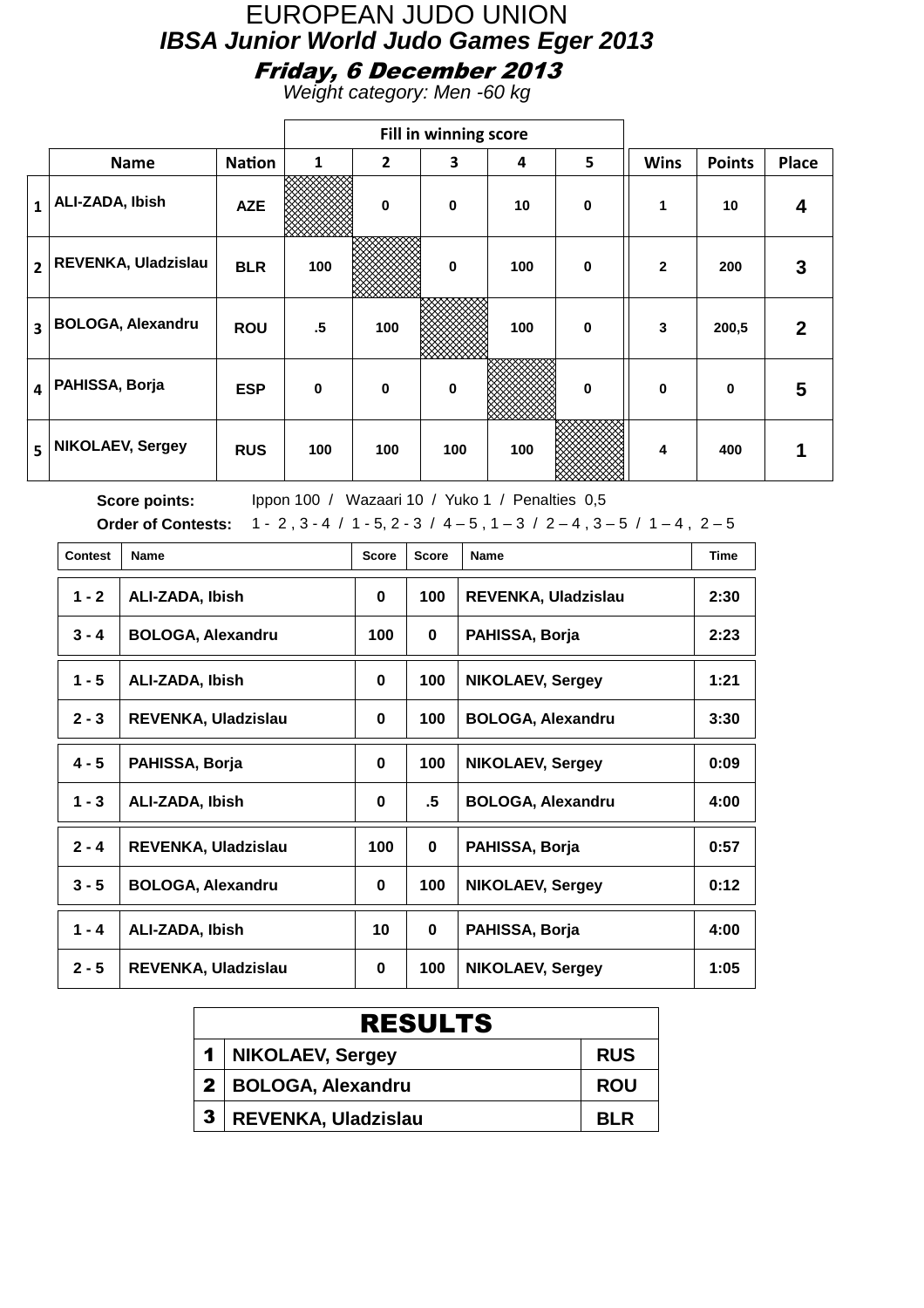![](_page_24_Figure_0.jpeg)

Printed at 06-12-2013, 18:43 by eblyan **Printed at 06-12-2013, 18:43 by eblyan**

 $-66$  kg<br> $_{\tiny\rm{8\,components}}$ **(8 competitors)**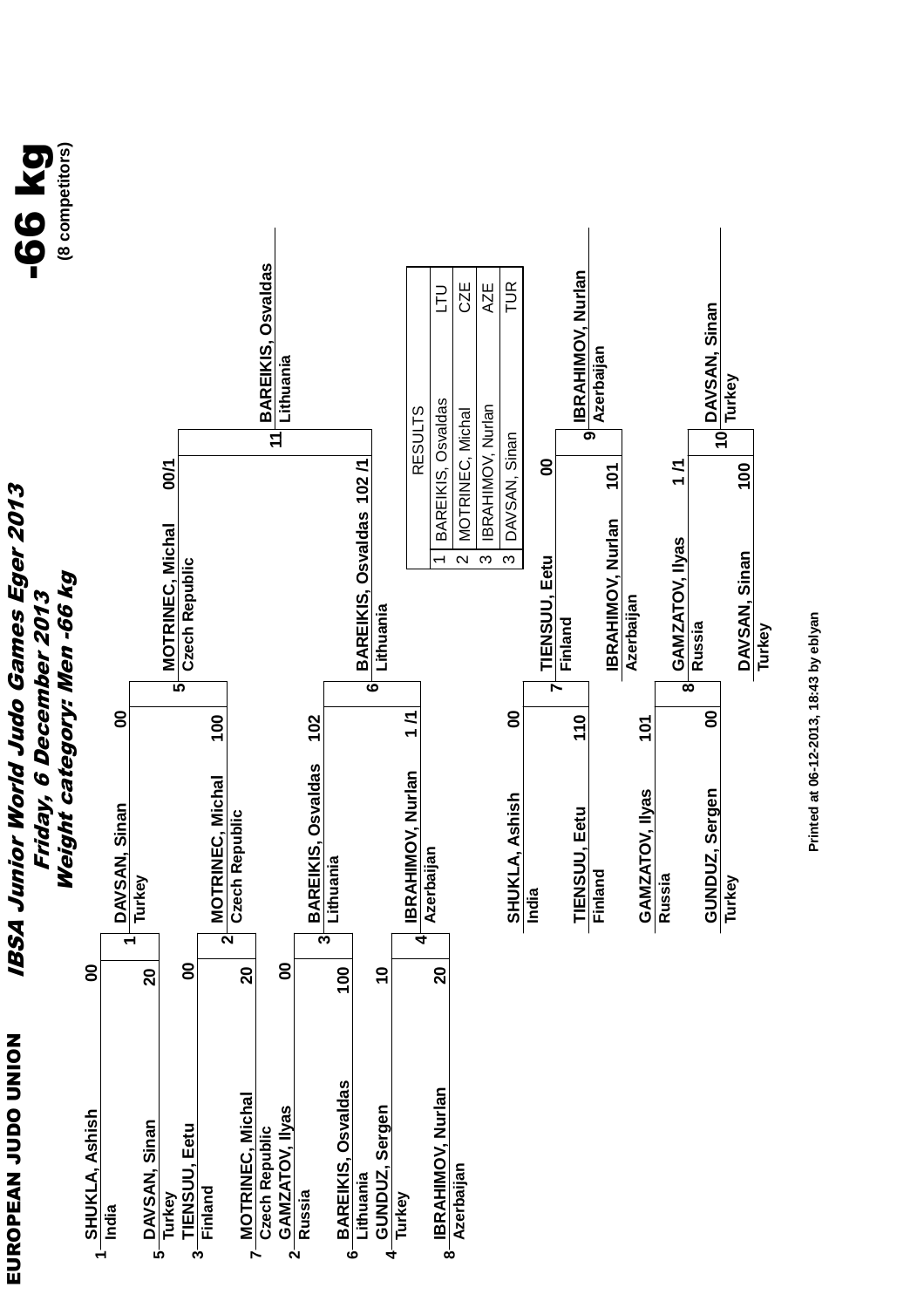![](_page_25_Figure_0.jpeg)

![](_page_25_Figure_1.jpeg)

**India**

**CANNIZZARO, Simone**

CANNIZZARO, Simone

**10**

**Russia**

 **00**

**Italy**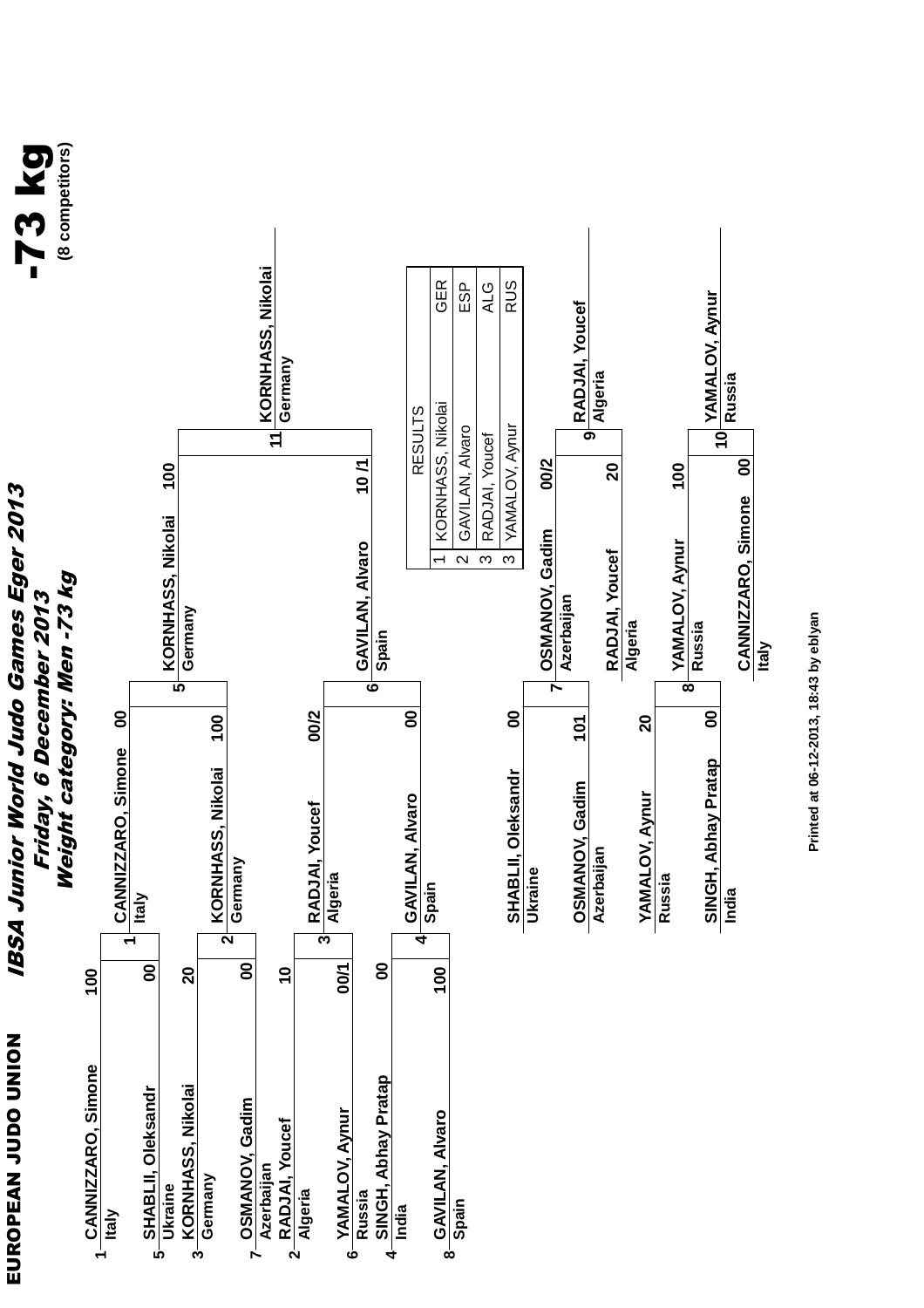Weight category: Men -90 kg

|                |                           |               |          | Fill in winning score |     |                |                          |             |
|----------------|---------------------------|---------------|----------|-----------------------|-----|----------------|--------------------------|-------------|
|                | <b>Name</b>               | <b>Nation</b> | 1        | $\overline{2}$        | 3   |                | <b>Wins Points Place</b> |             |
| 1              | <b>ISAKOV, Vitaly</b>     | <b>RUS</b>    |          | 100                   | 100 | $\overline{2}$ | 200                      |             |
| $\overline{2}$ | <b>CHEREPANOV, Vasily</b> | <b>RUS</b>    | $\bf{0}$ |                       | 100 | 1              | 100                      | $\mathbf 2$ |
| 3              | <b>DUNDAR, Israfil</b>    | <b>TUR</b>    | $\bf{0}$ | $\boldsymbol{0}$      |     | $\bf{0}$       | $\bf{0}$                 |             |

**Order of Contests:** 1 - 2 / 1 - 3 / 2 - 3

| <b>Contest</b> | <b>Name</b>    | Score | <b>Score</b> | Name                      | Time |
|----------------|----------------|-------|--------------|---------------------------|------|
| $1 - 2$        | ISAKOV, Vitaly | 100   | 0            | <b>CHEREPANOV, Vasily</b> | 3:40 |

| $1 - 3$ | ISAKOV, Vitaly | 100 |  | <b>DUNDAR, Israfil</b> | 1:31 |
|---------|----------------|-----|--|------------------------|------|
|---------|----------------|-----|--|------------------------|------|

| $2 - 3$ | CHEREPANOV, Vasily | 100 |  | <b>DUNDAR, Israfil</b> | 0:36 |
|---------|--------------------|-----|--|------------------------|------|
|---------|--------------------|-----|--|------------------------|------|

| <b>RESULTS</b>       |            |  |  |  |  |  |
|----------------------|------------|--|--|--|--|--|
| 1   ISAKOV, Vitaly   | <b>RUS</b> |  |  |  |  |  |
| 2 CHEREPANOV, Vasily | <b>RUS</b> |  |  |  |  |  |
| 3   DUNDAR, Israfil  | <b>TUR</b> |  |  |  |  |  |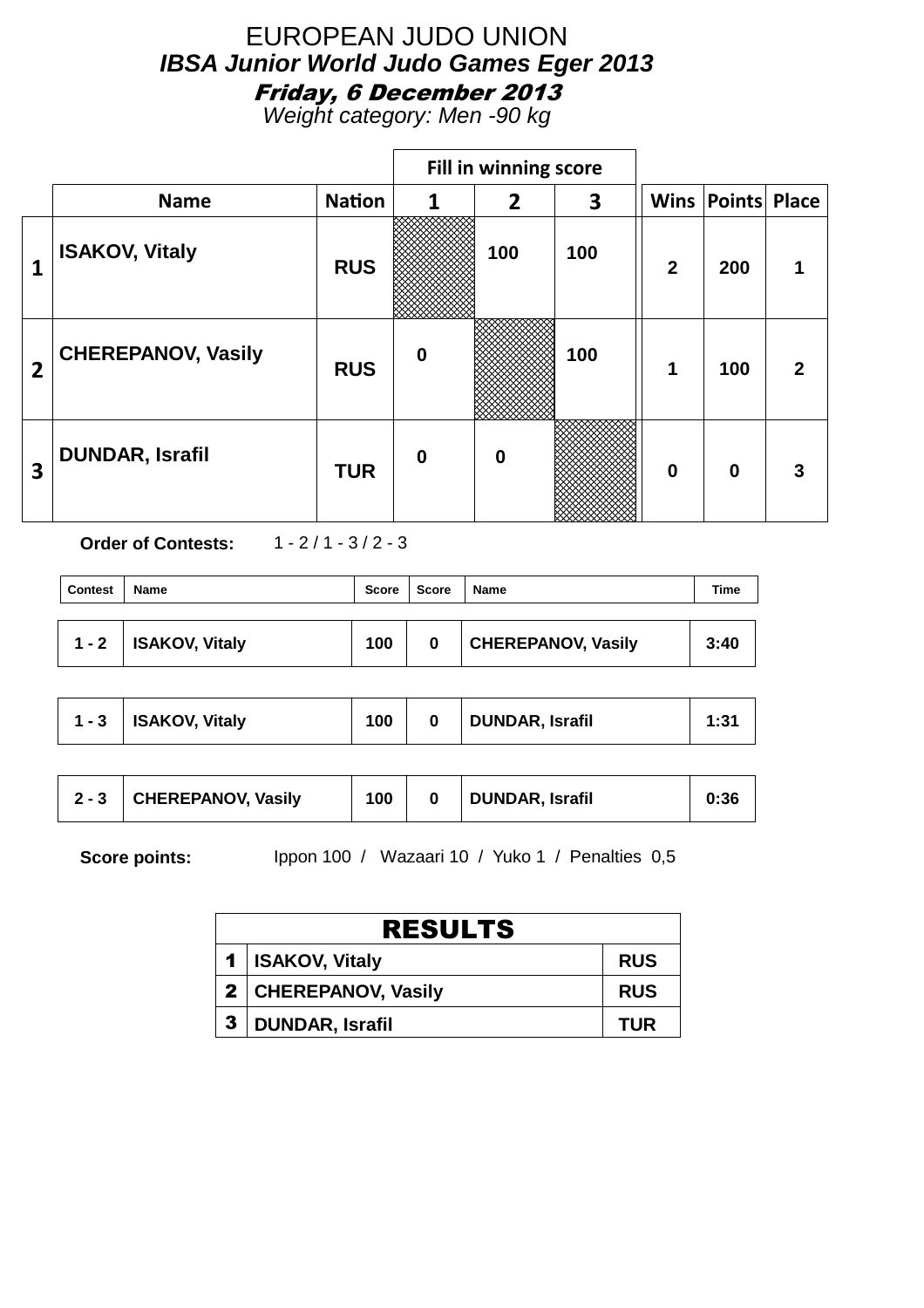### EUROPEAN JUDO UNION IBSA Junior World Judo Games Eger 2013 Friday, 6 December 2013 Weight category: Men +90 kg

| <b>Contest</b> | Name                 | Score | Score | <b>Name</b>                 | <b>Time</b> |
|----------------|----------------------|-------|-------|-----------------------------|-------------|
|                |                      |       |       |                             |             |
| $1 - 2$        | MEDAHOUI, Abderrahim | 0     | 100   | <b>SKELLEY, Christopher</b> | 3:18        |
|                |                      |       |       |                             |             |
| $1 - 2$        | MEDAHOUI, Abderrahim | 10    | 0     | SKELLEY, Christopher        | 4:00        |

|  | MEDAHOUI, Abderrahim |  | 100 | SKELLEY, Christopher |  |
|--|----------------------|--|-----|----------------------|--|
|--|----------------------|--|-----|----------------------|--|

Score points: Ippon 100 / Wazaari 10 / Yuko 1 / Yusei gachi 0,5

**Criteria to define the winner:** better of 2 contests, if 1 - 1 the third match will decide

| <b>RESULTS</b> |                          |            |  |  |  |  |
|----------------|--------------------------|------------|--|--|--|--|
|                | 1   SKELLEY, Christopher | <b>GBR</b> |  |  |  |  |
|                | 2   MEDAHOUI, Abderrahim | <b>FRA</b> |  |  |  |  |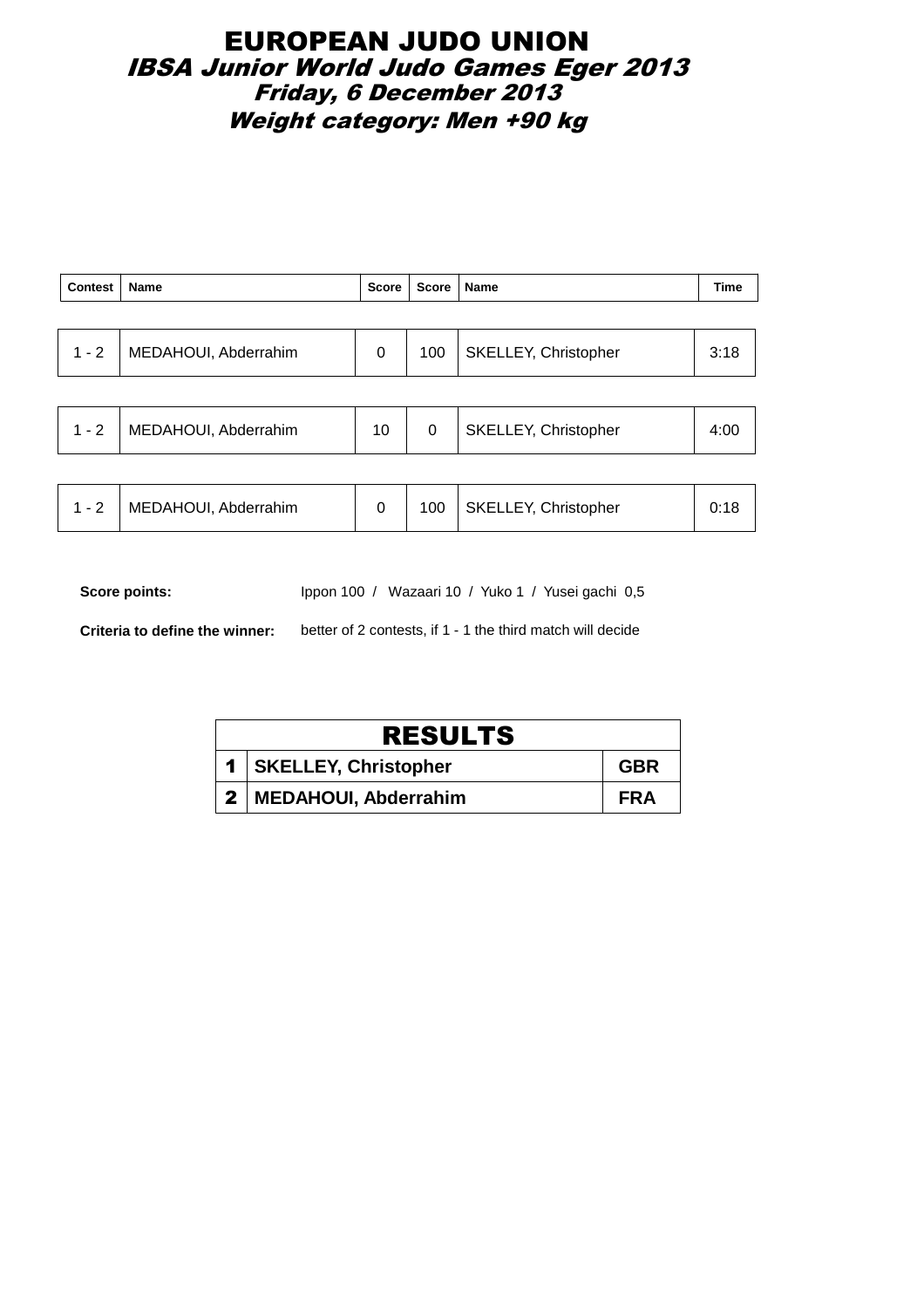### EUROPEAN JUDO UNION IBSA Junior World Judo Games Eger 2013 Friday, 6 December 2013 Weight category: Women -48 kg

| Contest   Name |                             | Score   Score   Name |                         | <b>Time</b> |
|----------------|-----------------------------|----------------------|-------------------------|-------------|
|                |                             |                      |                         |             |
|                | 1 - 2   SHMELEVA, Ekaterina | 10                   | <b>GEREYEVA, Gulnar</b> | 4:00        |

|  | 1 - 2 | SHMELEVA, Ekaterina |  | 100 | GEREYEVA, Gulnar | 09:ر |  |
|--|-------|---------------------|--|-----|------------------|------|--|
|--|-------|---------------------|--|-----|------------------|------|--|

| HMELEVA, Ekaterina | ، ۱۵<br>Gulnar |
|--------------------|----------------|
|                    |                |

Score points: Ippon 100 / Wazaari 10 / Yuko 1 / Yusei gachi 0,5

**Criteria to define the winner:** better of 2 contests, if 1 - 1 the third match will decide

| <b>RESULTS</b>          |            |  |  |  |  |
|-------------------------|------------|--|--|--|--|
| 1   GEREYEVA, Gulnar    | <b>AZE</b> |  |  |  |  |
| 2   SHMELEVA, Ekaterina | <b>RUS</b> |  |  |  |  |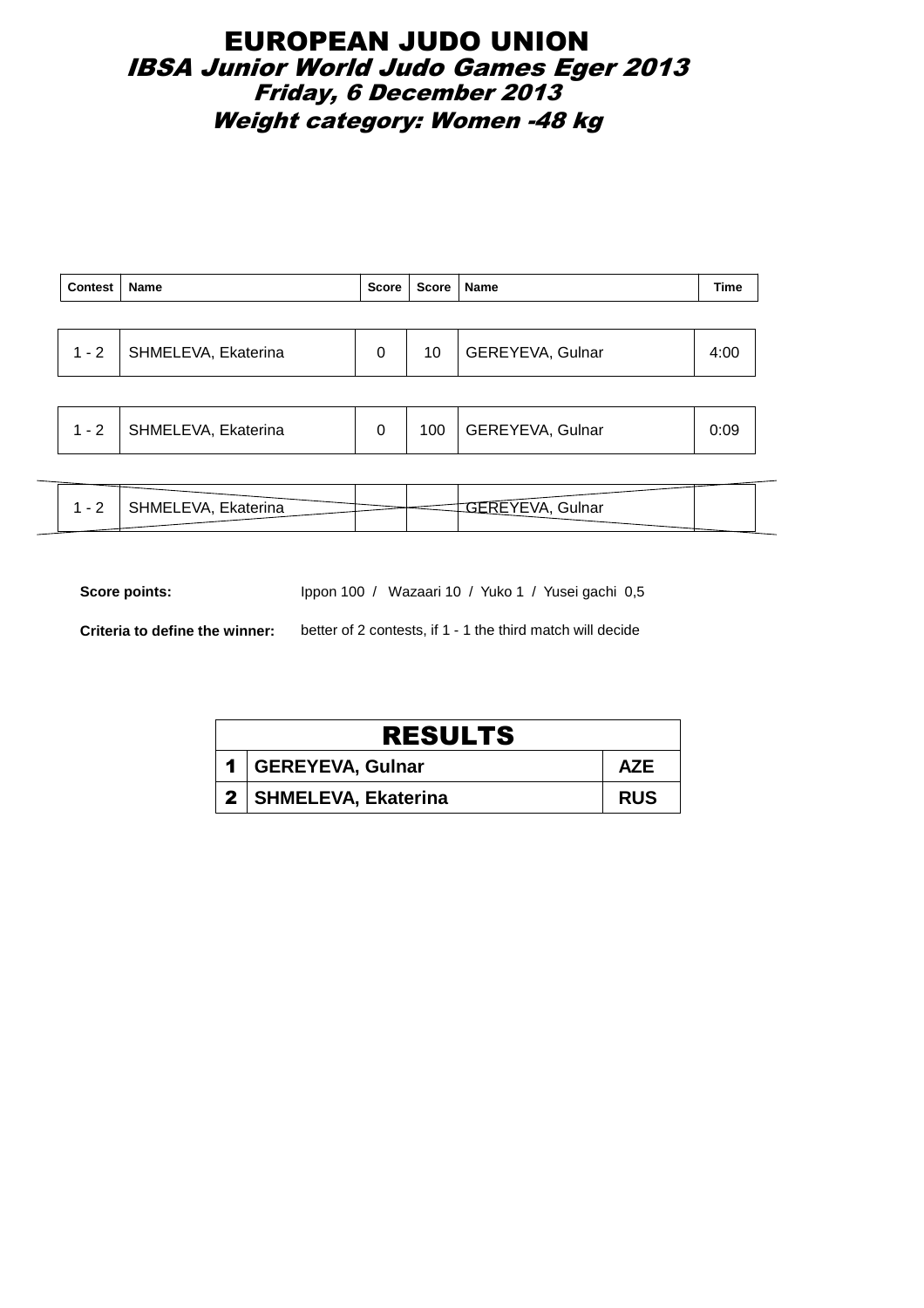Weight category: Women -52 kg

|                |                              |               |          | Fill in winning score |     |              |                          |              |
|----------------|------------------------------|---------------|----------|-----------------------|-----|--------------|--------------------------|--------------|
|                | <b>Name</b>                  | <b>Nation</b> | 1        | $\overline{2}$        | 3   |              | <b>Wins Points Place</b> |              |
| 1              | LOHATSKA, Liudmyla           | <b>UKR</b>    |          | 100                   | 100 | $\mathbf{2}$ | 200                      |              |
| $\overline{2}$ | <b>ABDELAOUI, Cherine</b>    | <b>ALG</b>    | $\bf{0}$ |                       | 100 | 1            | 100                      | $\mathbf{2}$ |
| 3              | <b>OVCHINNIKOVA, Natalia</b> | <b>RUS</b>    | $\bf{0}$ | $\bf{0}$              |     | $\bf{0}$     | $\mathbf 0$              |              |

**Order of Contests:** 1 - 2 / 1 - 3 / 2 - 3

| <b>Contest</b> | <b>Name</b>                | <b>Score</b> | <b>Score</b> | <b>Name</b>        | Time |
|----------------|----------------------------|--------------|--------------|--------------------|------|
|                | 1 - 2   LOHATSKA, Liudmyla | 100          | 0            | ABDELAOUI, Cherine | 0:10 |

| <b>OVCHINNIKOVA, Natalia</b><br>1 - 3   LOHATSKA, Liudmyla<br>100 | 2:37 |
|-------------------------------------------------------------------|------|
|-------------------------------------------------------------------|------|

| <b>OVCHINNIKOVA, Natalia</b><br><b>ABDELAOUI, Cherine</b><br>100<br>$2 - 3$ | 0:16 |
|-----------------------------------------------------------------------------|------|
|-----------------------------------------------------------------------------|------|

| <b>RESULTS</b>               |            |  |  |  |  |
|------------------------------|------------|--|--|--|--|
| 1 LOHATSKA, Liudmyla         | <b>UKR</b> |  |  |  |  |
| 2   ABDELAOUI, Cherine       | <b>ALG</b> |  |  |  |  |
| <b>OVCHINNIKOVA, Natalia</b> | <b>RUS</b> |  |  |  |  |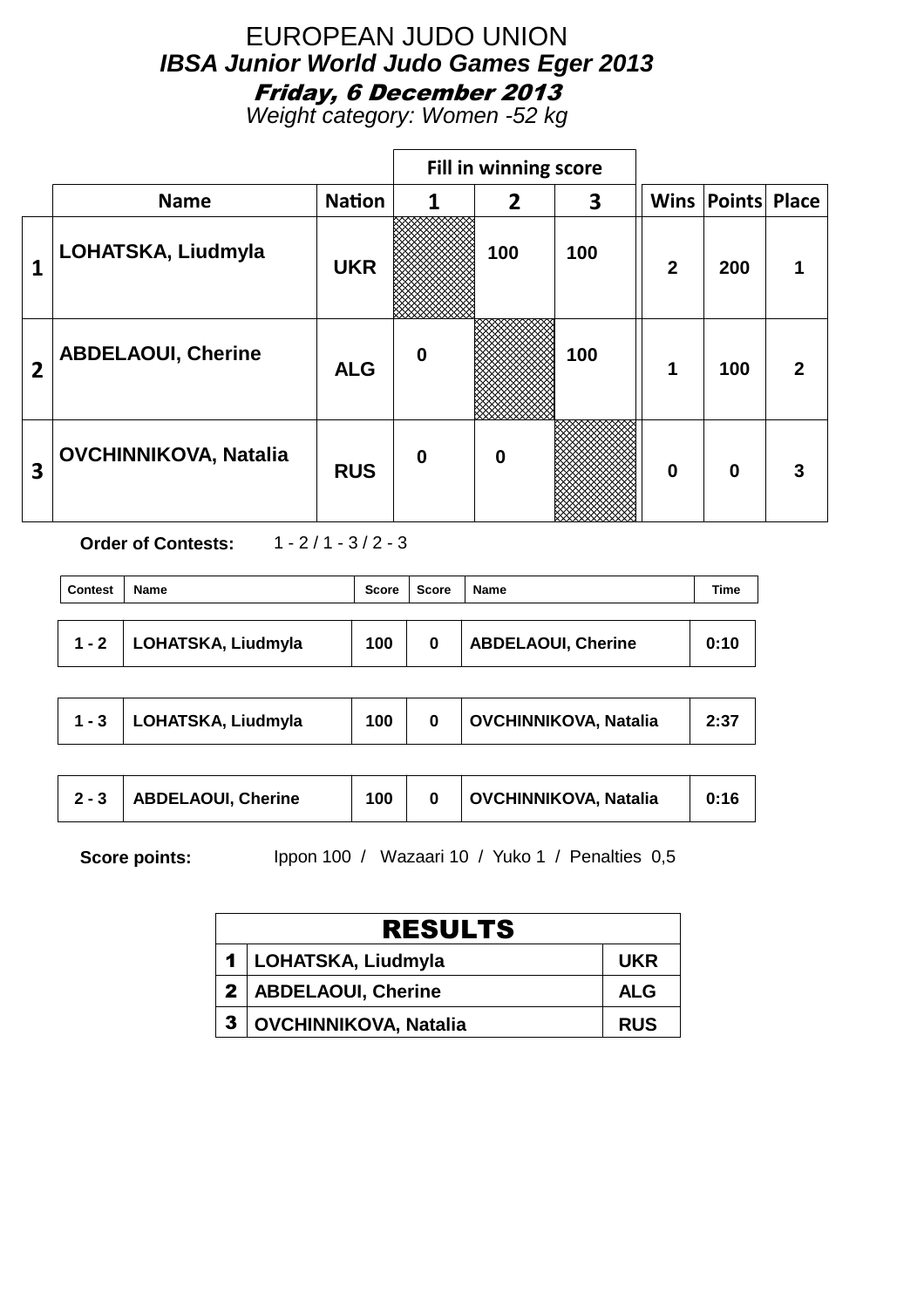Weight category: Women -57 kg

|                |                            |               | Fill in winning score |                  |     |                |                       |                  |
|----------------|----------------------------|---------------|-----------------------|------------------|-----|----------------|-----------------------|------------------|
|                | <b>Name</b>                | <b>Nation</b> | 1                     | $\overline{2}$   | 3   |                | Wins   Points   Place |                  |
| 1              | <b>ABDULLAYEVA, Sabina</b> | <b>AZE</b>    |                       | 100              | 100 | $\overline{2}$ | 200                   |                  |
| $\overline{2}$ | <b>BIKBAEVA, Irina</b>     | <b>RUS</b>    | $\mathbf 0$           |                  | 100 | 1              | 100                   | $\boldsymbol{p}$ |
| 3              | <b>KUUSELA, Raisa</b>      | <b>FIN</b>    | $\bf{0}$              | $\boldsymbol{0}$ |     | $\mathbf 0$    | $\bf{0}$              | 3                |

**Order of Contests:** 1 - 2 / 1 - 3 / 2 - 3

| <b>Contest</b> | <b>Name</b>         | Score | Score | Name                   | Time |
|----------------|---------------------|-------|-------|------------------------|------|
| $1 - 2$        | ABDULLAYEVA, Sabina | 100   | 0     | <b>BIKBAEVA, Irina</b> | 0:53 |

| $1 - 3$ | <b>ABDULLAYEVA, Sabina</b> | 100 |  | KUUSELA, Raisa | 0:29 |
|---------|----------------------------|-----|--|----------------|------|
|---------|----------------------------|-----|--|----------------|------|

| $2 - 3$ | <b>BIKBAEVA, Irina</b> | 100 |  | KUUSELA, Raisa | 0:37 |
|---------|------------------------|-----|--|----------------|------|
|---------|------------------------|-----|--|----------------|------|

| <b>RESULTS</b>          |            |  |  |  |  |
|-------------------------|------------|--|--|--|--|
| 1   ABDULLAYEVA, Sabina | <b>AZE</b> |  |  |  |  |
| 2   BIKBAEVA, Irina     | <b>RUS</b> |  |  |  |  |
| 3   KUUSELA, Raisa      | <b>FIN</b> |  |  |  |  |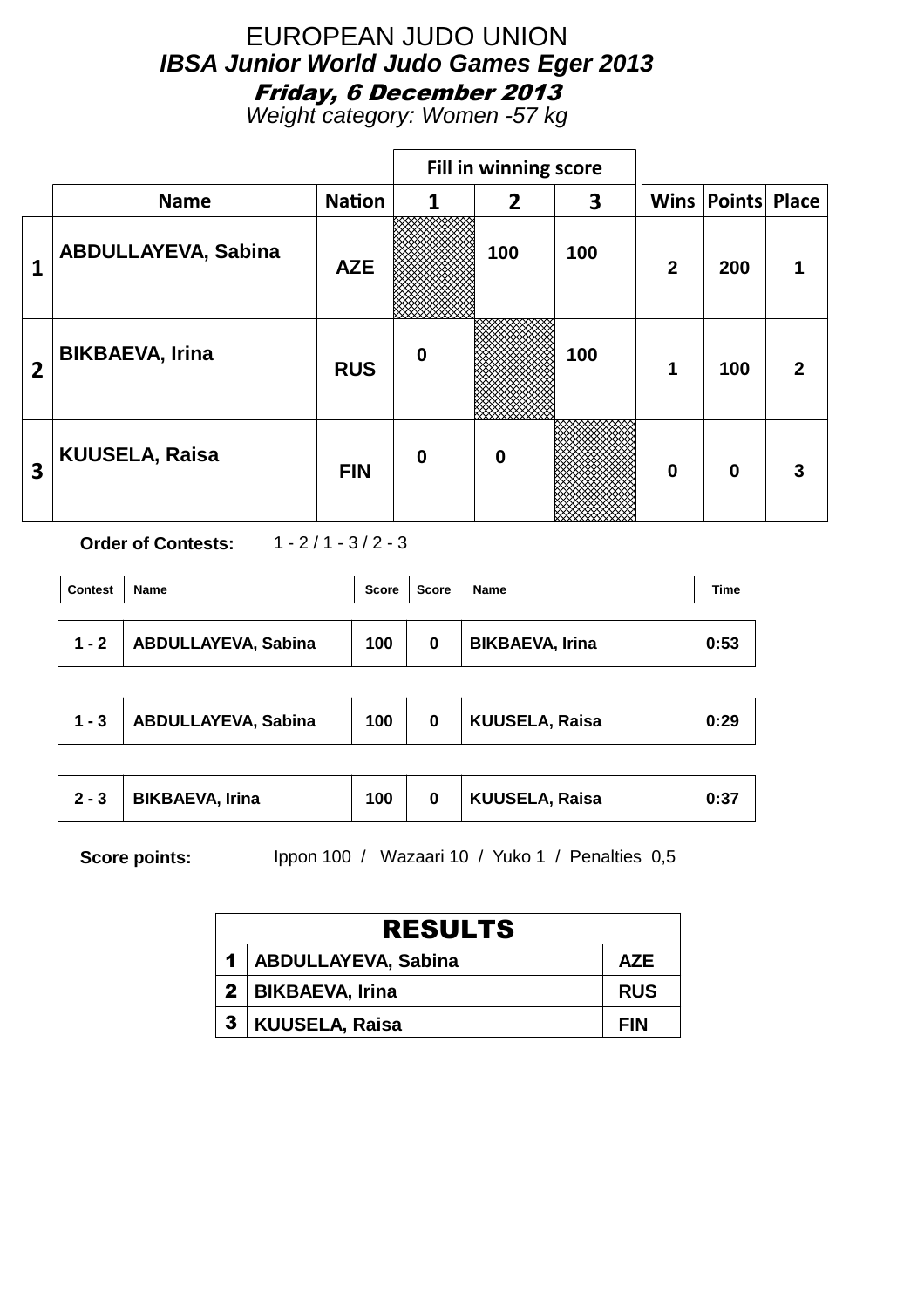Weight category: Women -70 kg

|                |                               |               |                  | Fill in winning score |             |   |                          |   |
|----------------|-------------------------------|---------------|------------------|-----------------------|-------------|---|--------------------------|---|
|                | <b>Name</b>                   | <b>Nation</b> | 1                | 2                     | 3           |   | <b>Wins Points Place</b> |   |
|                | <b>GREENHOUGH, Natalie</b>    | <b>GBR</b>    |                  | 100                   | $\mathbf 0$ | 1 | 100                      |   |
| $\overline{2}$ | <b>MAGOMEDOVA, Aminat</b>     | <b>RUS</b>    | $\boldsymbol{0}$ |                       | 100         | 1 | 100                      | 2 |
| 3              | <b>CHESNICHENKO, Svetlana</b> | <b>RUS</b>    | 10               | 0                     |             | 1 | 10                       |   |

**Order of Contests:** 1 - 2 / 1 - 3 / 2 - 3

| <b>Contest</b> | <b>Name</b>                | <b>Score</b> | <b>Score</b> | Name                      | Time |
|----------------|----------------------------|--------------|--------------|---------------------------|------|
| $1 - 2$        | <b>GREENHOUGH, Natalie</b> | 100          | 0            | <b>MAGOMEDOVA, Aminat</b> | 1:40 |

| $-1 - 3$ | GREENHOUGH, Natalie |  |  | CHESNICHENKO, Svetlana | 4:00 |
|----------|---------------------|--|--|------------------------|------|
|----------|---------------------|--|--|------------------------|------|

| CHESNICHENKO, Svetlana<br><b>MAGOMEDOVA, Aminat</b><br>100<br>1:02<br>$2 - 3$ |
|-------------------------------------------------------------------------------|
|-------------------------------------------------------------------------------|

| <b>RESULTS</b>                |            |
|-------------------------------|------------|
| 1   GREENHOUGH, Natalie       | <b>GBR</b> |
| 2   MAGOMEDOVA, Aminat        | <b>RUS</b> |
| <b>CHESNICHENKO, Svetlana</b> | <b>RUS</b> |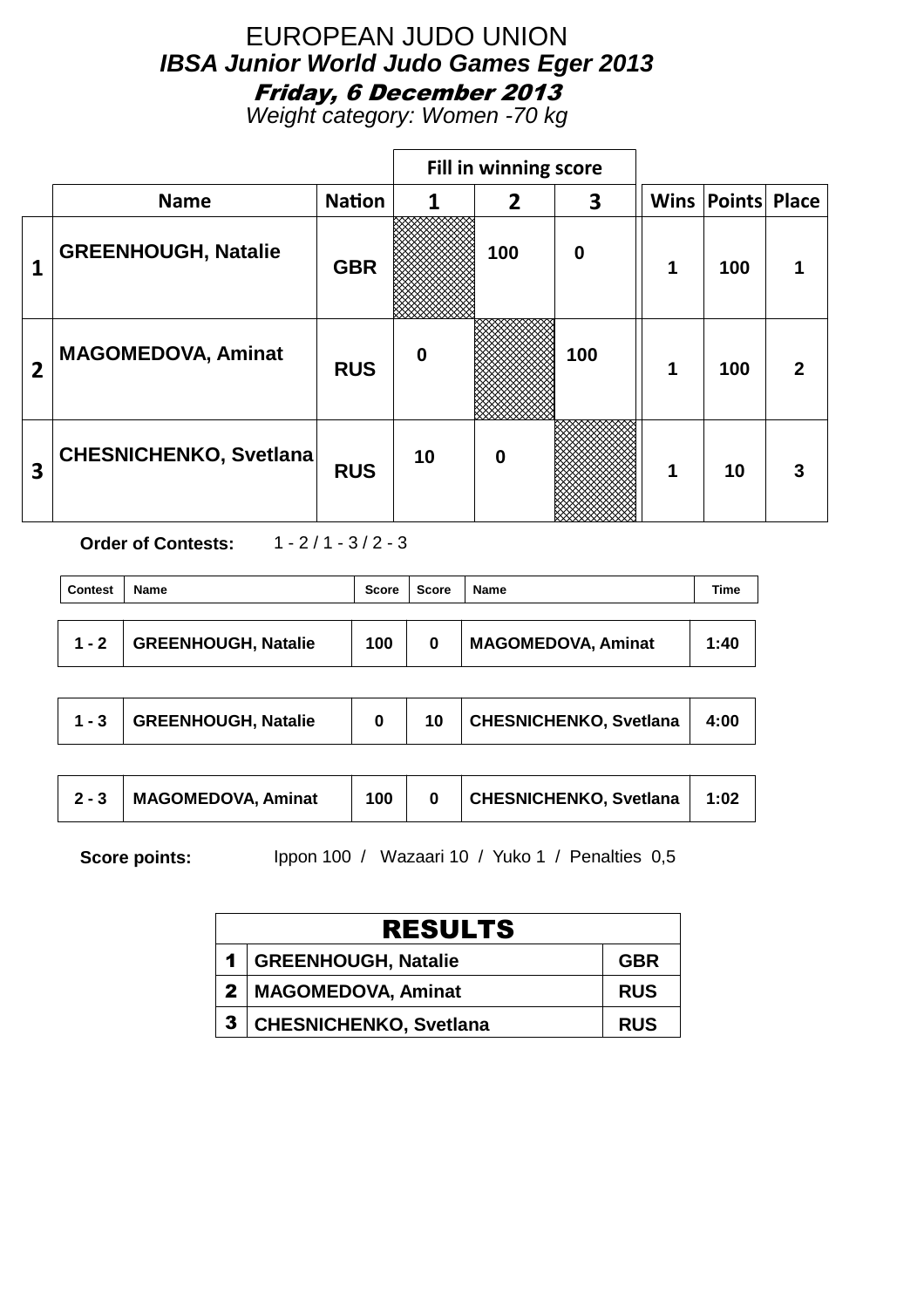### EUROPEAN JUDO UNION IBSA Junior World Judo Games Eger 2013 Friday, 6 December 2013 Weight category: Women +70 kg

| <b>Contest</b> | <b>Name</b>          | Score | Score   Name |               | <b>Time</b> |
|----------------|----------------------|-------|--------------|---------------|-------------|
|                |                      |       |              |               |             |
| $1 - 2$        | <b>KACHAN, Arina</b> | 100   | 0            | POPOVA, Elena | 3:07        |
|                |                      |       |              |               |             |
|                |                      |       |              |               |             |

|  | $1 - 2$ | KACHAN, Arina | 100 |  | POPOVA, Elena |  |  |
|--|---------|---------------|-----|--|---------------|--|--|
|--|---------|---------------|-----|--|---------------|--|--|

| HAN, Arina<br>1575117177<br><u>.</u> | $-1$<br>≒lena |
|--------------------------------------|---------------|
|                                      |               |

Score points: Ippon 100 / Wazaari 10 / Yuko 1 / Yusei gachi 0,5

**Criteria to define the winner:** better of 2 contests, if 1 - 1 the third match will decide

| <b>RESULTS</b>    |            |
|-------------------|------------|
| 1   KACHAN, Arina | <b>BLR</b> |
| 2   POPOVA, Elena | <b>RUS</b> |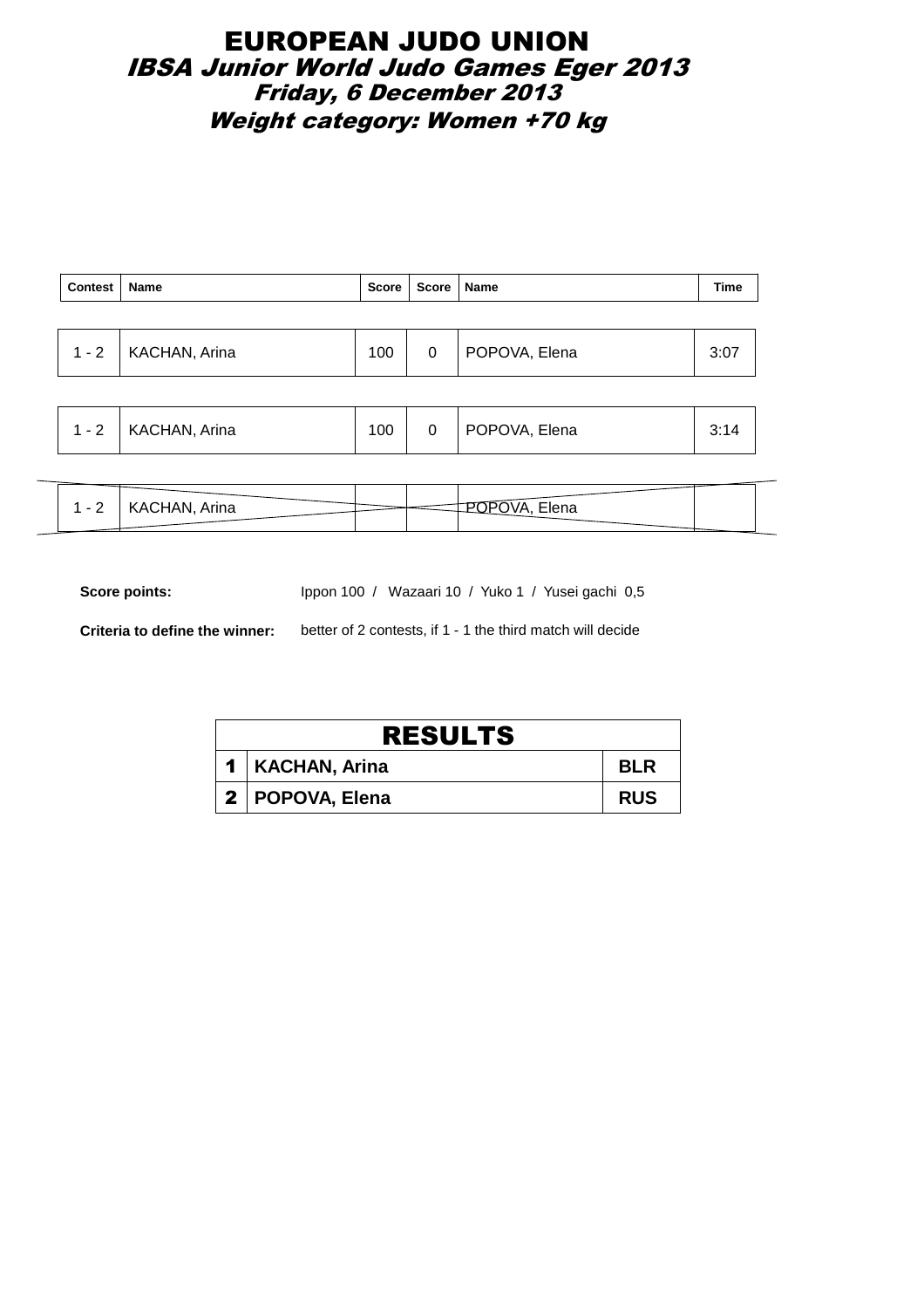#### EUROPEAN JUDO UNION IBSA European Championships Seniors Eger 20134th & 5th December 2013Weight category: Men -60 kg

![](_page_33_Picture_1.jpeg)

![](_page_33_Figure_2.jpeg)

**Printed at 05-12-2013, 18:36 by eblyan**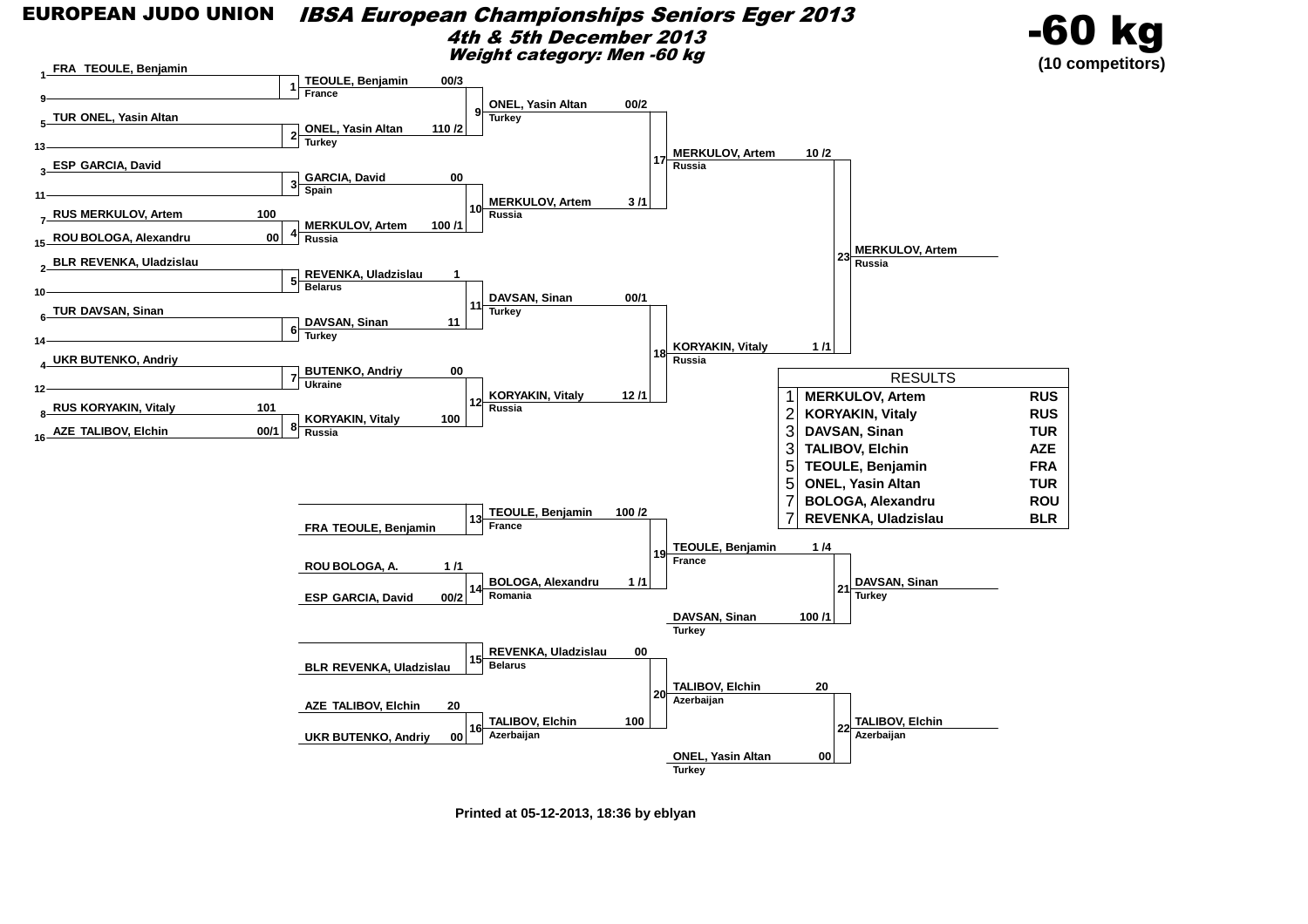![](_page_34_Figure_0.jpeg)

![](_page_34_Figure_1.jpeg)

![](_page_34_Figure_2.jpeg)

**Printed at 05-12-2013, 18:36 by eblyan**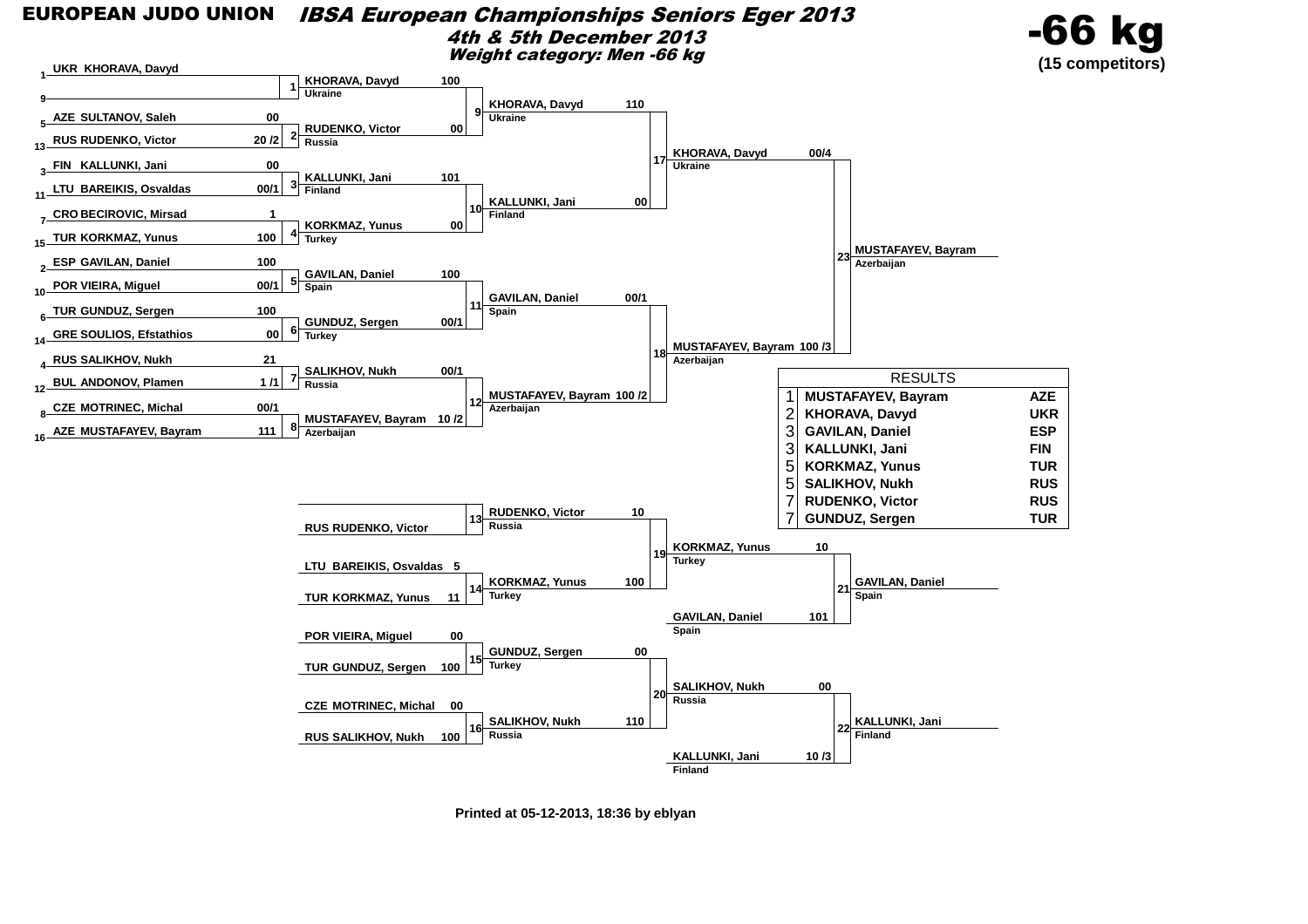![](_page_35_Figure_0.jpeg)

**Printed at 05-12-2013, 18:36 by eblyan**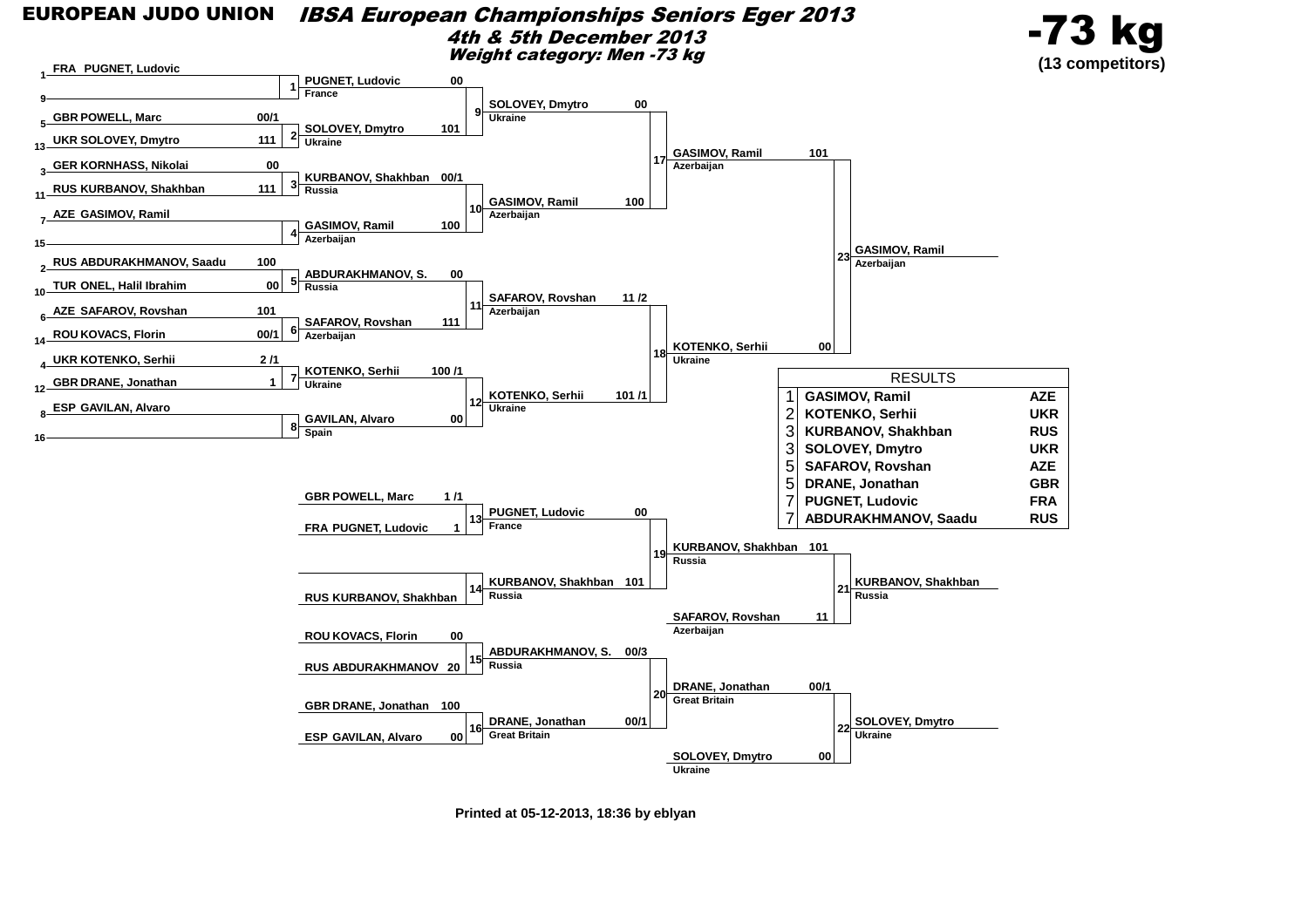![](_page_36_Figure_0.jpeg)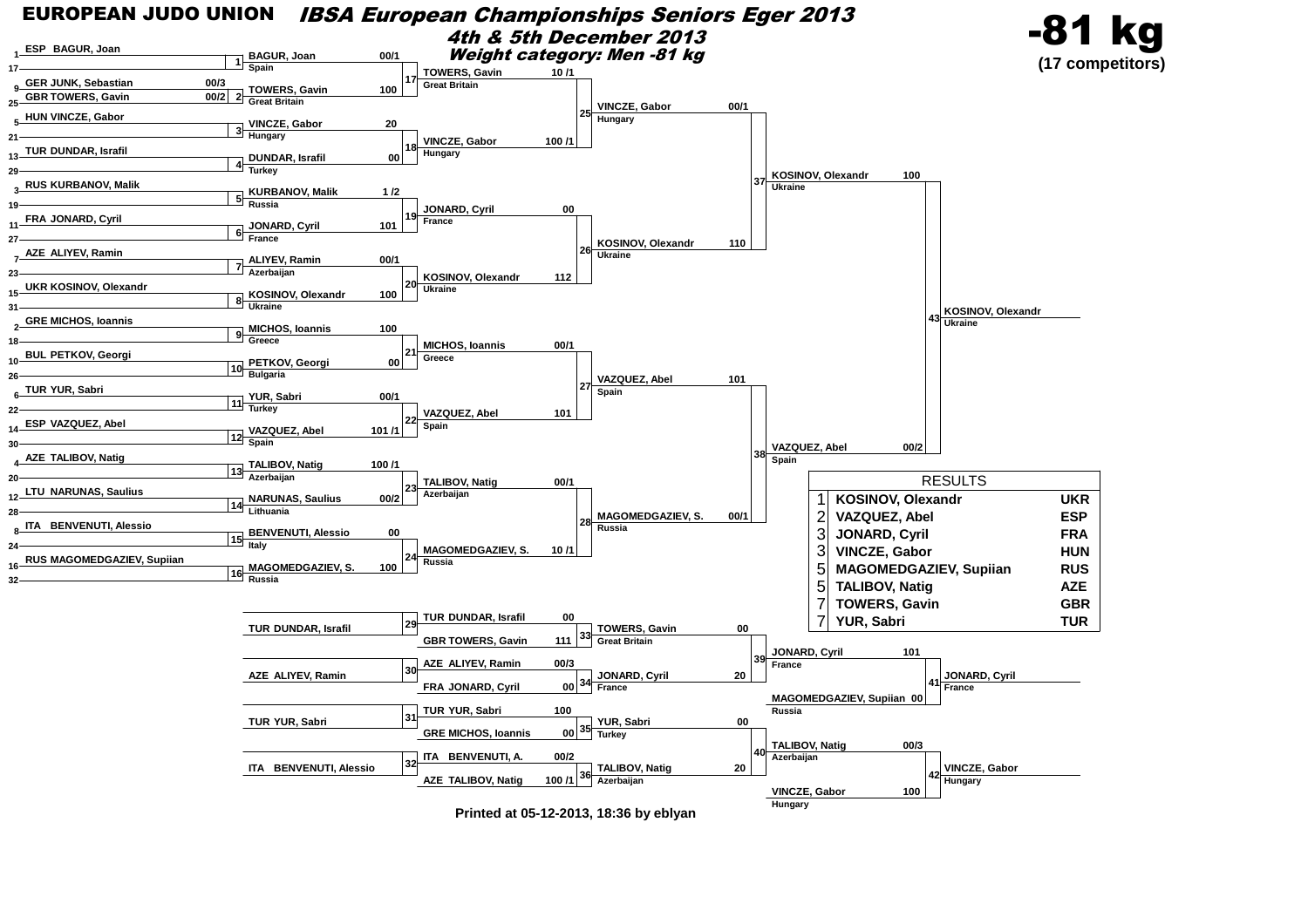![](_page_37_Figure_0.jpeg)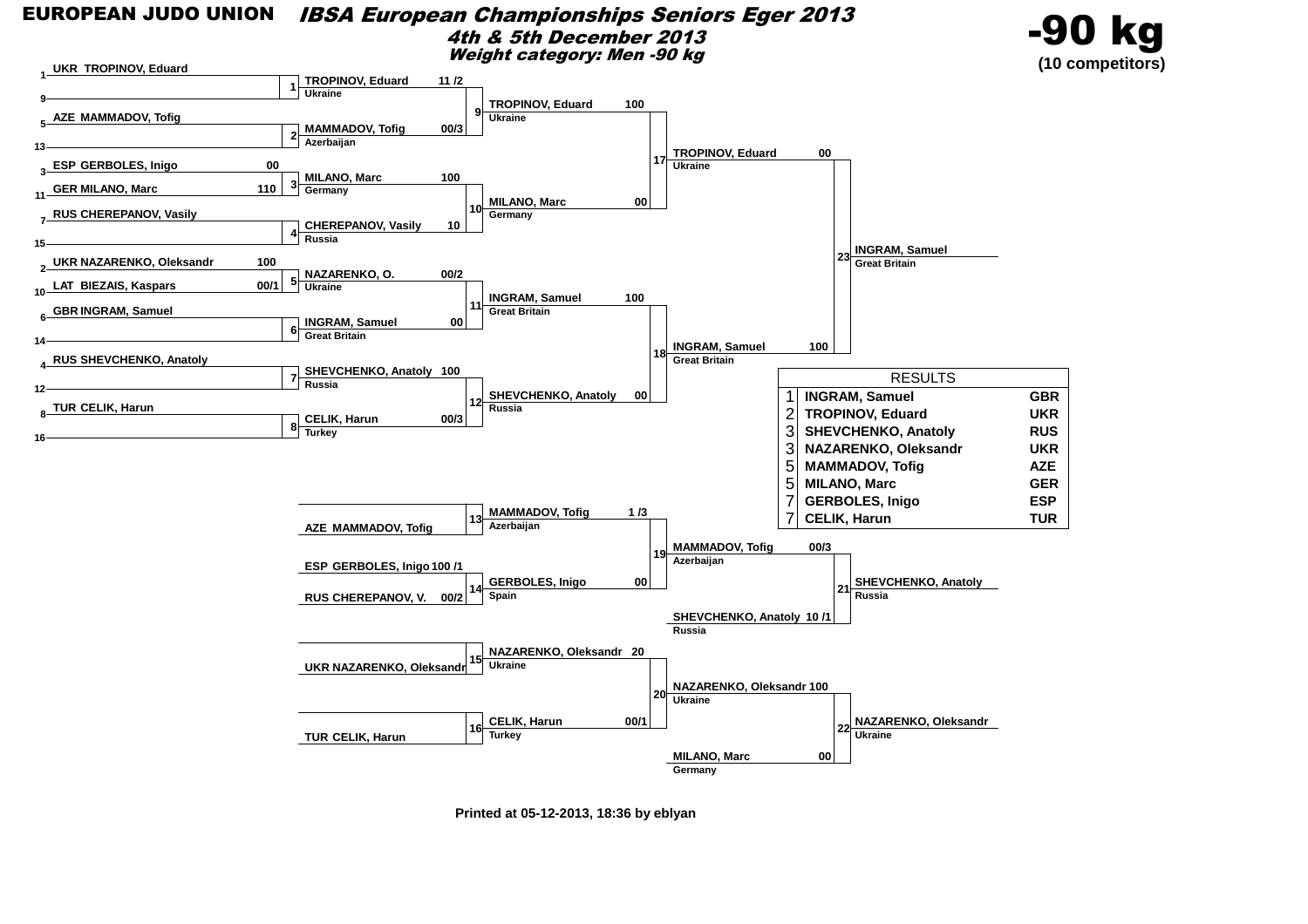#### EUROPEAN JUDO UNION IBSA European Championships Seniors Eger 20134th & 5th December 2013Weight category: Men -100 kg

![](_page_38_Picture_1.jpeg)

![](_page_38_Figure_2.jpeg)

**Printed at 05-12-2013, 18:36 by eblyan**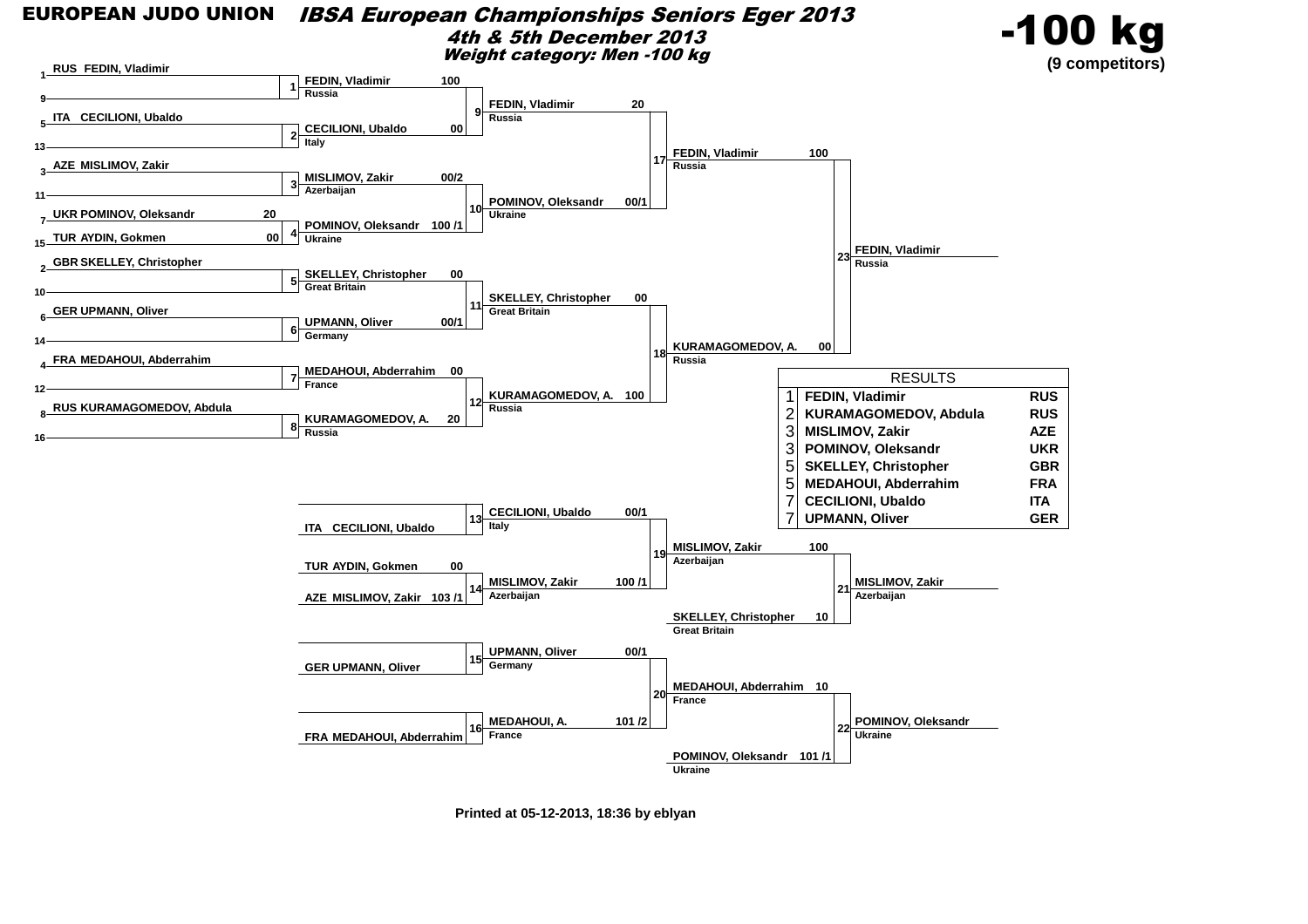#### EUROPEAN JUDO UNION IBSA European Championships Seniors Eger 20134th & 5th December 2013Weight category: Men +100 kg

![](_page_39_Picture_1.jpeg)

![](_page_39_Figure_2.jpeg)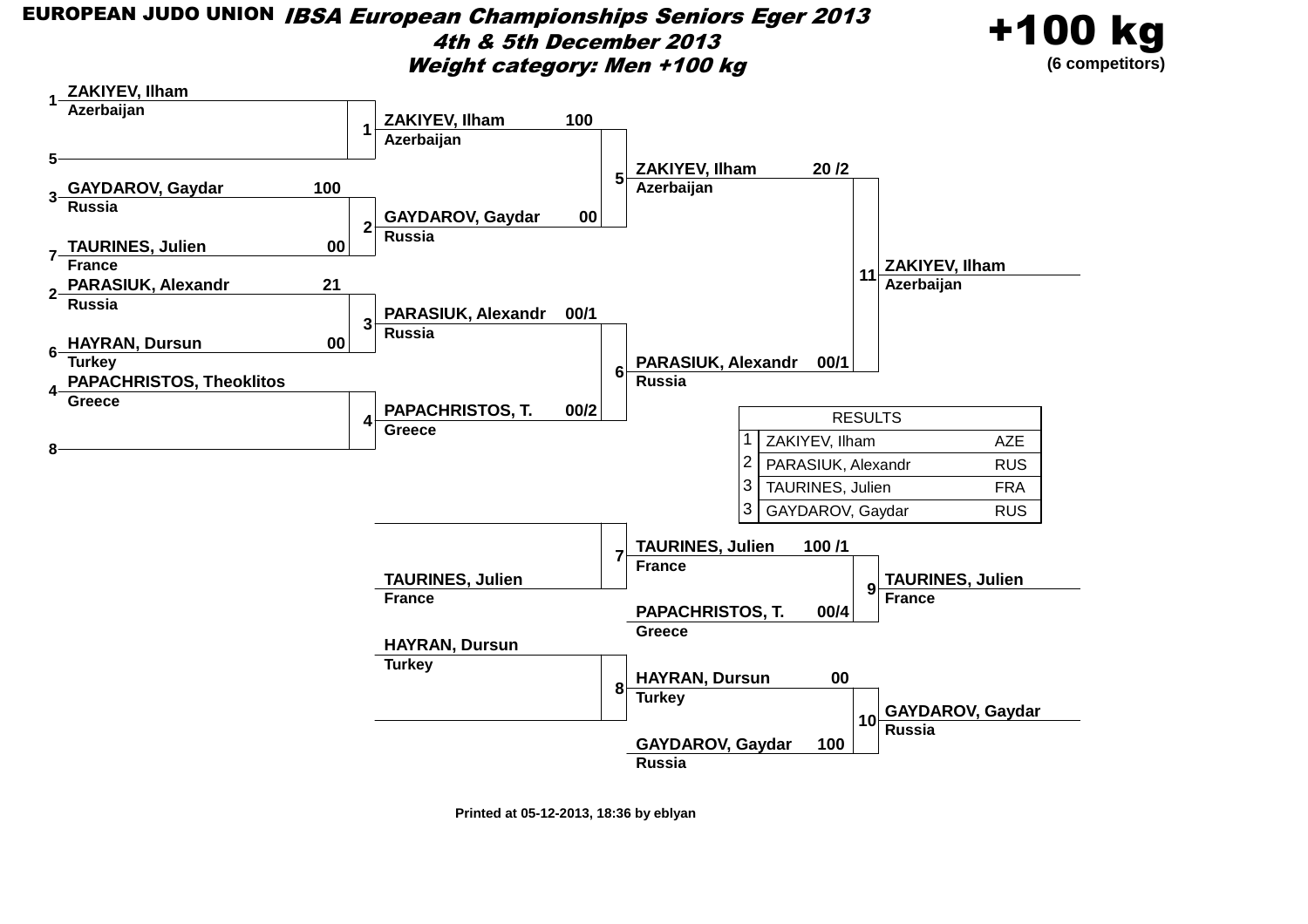EUROPEAN JUDO UNION IBSA European Championships Seniors Eger 20134th & 5th December 2013Weight category: Women -48 kg

![](_page_40_Picture_1.jpeg)

![](_page_40_Figure_2.jpeg)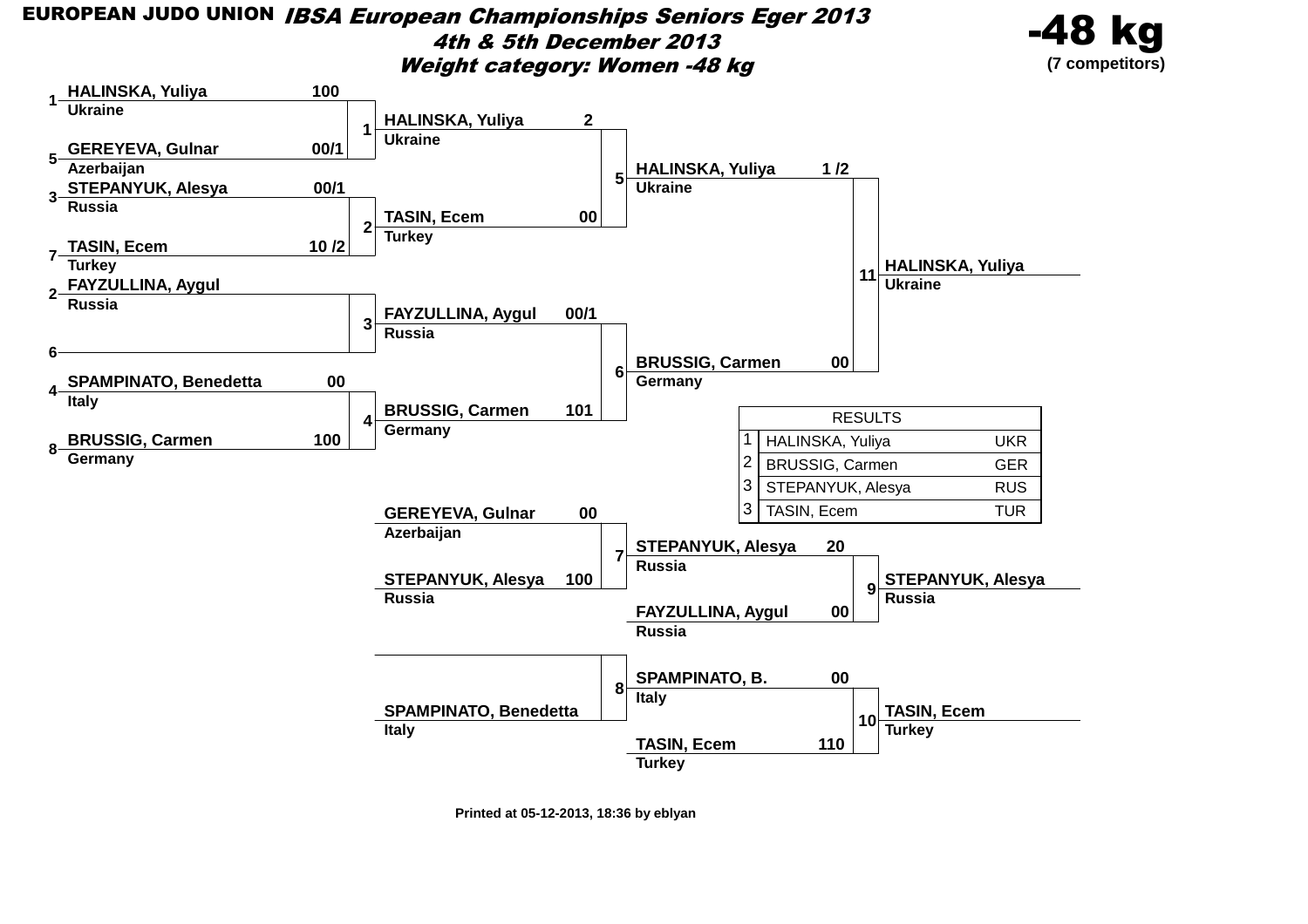EUROPEAN JUDO UNION IBSA European Championships Seniors Eger 20134th & 5th December 2013Weight category: Women -52 kg

![](_page_41_Picture_1.jpeg)

![](_page_41_Figure_2.jpeg)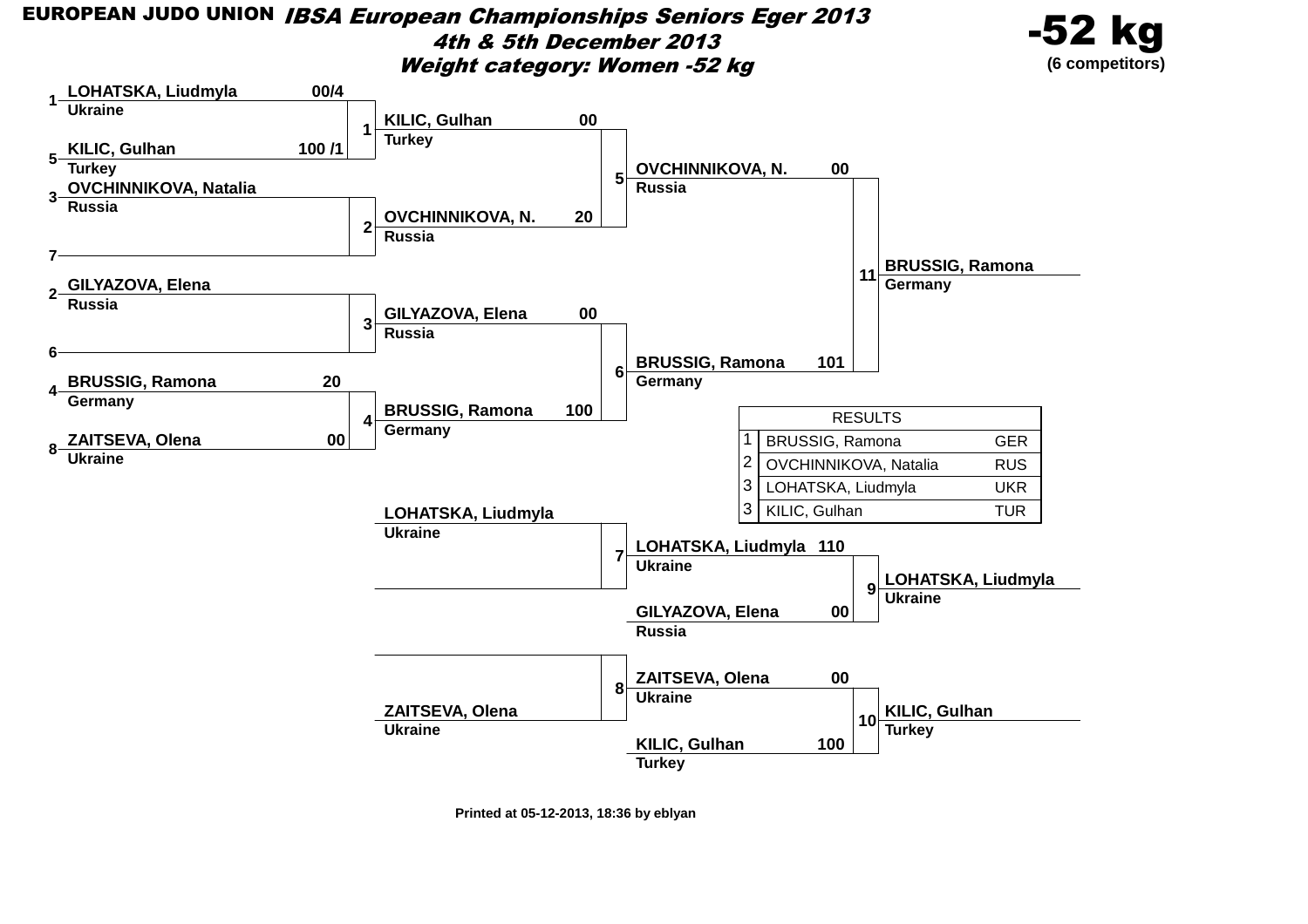EUROPEAN JUDO UNION IBSA European Championships Seniors Eger 20134th & 5th December 2013Weight category: Women -57 kg

![](_page_42_Figure_1.jpeg)

![](_page_42_Figure_2.jpeg)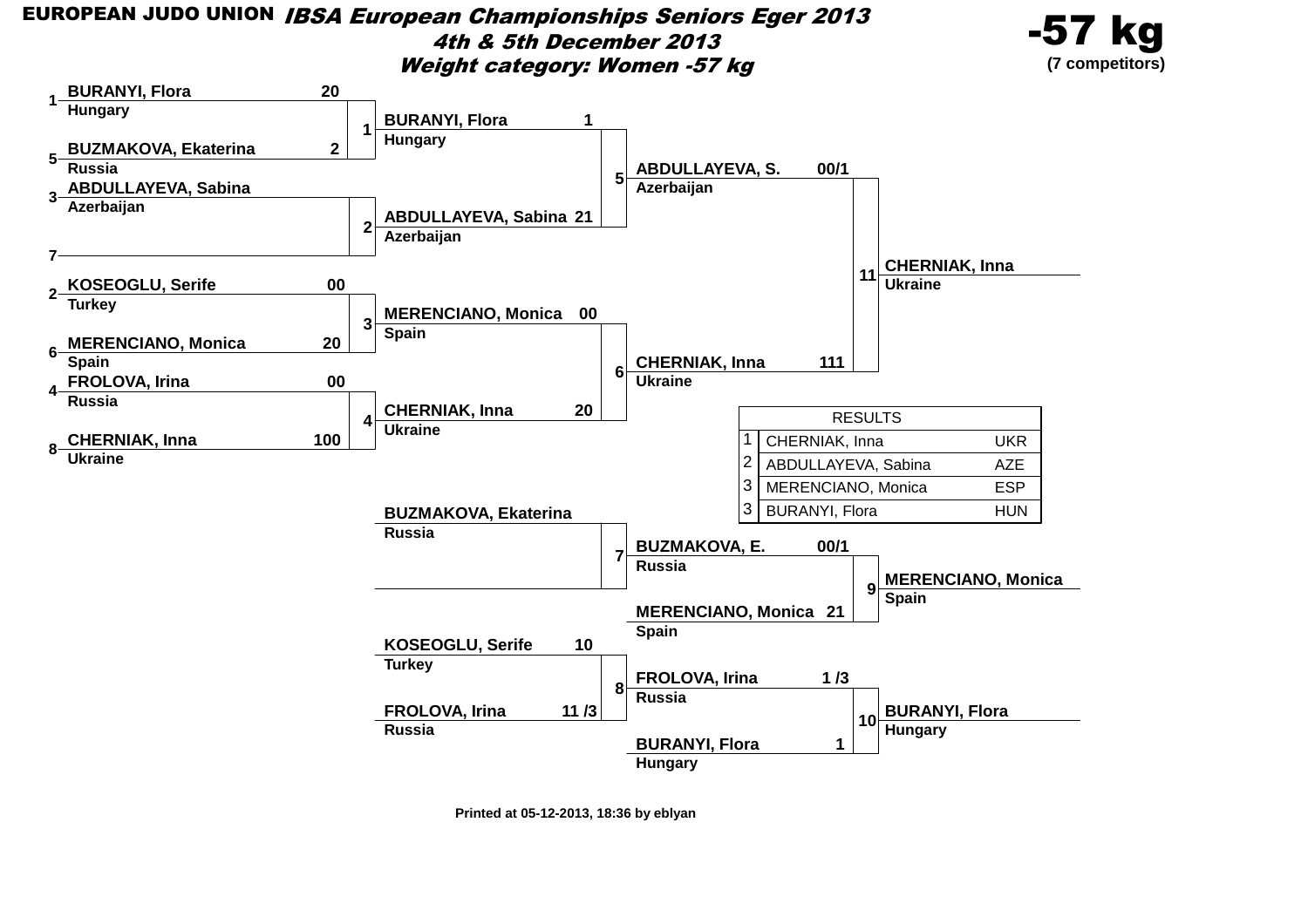## EUROPEAN JUDO UNIONEUROPEAN JUDO UNION **IBSA European Championships Seniors Eger 2013**IBSA European Championships Seniors Eger 2013 4th & 5th December 2013 Weight category: Women -63 kg4th & 5th December 2013<br>Weight category: Women -63 kg

| Nation<br>N<br>ω                                                                | Fill in winning score<br>4 | UΠ              |
|---------------------------------------------------------------------------------|----------------------------|-----------------|
| $\frac{1}{2}$                                                                   | 0                          | $\overline{0}0$ |
|                                                                                 |                            |                 |
| $\frac{1}{2}$                                                                   | 0                          |                 |
|                                                                                 |                            |                 |
| <b>Mins</b><br>N                                                                |                            |                 |
| $\overline{0}$<br>$\boldsymbol{\omega}$<br>$\overline{S}$<br>200<br>201<br>ints |                            |                 |

**Score points:**Score points: Ippon 100 / Wazaari 10 / Yuko 1 / Penalties 0,5Ippon 100 / Wazaari 10 / Yuko 1 / Penalties 0,5

**Order of Contests:**Order of Contests: 1 - 2 , 3 - 4 / 1 - 5, 2 - 3 / 4 – 5 , 1 – 3 / 2 – 4 , 3 – 5 / 1 – 4 , 2 – 51 - 2, 3 - 4 / 1 - 5, 2 - 3 / 4 - 5, 1 - 3 / 2 - 4, 3 - 5 / 1 - 4, 2 - 5

| <b>2:05</b> | YUR, Caglar                   | 0             | $\frac{1}{2}$ | <b>BOGDANOVA, Flena</b>       | <br>ს<br>თ  |
|-------------|-------------------------------|---------------|---------------|-------------------------------|-------------|
| 0:53        | PERNHEIN, Nicolina            | $\frac{1}{9}$ | 0             | <b>TOLPANEN, Paivi</b>        | $1 - 4$     |
| 0:11        | YUR, Caglar                   | $\vec{0}$     | 0             | <b>CHESNICHENKO, Svetlana</b> | ပ<br>၁<br>၁ |
| 0:23        | PERNHEIN, Nicolina            | à             | 0             | <b>BOGDANOVA, Elena</b>       | 5 - 4       |
| 0:46        | <b>CHESNICHENKO, Svettana</b> | 0             | $\frac{1}{9}$ | <b>TOLPANEN, Paivi</b>        | ー・こ         |
| 0:37        | YUR, Caglar                   | 0             | $\vec{0}$     | <b>PERNHEIN, Nicolina</b>     | 4 - 2       |
| 1:16        | <b>CHESNICHENKO, Svettana</b> | 0             | $\frac{1}{9}$ | BOGDANOVA, Elena              | 2 - 2       |
| 3:02        | YUR, Caglar                   | 0             | $\frac{1}{2}$ | <b>TOLPANEN, Paivi</b>        | ー<br>い      |
| 0:24        | PERNHEIN, Nicolina            | $\vec{0}$     | 0             | <b>CHESNICHENKO, Svetlana</b> | $3 - 4$     |
| <b>00:9</b> | <b>BOGDANOVA, Elena</b>       |               | 0             | <b>HOLPPANEN, Parki</b>       | ーー          |
| Time        | Name                          | Score         | Score         | Name                          | Contest     |

|                   | N                       |                     |                |
|-------------------|-------------------------|---------------------|----------------|
| 3 TOLPANEN, Parki | <b>BOGDANOVA, Elena</b> | │PERNHEIM, Nicolina | <b>RESULTS</b> |
| 그<br>기            | <b>RUS</b>              | SWE                 |                |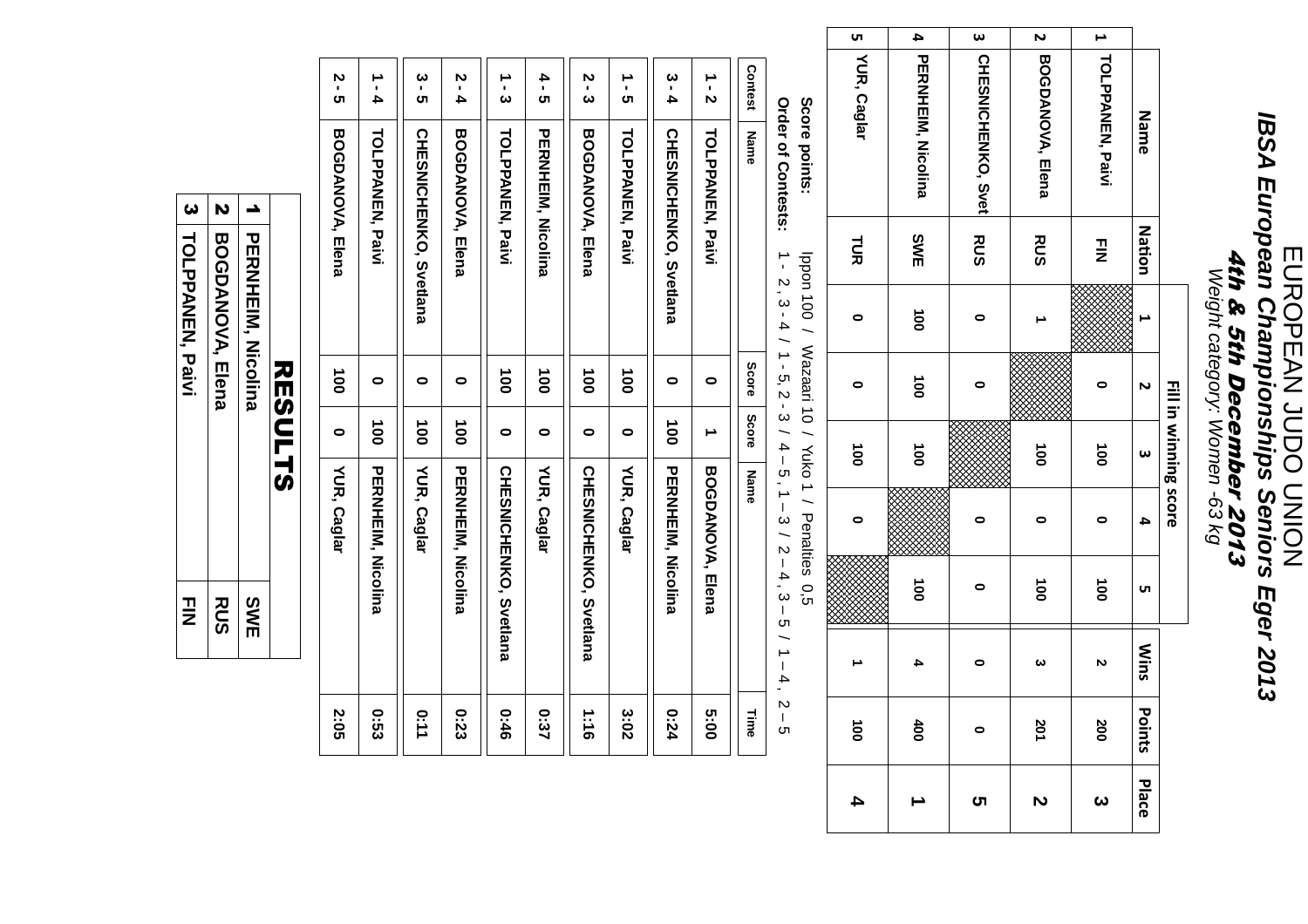# EUROPEAN JUDO UNIONEUROPEAN JUDO UNION **IBSA European Championships Seniors Eger 2013**4th & 5th December 2013 Weight category: Women -70 kg

| uл                    |                       | $\omega$               |              |                       |                        |                       |
|-----------------------|-----------------------|------------------------|--------------|-----------------------|------------------------|-----------------------|
| ZABRODSKAYA, Olga     | 4 POZDNYSHEVA, Olga   | <b>HERRERA, Carmen</b> | 2 YUR, Guler | 1 SZABO, Nikolett     | Name                   |                       |
| RUS                   | RUS                   | ESP                    | 1a           | HU<br>N               | Nation                 |                       |
| $\vec{0}$             | 0                     | 0                      |              |                       |                        |                       |
| $\overrightarrow{00}$ | $\overrightarrow{00}$ | $\vec{0}$              |              | $\vec{0}$             |                        |                       |
| $\overrightarrow{00}$ | $\vec{0}$             |                        |              |                       | ω                      | Fill in winning score |
| 0                     |                       | 0                      | 0            | $\overrightarrow{00}$ | 4                      |                       |
|                       | $\overrightarrow{00}$ | 0                      | 0            | 0                     | UП                     |                       |
| ယ                     | $\boldsymbol{\omega}$ |                        | 0            | ယ                     | <b>Mins</b>            |                       |
| ž<br>ä                | <b>210</b>            | 8                      | $\bullet$    | 201                   | $\overline{S}$<br>ints |                       |
| N                     |                       | 4                      | ເກ           | ω                     | Place                  |                       |

**Score points:**Score points: Ippon 100 / Wazaari 10 / Yuko 1 / Penalties 0,5

**Order of Contests:**Order of Contests: 1 - 2 , 3 - 4 / 1 - 5, 2 - 3 / 4 – 5 , 1 – 3 / 2 – 4 , 3 – 5 / 1 – 4 , 2 – 5

| <b>Contest</b>                  | <b>Name</b>              | Score         | Score         | Name                   | Time        |
|---------------------------------|--------------------------|---------------|---------------|------------------------|-------------|
| ーこ                              | SZABO, Nikolett          | $\frac{1}{2}$ | $\bullet$     | YUR, Guler             | 0:13        |
| $\boldsymbol{\omega}$<br>-<br>4 | <b>HERRERA, Corriner</b> | 0             | $\vec{0}$     | POZDNYSHEVA, Olga      | 00:5        |
| →<br>ن                          | SZABO, Nikolett          | 0             | $\vec{0}$     | ZABRODSKAYA, Olga      | 00:5        |
| 2 - 2                           | <b>NUR, Guler</b>        | 0             | $\vec{0}$     | <b>HERRERA, Carmen</b> | 3:19        |
| 4 - 2                           | <b>POZDNYSHEVA, Olga</b> | $\frac{1}{2}$ | 0             | ZABRODSKAYA, Olga      | 00:5        |
| ー・3                             | SZABO, Nikolett          |               | 0             | <b>HERRERA, Carmen</b> | <b>00:3</b> |
| 5 - 4                           | YUR, Guler               | 0             | $\vec{0}$     | POZDNYSHEVA, Olga      | 12:0        |
| ပ<br>၁<br>၁                     | <b>HERRERA, Carmen</b>   | 0             | $\vec{0}$     | ZABRODSKAYA, Olga      | 60:1        |
| ∸<br>.<br>4                     | SZABO, Nikolett          | $\frac{1}{2}$ | 0             | POZDNYSHEVA, Olga      | 1:35        |
| 7 - ე                           | YUR, Guler               | $\bullet$     | $\frac{1}{9}$ | ZABRODSKAYA, Olga      | 1:08        |

| $\boldsymbol{\omega}$<br>N<br><b>POZDNYSHEVA, Olga</b><br>SZABO, Nikolett<br>ZABRODSKAYA, Olga<br><b>RUS</b><br><b>RUS</b><br>HU<br>N | <b>RESULTS</b> |  |
|---------------------------------------------------------------------------------------------------------------------------------------|----------------|--|
|                                                                                                                                       |                |  |
|                                                                                                                                       |                |  |
|                                                                                                                                       |                |  |